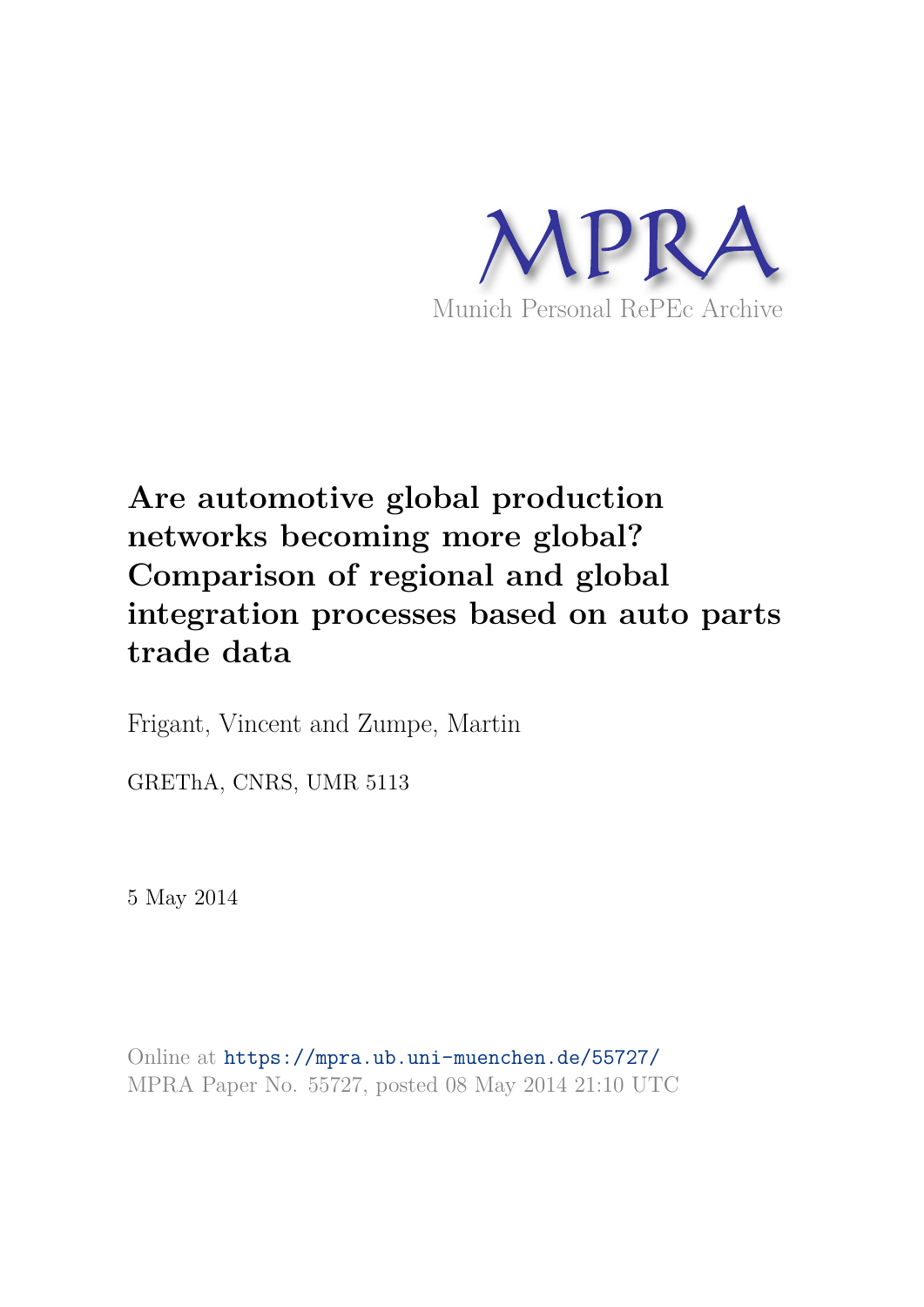# **Are automotive Global Production Networks becoming more global?**

Comparison of regional and global integration processes based on auto parts trade data

Vincent FRIGANT<sup>(1, 2)</sup>

*&* 

# Martin ZUMPF<sup>(1)</sup>

(1) GREThA, CNRS, UMR 5113; University of Bordeaux, Bordeaux, France

(2) GERPISA-International Networks, ENS6Cachan, Cachan, France

### **Abstract**:

In this paper, we examine the evolution of international exchanges of auto parts over the 2000-2012 period. The first part of our study proposes an analysis of the organisation of automotive supply chains based on the *global production networks* framework. We give details about this approach by stating the nature of trade flows that occur in these networks, and by highlighting the importance of intra-firms flows. The second part poses the question of reasons for an eventual increase of intercontinental flows at the expense of intra-continental flows. In the third part, we evaluate the assumptions made in this context. On the basis of *Chelem* data about auto parts exchanges, we examine in a comparative way the evolution of intra-continental and intercontinental flows for nine zones of regional integration that cover the world's entire set of countries. Our results highlight the heterogeneity of situations and of trajectories in the different zones. We explain this state of affairs by the history and the trajectory of the industrial actors, by institutional opportunities/constraints, and by the balance of power between the industries engaged in the setting up of automotive production networks.

**Keywords**: Global Production Networks; Automotive; Auto parts industry; Globalisation; Regionalisation; International economics

**JEL Code:** F14; F15; F23; R12; L62

### **Corresponding author:**

Vincent FRIGANT GREThA UMR CNRS 51113 University of Bordeaux France [vincent.frigant@u-bordeaux.fr](mailto:vincent.frigant@u-bordeaux.fr)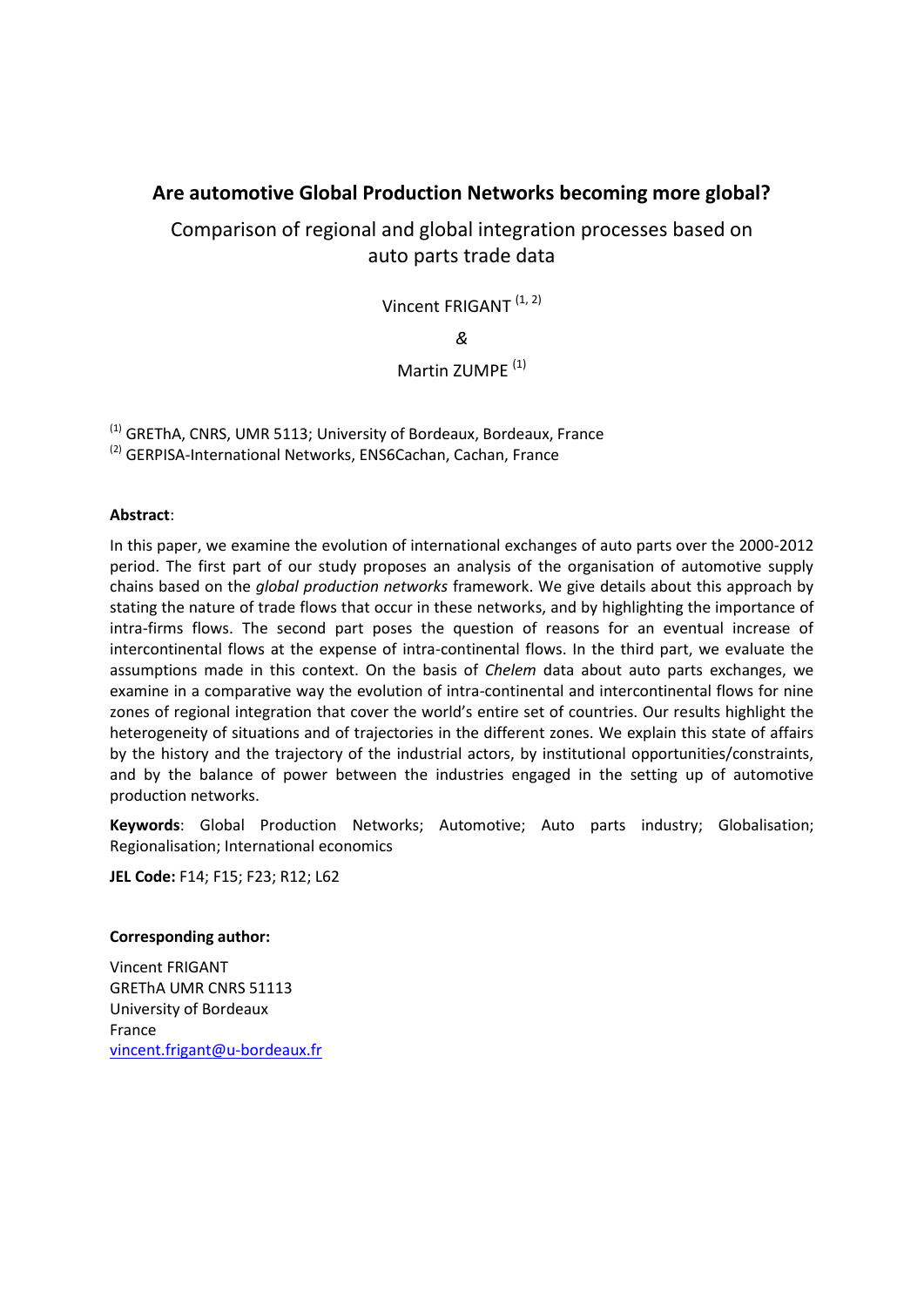# **Introduction<sup>1</sup>**

 $\overline{a}$ 

Since the 1990s, intermediate goods exchanges represent an increasing proportion of international goods trade (Feenstra, 1998). This evolution is nowadays widely recognized as being a result of the impressive development of the international fragmentation of production processes (Berger, 2006; Milberg, Winkler, 2013; UNCTAD, 2013; OECD, 2013). This fragmentation finds its roots in three phenomenons: the movement towards vertical disintegration of large industrial firms that rely increasingly on outsourcing; international labour division set up by these large industrial (and commercial) firms; the insertion of new spaces into world trade, starting with China.

Somehow at odds with this general tendency towards increasingly internationalized productive processes, there are numerous studies highlighting the existence of factors likely to dampen this movement. Not all kinds of activities are suitable -- from the firm's point of view -- for fragmentation and/or outsourcing; not all kinds of fragmented activities are likely to be executed remotely (because of cognitive and contractual coordination constraints); and all kinds of remotely executed production processes may not be suitable for far-distance fragmentation (due to issues of productive coordination). The questions of the setting-up of the different spatial scales of activity localisation, of their mutual imbrications and of how they mutate and reconstruct themselves, are at the heart of two research agenda: the global value chain approach (Gereffi, Sturgeon, Humphrey, 2005) and the global production networks approach (Coe, Dicken, Hess, 2008; Henderson et al., 2002). Despite of their analytical differences (Bair, 2008), these two approaches agree on one crucial point of their diagnosis of the movement towards increasing international labour division: both of them explain this tendency by the structural internationalization of the supply networks (set-up and organized by large industrial and commercial firms).

Our paper aims at contributing to this research agenda by adding the perspective and the experiences of the automotive industry. We will first synthesize the burgeoning literature about the spatial organization of the automotive value chain; in a further step, we will raise the question whether this organization is likely to internationalize over far distances; finally, we will propose a quantified measure of this movement.

The automotive industry is rather well suited to raise this question of an international extension of the value chain; in fact, this industry was traditionally shaped on a regional basis. Carmakers are indeed organized according to an integration pattern corresponding to a continental scale, both from the commercial viewpoint (i.e. the characteristics of marketed car models) and from the productive one (plants organized in order to provide a whole continent with very few intercontinental trade flows) (Carrillo, Lung, van Tulder, 2004; Freyssenet, Lung, 2000). This pattern seems to be highly stable, but what about the supply networks? Have the powerful movement of vertical disintegration of carmakers (Herrigel, 2010; Withford, Enrietti, 2005; Veloso, Kumar, 2002) and the consecutive increase in power of mega-suppliers (Donovan, 1999; Frigant, 2009) led to a growth of intercontinental exchanges of auto parts, and thus to a weakening of the traditional clustering of the automotive industry? Before proposing a spatial analysis aiming at responding to this question, we have to explain the transformation of the sector's industrial organization via the *global production networks* approach.

Section 1 reviews the literature about the geography of the automotive value chain, thereby establishing our analytical framework, based on the Global Production Networks theory. In a second section, we expand reasons for an eventual growth of intercontinental auto parts exchanges over the recent years. Section 3 proposes measures of the evolution of intercontinental flows, based on

<sup>&</sup>lt;sup>1</sup> The present study has been carried out under the auspices of the Open-Lab *Competitive Intelligence* (Peugeot Citroën Automobile / GREThA UMR CNRS 5113), working out of the University of Bordeaux.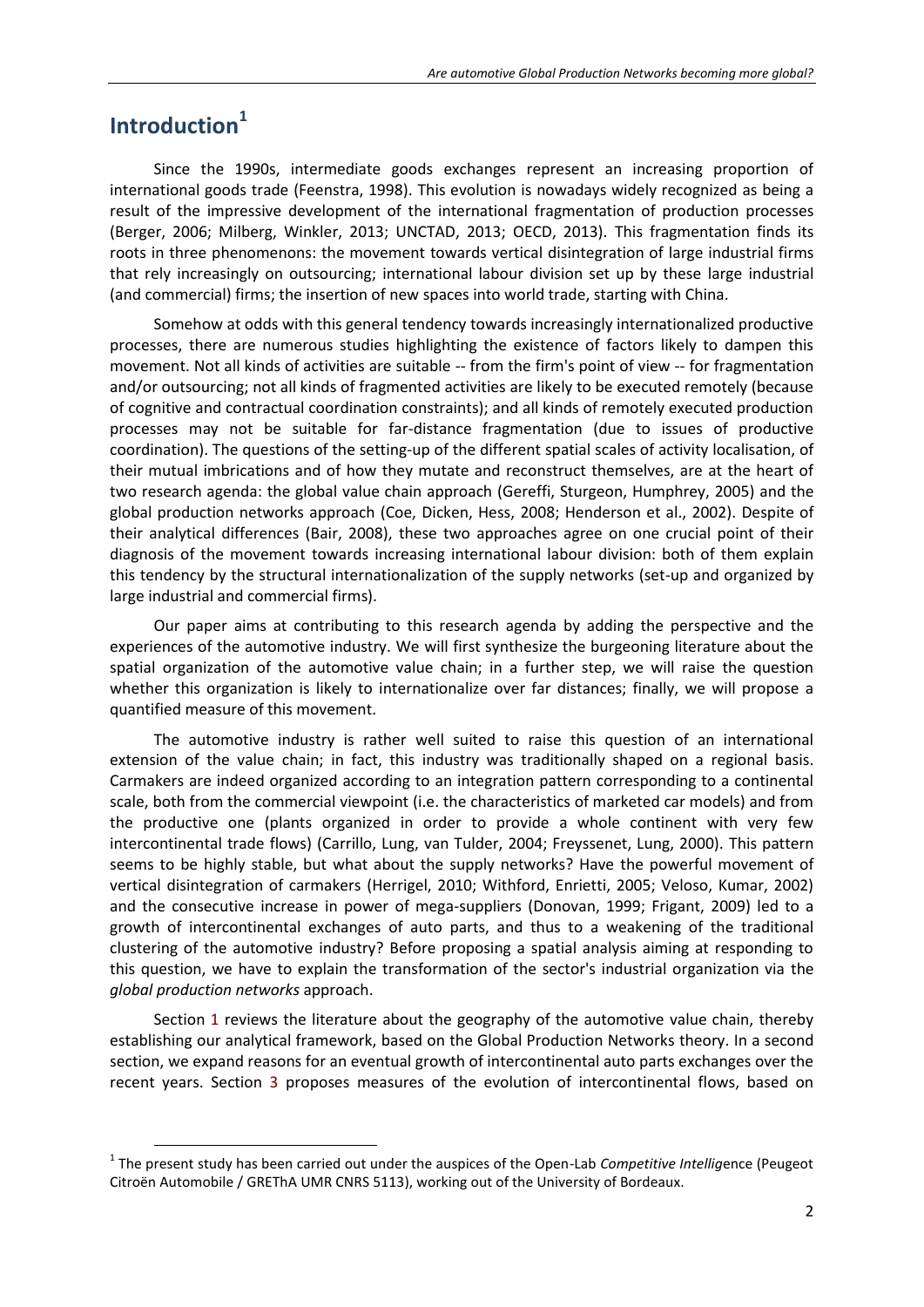Chelem data. The last section synthesizes our main propositions and offers suggestions for empirical improvements.

# **1. Global automotive production networks' general spatial patterns**

The geography of the automotive industry is probably one of the most scrutinised topics in academic literature, whether by geographers, economists, sociologists or management specialists. There seem to be three particular explanations for this interest.

Firstly, the automotive industry plays a crucial role in countries that host carmakers, having developed in a way that brings a number of economic, sociological and political factors into play. The issues raised often break down along territorial lines, due to the enormous weight that carmaker and supplier plants carry at the local level. Secondly, the automobile is a complex product requiring many parts and ancillary activities, in a mass production context governed by the principles of lean management. Researchers have viewed this as an excellent field of analysis where all different kinds of complexities intersect: technological; organisational; and institutional. Lastly, there is constant innovation in this field, whose constant technological transformation regularly leads to the emergence of new industries and actors (such as electric vehicles or onboard entertainment systems). Alongside of this, there is the shifting balance of power in automotive value chains, whose organisational models have also changed over time, as witnessed by the invention of the Fordian assembly line; the rise of lean manufacturing (Womack, Jones, Roos, 1990); or, closer to the focus of the present paper, modularisation (McDuffie, 2013). This twofold technological and organisational transformation has altered supply networks, hence the geography of the automotive business, if only because all these changes affect carmakers' level of vertical integration and lend themselves to the emergence of new relationships with new suppliers who, after all, need to locate somewhere.

The present article starts with the postulate that production networks' geographical transformation has been technologically and organisationally caused by changes in the way that automobiles are being manufactured. Such changes are driven by technological and organisational innovations that have appeared or developed as a result of the strategic actions taken by actors (carmakers and increasingly suppliers) and because of the influence exercised by certain institutions<sup>2</sup>. Against this background, the geography of the automotive industry is itself undergoing perpetual change, so that the challenge for researchers is to formulate theoretical models apprehending the spatial dynamics underlying all of these movements. Hence the suggestion made in section 1.2 of an interpretive framework that is rooted in Global Production Networks (GPN) theory and tries to account for the four stylised facts highlighted in literature.

## **1.1. Four robust stylised facts about automotive parts production**

Despite the multitude of relationships between design and production activities, the two fields have traditionally been analysed separately from one another. This is because R&D activities tend to be located for relatively autonomous reasons, relating to the materialisation of carmakers and suppliers' research networks (Pavlinelk, 2012; Cabigiosu, Zirpoli, Camuffo, 2013). The present text focuses on productive activities and the way linkages between input/output flows enable vehicle assembly operations. Recent applied literature in this area highlights four key points.

#### **1.1.1. Stylised fact number 1: Resistance of forms of proximity**

l

A first notable fact about the geography of the automotive industry is that ever since the sector's birth, suppliers and manufacturers have clustered together. Despite a number of recurring

 $2$  The simplest example is the introduction of new safety or environmental legislation causing product modifications. But there have also been changes in labour market rules or, closer to the present article's focus, international trade regulations (local contents requirement, customs tariffs, standardisation of norms, etc.).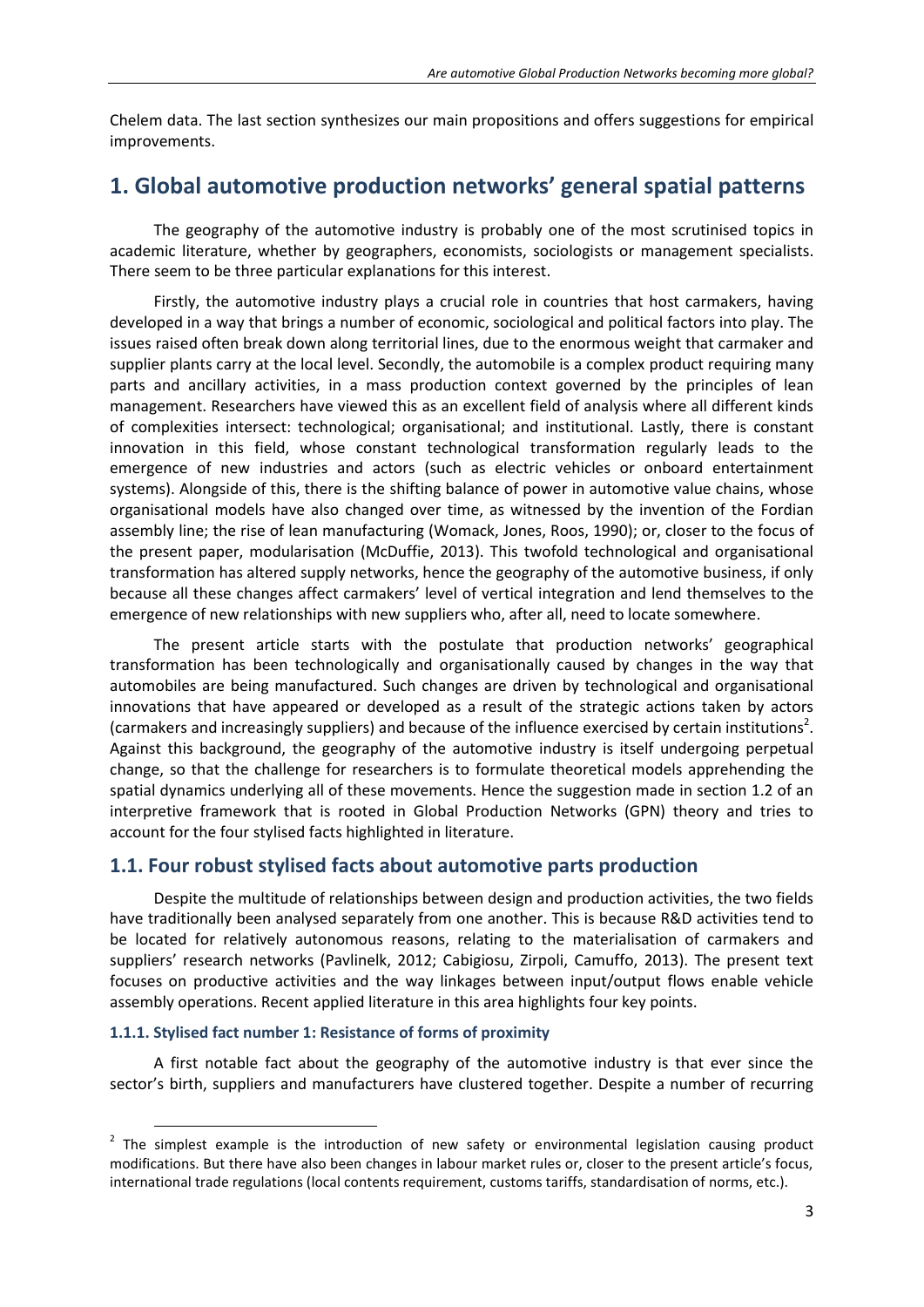shocks (Rutherford, Holmes, 2008) and major changes (Klier, McMillen, 2008), the formation/reformation of clusters has long been a stylised fact. Indeed, the conditions under which automobiles are produced justifies the search for a greater or lesser degree of geographic proximity between carmakers and suppliers for three main reasons: delivery conditions; organisational learning; and access to information.

One significant moment in the identification of the need for proximity was the introduction of just-in-time (JIT). The first studies in this area (Estall, 1985) portrayed this as an organisational model based on a singular spatial geography. For instance, Fujita and Hill (1995) have shown that Toyota had a network of suppliers localised around its plants in a radiocentric formation, with Tier 1 suppliers being situated nearby, Tier 2 a little further away and Tier 3 at an even greater distance. Authors have largely described this type of organisation as reflecting the intensity of delivery flows, although they do recognise that Japan's particular geography (lack of room to build and ongoing congestion problems) offers another explanation. Similarly, Linge (1991) used the example of Australia to demonstrate that proximity constraints can be overcome if logistics are organised efficiently. The transfer of JIT to the USA when the Japanese transplants first moved there seems to corroborate this idea of a search for proximity, albeit on a larger scale. In turn, this suggests that the distance between firms - even if this is not a fully deterministic variable - constitutes a parameter that suppliers consider when making their location choices (Hill, 1989; Mair, Florida, Kenney, 1988).

Analysis of JIT's transfer to Europe should enable the identification of another important factor. This is due to the relative dearth of companies moving into this region. One explanation highlights transportation, given the smaller distances between European carmaker plants, and due to logistics providers' growing capabilities, which allows them to manage flows over longer distances (a development reinforced by future generations of 4PL four-party logistics firms, c.f Fulconis, Saglietto, Paché, 2007). Lung and Mair (1993) offer a second explanation, namely organisational learning. Their idea is that when European manufacturers and suppliers establish a JIT system, they are familiar with its functioning and therefore have a lesser need for proximity. This might explain why the arrival of modular production occurred in the late 1990s, alongside a new wave of co-locations (Lung et al, 1999) that dissipated as learning spread, except for certain kinds of production run out of suppliers parks (Larsson, 2002; Sako, 2005). Of course, suppliers parks were not only meant to resolve transport problems but also had an organisational justification insofar as they enhanced knowledge exchanges between organisations and helped to reduce the risk of opportunism stemming from certain site specificity factors (in Williamson's sense of the term) that the suppliers parks themselves brought into play – if only because the bilateral hostage-taking that they engendered helped to reduce the chance of opportunistic behaviour (Frigant, Lung, 2002).

Another noteworthy element is that clustering makes it possible to benefit from knowledge externalities even as it accelerates and facilitates the capture of information about carmakers' new needs. Thus, despite advances in large global suppliers' means and volumes of communication (which seem to have offered them a certain freedom to move as they saw fit), they continue to try to locate in carmakers' vicinity to better understand their expectations and establish closer relationships with decision-makers (Cabigiosu, Zirpoli Camuffo, 2013). This kind of advantage could also be found with SMEs – indeed, it is what ultimately allowed them to survive by maintaining their productive flexibility and rearranging their collaborative networks in such a way as to adapt to any changes in value chains and/or competition from mega-suppliers (Castelli, Florio, Giunta, 2011; Rutherford, Holmes, 2008; Herrigel, 2004).

All of these studies converge around the idea that geographic proximity is a necessity or an advantage ensuring the coordination of productive actions. The (complex) conditions of automobile production, especially where this is done on a mass basis and following the precepts of lean management, requires certain forms of proximity. At the same time, *the studies continue to assert that not all kinds of production are subject to this proximity imperative*. In this view, technological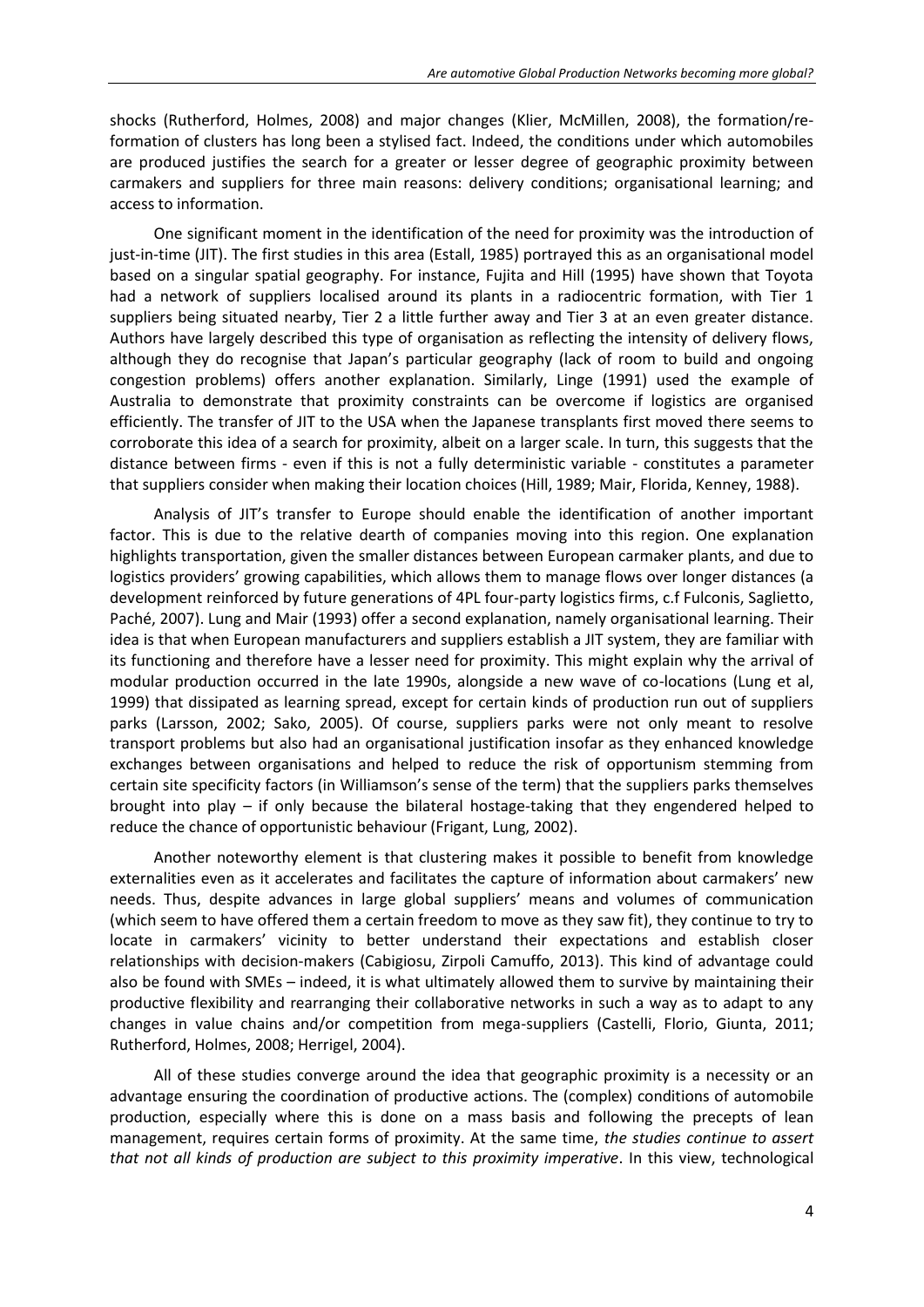and/or organisational variability preclude any sense of determinism. They claim there are powerful but not entirely determinant centripetal forces.

One empirical objection might be that the observed clusters reflected suppliers' geographic inertia. But for two reasons, this would only be partially true. Firstly, because analysis of the new plants that manufacturers build in relatively virgin territories demonstrate that they were still attractive. Carmakers' investments in Eastern Europe led to the development of powerful automotive clusters in countries like the Czech Republic (Pavlinek, Janak, 2007) or Poland (Domanski, Gwosdz, 2009) – even if the older clusters tended to survive (Holl, Pardo, Rama, 2010) despite relocation pressures (Kim, 2005; Lampon, Lago-Penas, 2013). Secondly, observed changes over time in the different suppliers' factories show that they tended to track carmaker plants' changing geography (Klier, Rubenstein, 2011; Klier, McMillen, 2013).

### **1.1.2. Stylised fact number 2: Suppliers' move to low-cost countries**

The desire to follow carmakers was not the only factor influencing suppliers' relocation strategies. The auto parts industry also moved en masse to low-cost countries situated in zones on the periphery of the traditional big automotive countries.

Mexico was the first major destination to hit the headlines, back in the late 1970s (Carrillo, Contreras, 2007). This process accelerated as the prospect of NAFTA became a reality, coinciding as well with an acceleration in carmakers' outsourcing tendencies. In turn, this justified suppliers' search for new locations, if only because their markets were expanding, forcing them to set up new production units. From the 1970 onwards, a number of German companies were signing cooperation agreements with Eastern European companies, although it was not until the Iron Curtain came down and the prospect of European integration took shape that the process accelerated. By the 2000s, however, Eastern European countries had become major auto parts production centres. Analysis of output and employment in this sector, and of European countries' sectorial specialisation indexes, reveals the magnitude of the industry's growth in the East and decline in the West (Frigant, Miollan, 2014). Where the rise of the auto parts industry in Mexico was basically driven by greenfield investments, Eastern Europe saw numerous acquisitions of local companies at the beginning of the period in question, creating in turn a certain impression of neo-colonialism (Havas, 2000)<sup>3</sup>. Some of the facilities built in these low-cost countries were meant to supply the new plants that manufacturers had built locally. Having said that, analysis of national trade balances shows that much of their output was meant to be be exported back to Western Europe (Frigant, Miollan, 2014) or North America (US Department of Commerce, 2011).

These import/export flows suggest the possibility that what was involved here was the reorganisation of the division of labour on a continental scale. More monographic studies have confirmed this finding, whether for North America (Klier, Rubenstein, 2008 and 2011; Carrillo, 2004); Europe, where Central and Eastern European countries played this role (Pavlinek, Domanski, Guzik, 2009; Jürgens, Krzywdzinski, 2009); the Magrebian and North African countries (Layan, Lung, 2007); and Turkey (Ozatagan, 2011). All of these studies converge in one respect, namely that megasuppliers became the key drivers of this international production fragmentation process. Certainly, they were moving some of their production segments to low-cost countries.

**1.1.3. Stylised fact number 3: A division of labour driven first and foremost by mega-suppliers – modularisation's winners** 

Since the 1980s, Western carmakers have engaged in a vertical disintegration process (Lamming, 1993) similar to what their Japanese counterparts had done previously (Cusumano, 1989).

 $3$  A process found in several countries like India or Brazil (Humphrey, 2000; Humphrey, Salerno, 2000) where Western suppliers who had been forced to follow their carmaker customers ended up partially destroying the local suppliers fabric.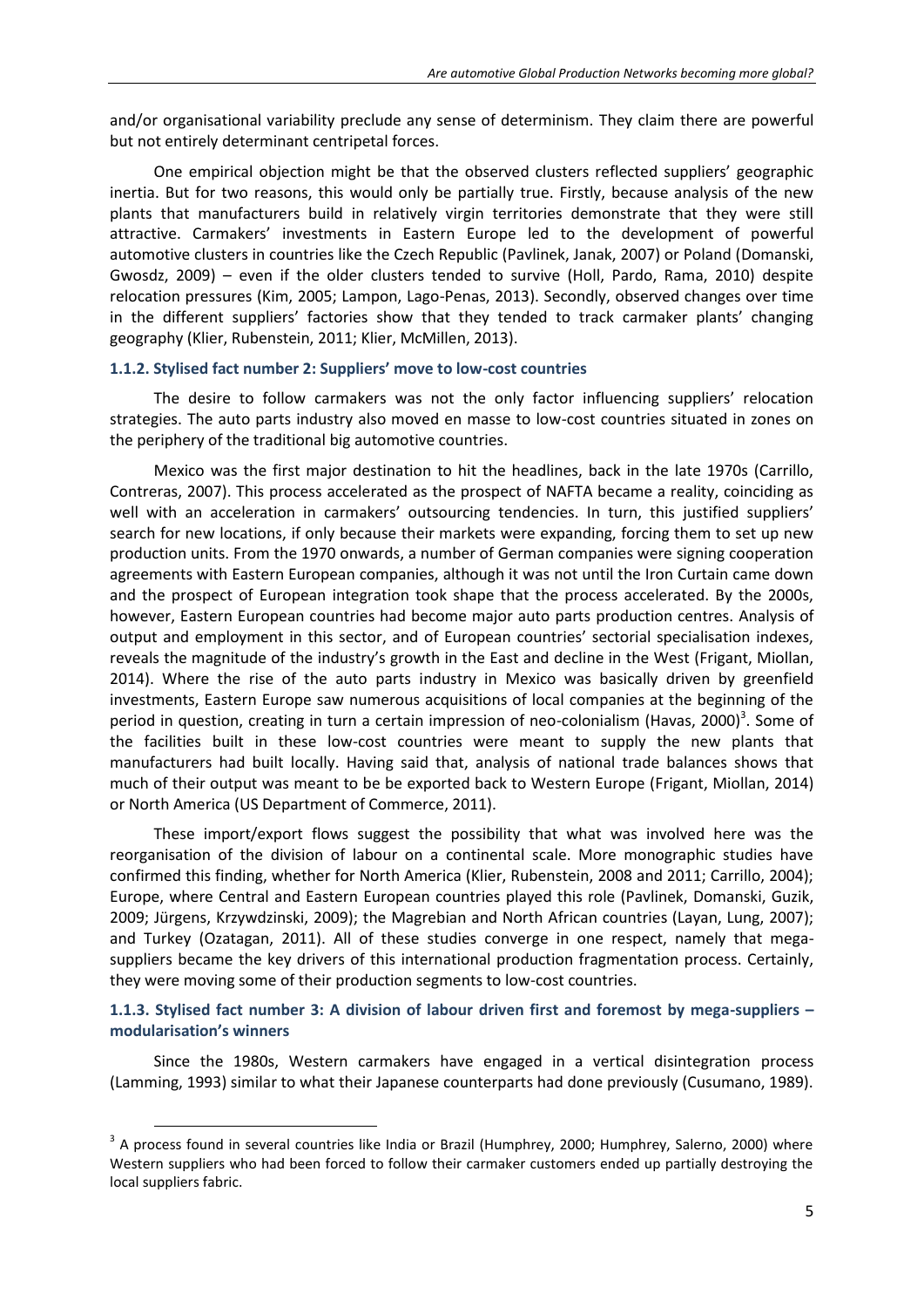There was an acceleration from the late 1990s, however with the advent of modular production (MacDuffie, 2013; Sako, 2003; Veloso, Kumar, 2002). Coupled with carmakers' increasing interest in outsourcing, automobiles' increasingly modular design caused major changes in carmakers' procurement, with a sharp decline in subcontracting accompanied by the growing purchase of more complex modules/subassemblies - themselves resulting from the aggregation of components, the socalled macro-components (Volpato, 2004) - designed, developed and produced by suppliers who were being asked to deliver all of these parts to their carmaker customers' plants. This led in turn to a major recomposition of suppliers, with fewer working with manufacturers directly on a Tier 1 basis – even if several chosen companies did become global oligopolies and began working with most of the world's main carmakers (Frigant, 2011; Frigant, 2009; Klier, Rubenstein, 2008; Sturgeon, Florida, 2001), becoming trailblazers in an era subsequently referred to as "the dawn of the mega-supplier" (Donovan, 1999).

These mega-suppliers were the key drivers behind the new international division of labour, organised on a continental scale. There were three reasons for this.

- $\checkmark$  Firstly, they had to develop their productive apparatus and technological competencies in a severely competitive context, causing them in turn to opt for mergers and acquisitions. Each acquisition led to their integrating a number of units that would then have to be rationalised both in terms of their productive function within the business's general organisation and also as regards their location. This translated into many plants being closed, opened and re-qualified. As an example, between 2001 and 2006, the French mega-supplier Valeo closed 59 plants, opened 29, sold 26 sites and acquired 13 others
- $\checkmark$  Secondly, even in the absence of any major acquisitions, mega-suppliers had to restructure their own value chains. For a long time, being a supplier meant delivering simple components to a few special carmakers running operations in just a few countries. Henceforth they would have to organise long value chains making complex parts based on their mobilisation of many external suppliers but also in-house units. This production was aimed at a growing number of carmaker customers worldwise, who were themselves running a growing number of assembly plants. The carmakers would then organise the different models' production along continental lines (Freyssenet, Lung, 2000; Carrillo et al., 2004), the end result being that the mega-suppliers would generally organise their productive geography on a basis similar to the carmakers, i.e. continentally.
- $\checkmark$  Thirdly, the market was not sufficiently concentrated for mega-suppliers to be particularly strong in market power terms. Temporarily at least, and for most of their models, the carmakers were able to maintain their domination using avoidance strategies (exclusivity contracts, rotating suppliers from one model to another, maintaining in-house supply subsidiaries, etc.). They try to escape to an Intel Inside syndrome, and they succeed in because mega-suppliers' profitability remains fairly weak due to strong downwards pressure on prices (Jacobides, MacDuffie, Tae, 2012; Frigant, 2009). To restore their margins, one of the strategies they adopted was to move to low-cost countries.

From the late 1990s onwards, Sadler (1998; 1999) started writing about the connection between all of these different movements. In this view, the rise of outsourcing, which mainly benefited a particular category of suppliers (so-called mega-suppliers) and happened in a context defined by European integration, culminated in a hollowing out process characterised by massive relocations from Eastern to Western Europe. Things more or less took place as expected, although the spatial reality seems somewhat more complex insofar as proximity needs actually did help to maintain a number of large clusters in the West (including the USA and Canada) - if only because certain processes that began to emerge in local institutional contexts revived some spaces' dynamism (Rutherford, Holmes, 2008; Herrigel, 2010). This latter movement was often led by SMEs.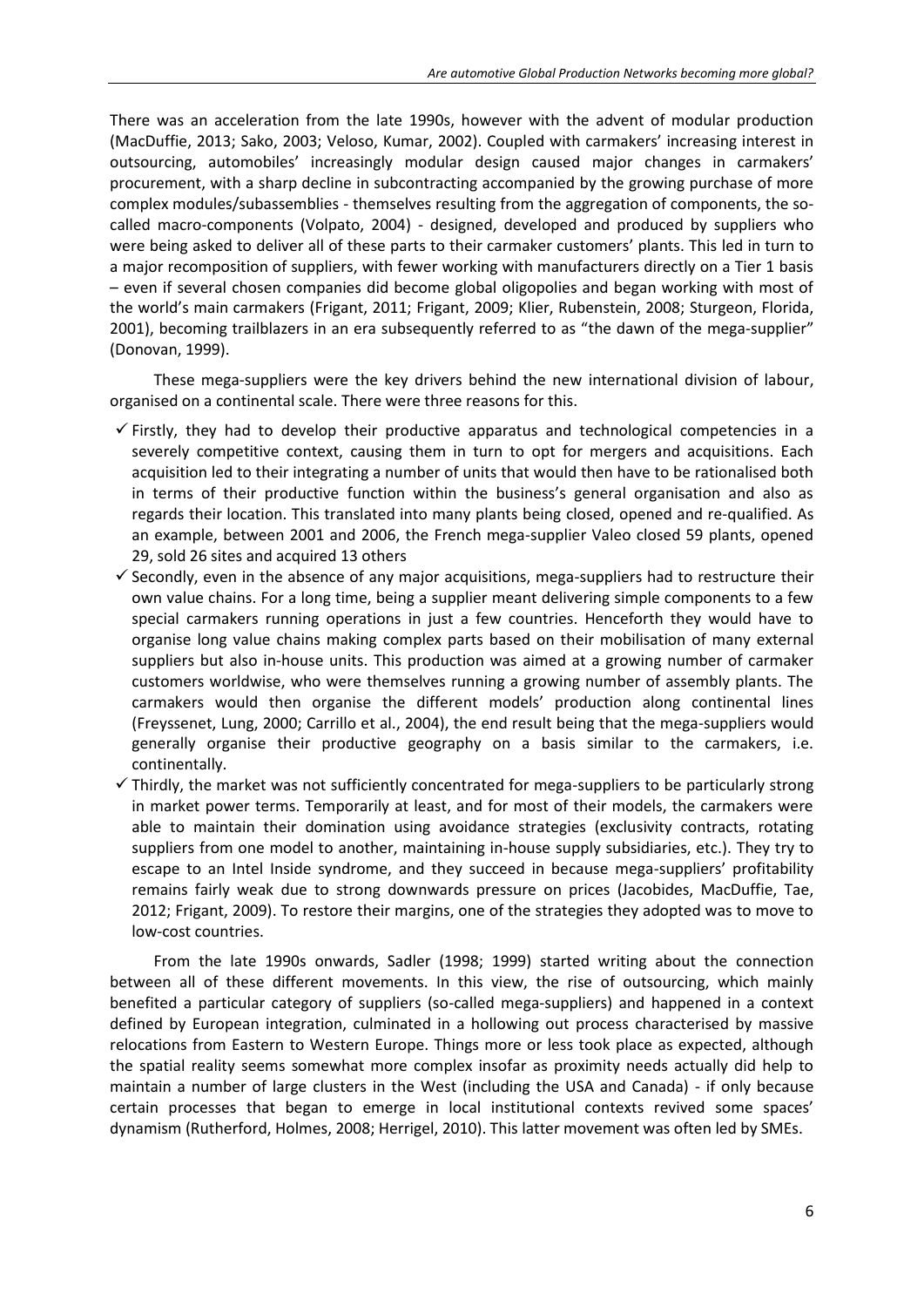#### **1.1.4. Stylised fact number 4: SMEs still active up and down the supply chains**

The dawn of mega-suppliers does not capture the entirety of this history. SMEs continued to play a major role in the value chains, sometimes even operating at the top of the supply pyramid. Herrigel (2004) was skeptical about the extent to which the rise of modular production would transform cars into a game of Lego where "big" suppliers would be the only parties producing "big components" assembled in manufacturers' assembly plants. Although mega-suppliers continued to operate at the very top of the supply pyramids, many SMEs would still worked as Tier 1 suppliers. In a study covering a sample of 696 French SMEs, Frigant (2011) demonstrated that although 30.4% operated exclusively in Tier 2 and 14% in Tier 3, 12.9% said that they were working in Tier 1. Furthermore, 12.5% were operating in tiers 1 and 2 simultaneously, and 4.3% in tiers 1, 2 and 3. The supply pyramid was less static than is often described (strict separation between tiers). Nor was the summit as closed to SMEs as some observers inferred.

This is because the automobile is not a perfectly modular product (Cabigiosu, Camuffo, Zirpoli, 2013; MacDuffie, 2013). Carmakers still need to purchase simple parts, call upon subcontractors, organise maintenance operations, turn to engineering SMEs, etc. In addition, mega-suppliers sometimes refuse to follow carmakers overseas when they feel that the profit opportunities are insufficient and/or when the cars need local adaptations to satisfy consumers' national preferences. The end result is that some auto parts have had to be redesigned and built for a single factory. In both of these cases, carmakers have had to find local suppliers replacing the mega-suppliers. This has not necessarily involved "exotic" factories built in very distant countries, one example being Dacia's Romanian factory, whose supply networks ranged from local businesses (Romanian SMEs) to the whole of Europe and other international mega-suppliers (Jullien, Lung, Midler, 2013).

Outside of Tier 1, SMEs obviously maintained a major presence up and down the supply chain. Mega-suppliers relied on a large number of SMEs to carry out their activities. What is worth emphasizing at this level is the discovery revealed in several studies, namely SMEs' internationalisation, which tended to go down two routes. On one hand, some SMEs started creating their own productive units in low-cost countries and/or in automotive clusters because they wanted to get closer to their customers (carmakers or big or small suppliers). A study carried out in France showed, for instance, the 14% of French SMEs working in the automotive sector had overseas subsidiaries for the following purposes: 1) low production costs, 2) access to the local market, 3) customer demand (OSEO, 2011). In addition, SMEs would also export some of their output. In the same study, 40.9% of SME respondents stated that they were involved in export activities, with 24.3% saying that exports accounted for more than 10% of their revenues (OSEO, 2011). Although there is probably a European specificity at this level (compared to North America and Asia) in the sense that the European automotive industry is more geographically and economically integrated (if only because of the single currency), these figures demonstrate that the internationalisation of SMEs working in the automotive sector is a factor to be reckoned with (for an Italian example, see Castelli, Florio, Giunta, 2011; Bacchiocchi, Florio, Giunta, 2014).

These studies have the merit of showing that SMEs' local automotive productive systems have not disappeared. They also suggest that, methodologically speaking, analysis of the international trade in auto parts can help to enhance understanding of production networks' changing geography.

### **1.2. An interpretive framework rooted in Global Production Networks theory**

The four aforementioned stylised facts are areas where authors converged. The question then becomes how they are interlinked and what kinds of logic they respond to. To answer these questions, an analytical representation of buyers/suppliers' relationships in space is necessary.

#### **1.2.1. Why stylised facts support a GPN framework**

In recent years, conceptualisation of interfirm relationships in space (and in relation to space) have been profoundly renewed through so-called Global Commodity Chains/Global Value Chains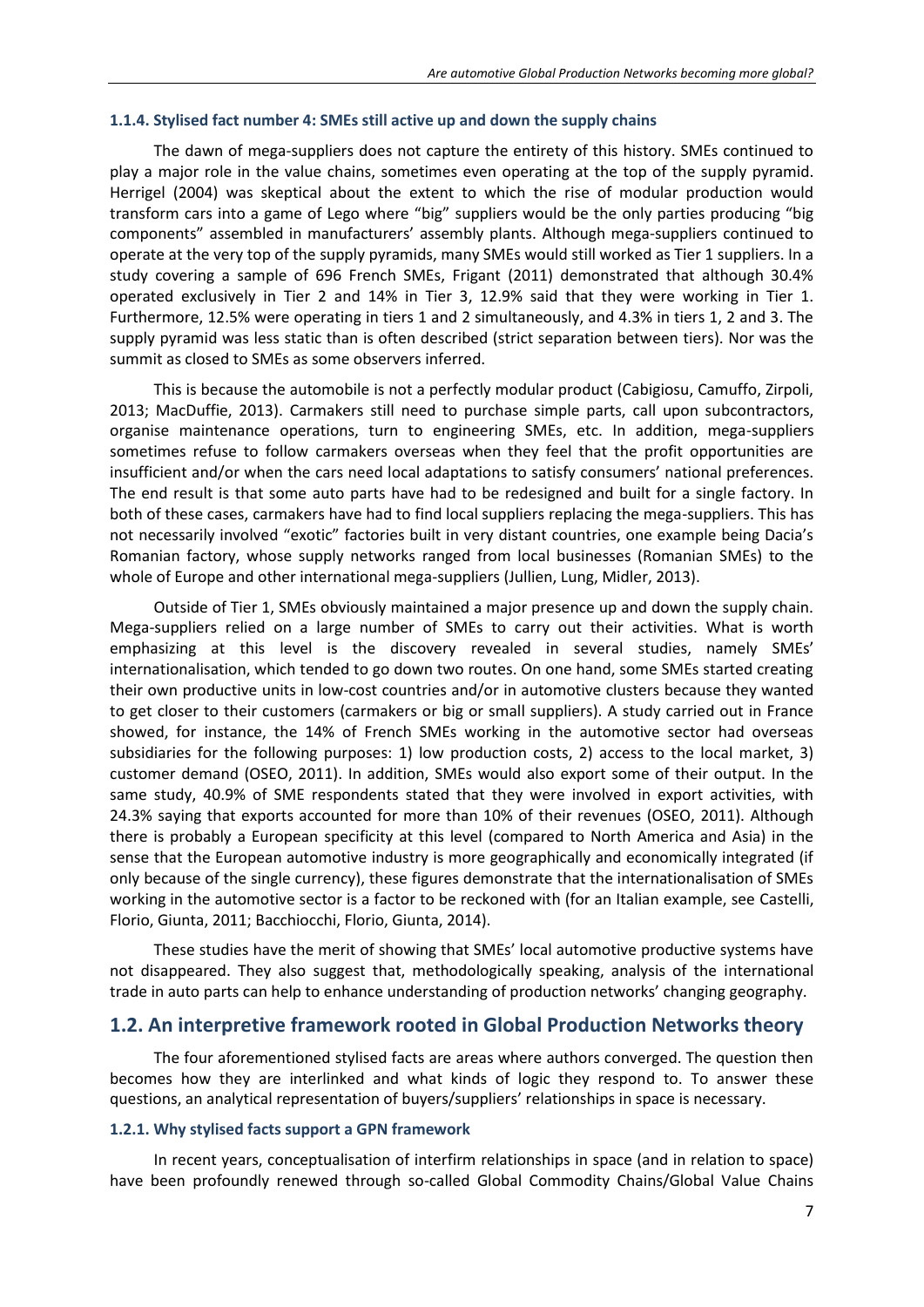approaches (Gereffi, Korzeniewicz, 1994; Gereffi, Sturgeon, Humphrey, 2005) and Global Production Networks approaches (Coe and al, 2004; Coe et al, 2008; Henderson et al, 2002) that tried to break with the centre/periphery vision. These orientations were also at odds with international economics that, despite fine-tuning these schools of thought and explaining rising vertical trade (e.g. Baldwin, Venables, 2013) remained very embedded in factor endowment and country-centric reasoning. The general idea is to reconstruct firms' supply networks via two methodological principles:

- 1) A reticular conception of interfirm relationships. Firms are apprehended here as functional nodes that are interconnected for economic reasons (exchange relationships). Hence the need to study the spatial structure of these interconnections, which are simultaneously local and international.
- 2) The firms' network must be studied in light of a particular product/service. This is something of a reverse approach where one starts with the final product and reconstitutes the supply network to determine its functional logic and historic trajectory (the latter point being the crux of GPN analyses).

Significant analytical differences remain between GVC and GPN, making it difficult to find any compatibility between the two theorisations (Bair, 2008; Coe et al 2008). Given the aforementioned stylised facts and other elements developed below, there are three kinds of reasons to model the automotive industry's geography using a GPN framework.

GVC studies try to categorise typical governance forms implemented by anchor firms whose spatial embeddedness needs to be characterised. In terms of the aforementioned stylised facts, however, this approach raises two problems. In their desire to develop a useful typology demonstrating the coexistence of several kinds of value chains, the corpus adopts a static approach neglecting the depth and variety of chains within one and the same sector. In relation to this latter point, empirical work carried out by Sturgeon et al (2008) has recognised that automobiles can lend themselves to several forms of governance (including relational and captive). Having said that, detailed empirical studies have shown that the whole five types of governance can be observed in the auto sector, and even for one and the same carmaker. Carmakers can purchase several types of service from distinct actors (electronic components bought off-the-shelf; modules co-designed and co-produced with mega-suppliers; SME subcontracting arrangements, etc.). This variety problem comes with a depth problem in the sense that Tier 1 might feature one form of governance with other forms being present in other tiers. One example might be a relational form of governance applied for the purchase of a cockpit made by mega-suppliers calling upon subcontractor SMEs working under captive governance conditions. This dual problem is further complicated when we analyse networks not in terms of the final producer (carmaker) but at some intermediary point : a supplier can adopt one form of governance when relating to one carmaker but another form for another one.

These problems are easier to apprehend using the GPN approach that, more pragmatically, considers the need to specify bilateral relationships according to the activities actually being conducted. This particularly applies (especially further down pyramids that are necessarily unstable and changing, see stylised fact number 4) to firms working with several customers in several sectors (i.e. automobile but also aircraft). Spatially, this is an important point since it also assumes the need to build networks compatible with different customers' requirements. Another crucial point is if the goods being delivered are subject to significant economies of scale and delivery time constraints (stylised fact number 1). Clearly, carmakers exercise a certain attraction but cannot be considered flagship firms given that suppliers belong to several value chains – a diversity of membership better apprehended using GPN's more holistic approach (Ernst, Kim, 2002).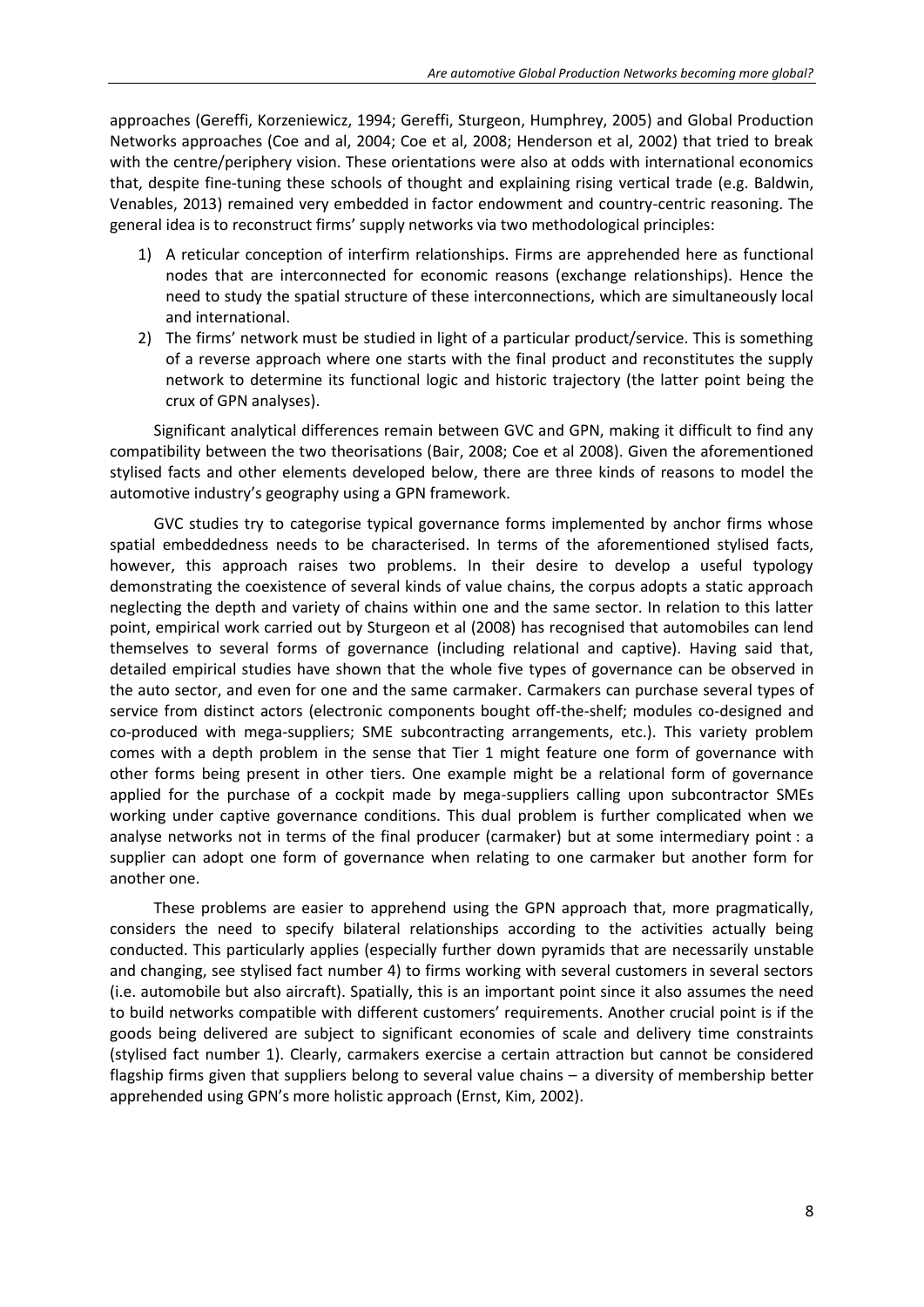Another key aspect of GPN is the institutional dimension of inter-firm relationships, especially the importance of multi-dimensional embeddedness processes (Henderson et al, 2002<sup>4</sup>). In the automotive business, these issues affect two levels: macro-economic; and local.

In terms of the former, studies of the transfer of productive automotive models (Boyer, Freyssenet, 2002) have shown that from one institutional space to another, firms have had to adapt to national regulations, norms and practices (Boyer et al, 1998), i.e. it is a myth to say that there is some kind of transnational or stateless organisational model that is dominant in all institutional contexts (Freyssenet et al 1998). Clearly, there is a question here whether regional integration processes, specifically in Europe where they are very advanced, might have glossed over some of these national specificities. One example might be a multi-scalar regulatory system (Coe et al 2008, p.11-14) where harmonisation processes are expected to maximise convergence. Recent studies show that European automotive sector public policy is basically incomplete because firms remain embedded in their national settings and because nation-states still try to define supranational regulatory frameworks reflecting domestic manufacturers' interests (Jullien, Pardi, Ramirez, 2014). On the other had, as noted by Lagendijk (1997: 14) "On the sociopolitical front, the attachment of carmakers to their home country is still a pervasive factor that seems to fetter the transition to a European production system". National sites are closed less frequently than sites located in other European countries. It is also harder for carmaker to abandon a failing domestic supplier (especially when the case has been widely publicised) and easier to abandon a foreign supplier. The European Union has also helped to transform automotive GPN along continental lines by subsidising carmakers' new investments in Eastern Europe (and co-funding mass redundancy programmes in the West). By so doing, it helps to encourage an exploitation of institutional differences between EU member-states, despite the fact that the European customs union (and monetary union for 11 member-states) has created a unified commercial space. National differences in production coincide here with commercial unification. The two ingredients are exactly what is needed to create an international division of labour on a continental scale. The effects are not equally distributed throughout Europe, however, since a modicum of local embeddedness still exists.

The GPN approach clearly argues in favour of including findings from regional science studies (Coe et al, 2004). The approach's relational perspective highlights the effects of territorialisation (Dicken, Malmberg, 2001). Reflecting the degree of political decentralisation, the interactions of local actors (firms or institutional bodies) or their territorial embeddedness (Hess, 2004), productive resources are being developed and reproduced in many ways. Where stylised fact number 4 evokes SMEs' strategic responses, it is worth noting that these are based on a mobilisation of interfirm networks (territorialised or not) and on the mobilisation of local institutional infrastructures, whose density explains local strategies' effectiveness (Amin Thrift, 1993; Bailey et al, 2010). Automotive cluster case studies have all found similar phenomena to varying degrees (Herrigel, 2004; Rutherford, Holmes, 2008; Whitford, Enrietti, 2005). Even multinationals mobilise (and transform) local resources (Dicken, Forsberg, Malmberg, 1994), as demonstrated by the mega-supplier Delphi in Mexico (Carillo, 2004) or complexes built by (or organised) around carmaker plants in other places.

Another aspect is the power games that parties play when developing such networks. One consequence of the automobile's modularisation is the complication of market power. Succinctly, during the pre-modular era, relations between carmakers and suppliers corresponded to a Fordian model of descending domination, in both functional and decisional terms, i.e. it was a schema where carmakers dominated suppliers and subcontractors both technologically and economically (Chanaron, 1995). Although national models could be distinguished (Sako, Helper, 1995), power remained asymmetrically distributed, benefiting carmakers who became the real focal points for

 $4$  We know this is a terrible simplificiation but there is no room here for real discussion. To deepen understanding of the relationship between GPN, institutional concepts and forms of embeddedness, see Bair (2008) and Hess (2004).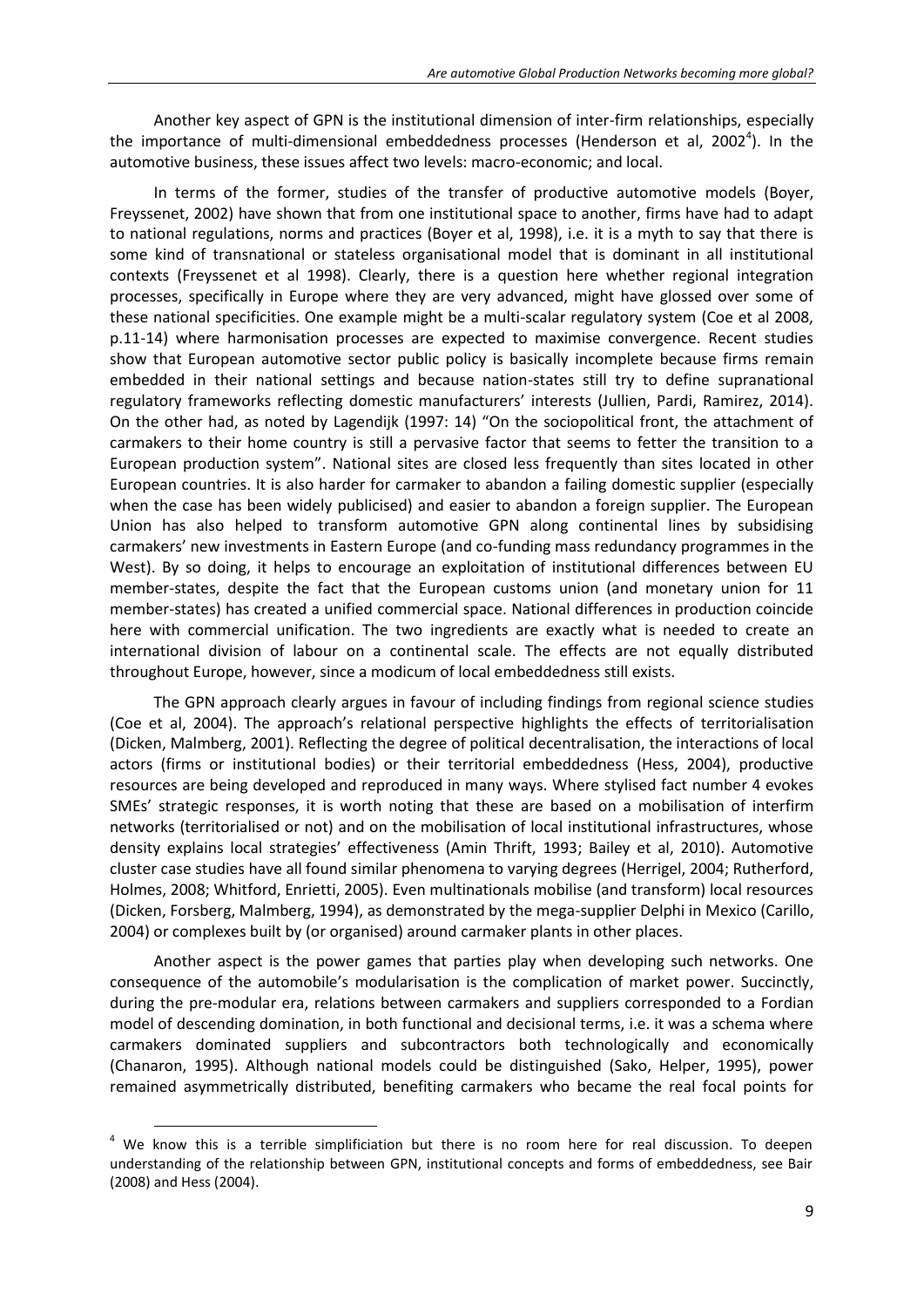product definition, and around whom there was a convergence of products coming from suppliers who remained largely dependent on historic carmaker customers. With the rise of modularisation, mega-suppliers partially freed themselves from this dual dependency, since they now had the key technologies that carmakers no longer controlled, or at least not sufficiently (Morris, Donnelly, 2006). Monopolistic competition tightened around several module series (Sutherland, 2005). The ensuing internationalisation broadened their customer portfolios. The end result was that depending on a carmaker's size and growth or decline trajectory (i.e., Hyundai vs. Fiat); depending on the potential market for a particular vehicle model (i.e. niche versus mass); and depending on the size and location of factories requiring supplies (i.e. a plant making 400,000 vehicles annually located at the heart of Europe versus another calibrated for 100,000 vehicles located in a country where the carmaker was the only operator) - the ability of a given carmaker to negotiate with mega-suppliers could be quite variable. This relativity in the balance of power between carmakers and mega-suppliers determined how value creation, and enhancement broke down between firms (Henderson et al, 2002). It also influenced the spatial organisation of interfirm networks.

### **1.2.2. A heuristic mapping of material flows in the automotive industry: focus on intra- and interfirms flows and the depth of the supply pyramid**

The GPN framework is useful because it helps to apprehend the many different dimensions of interfirm networks (material but also immaterial, like power and information). It does this by reasoning on several levels, ranging from the local to the global (cf. Figure 1, in Coe et al, 2008). Although we feel that this duality (multi-level and material/immmaterial) is essential and should be used to hypothesize and explain changes in intercontinental trade, the organisation of supply networks is so complex that we have come up with a simplified framework that only incorporates material input/output flows. The aim is to have a heuristic framework that can then be used to formulate hypotheses about the international trade in auto parts. As such, it neglects immaterial flows as well as dimensions that do not directly relate to trade (mainly institutional) but also, amongst material flows, suppliers of capital goods or services companies specialising in areas such as engineering, maintenance or logistics.

This choice can be justified by the need to increase the complexity of the representations habitually found in literature in both of these areas. Authors studying the automotive industry from a GPN/GVC perspective focus rarely on the differences between intra- and interfirms flows (see Coe et al, 2008, p.7-8). They also tend to neglect the depth of the supply pyramid.

With regards to this latter point, recent studies of automotive modularisation have mobilised the notion of complex product architecture, with products being viewed as an interconnected hierarchy of different systems (Murman Frenken, 2006). Despite certain characteristics, automobiles are imperfectly modular (MacDuffie, 2013) yet automotive engineers still try to modularise them (Cabigiosu and al, 2013) with the help of mega-suppliers (Frigant, 2011). A linear and sequential view would describe the automotive value chain schematically as a pyramid interlinking three levels of parts, with the assembly plant located at the top of this pyramid. Carmakers buy 1) macrocomponents, which accounts for most of their procurement; 2) meso-components<sup>5</sup> when, for strategic reasons (like engines) or because they have no choice (i.e. local contents requirement) they maintain a high degree of vertical integration; and 3) components. The different levels then purchase meso-components and components from another, as illustrated in Figure 1.

After this technical breakdown of the production process, the next question relates to its organisational materialisation (Colfer, Baldwin, 2010; Campagnolo, Camuffo, 2010; Frigant, 2011).

<sup>&</sup>lt;sup>5</sup> Meso-components are kinds of platforms on which macro-components can be built. The goal is to create economies of scale since each macro-component is specific to particular carmaker and usually a specific model. Another kind of meso-component is huge mechanical equipment like engines or transmissions which can be delivered to different car models (See Frigant, Layan, 2009 for more details).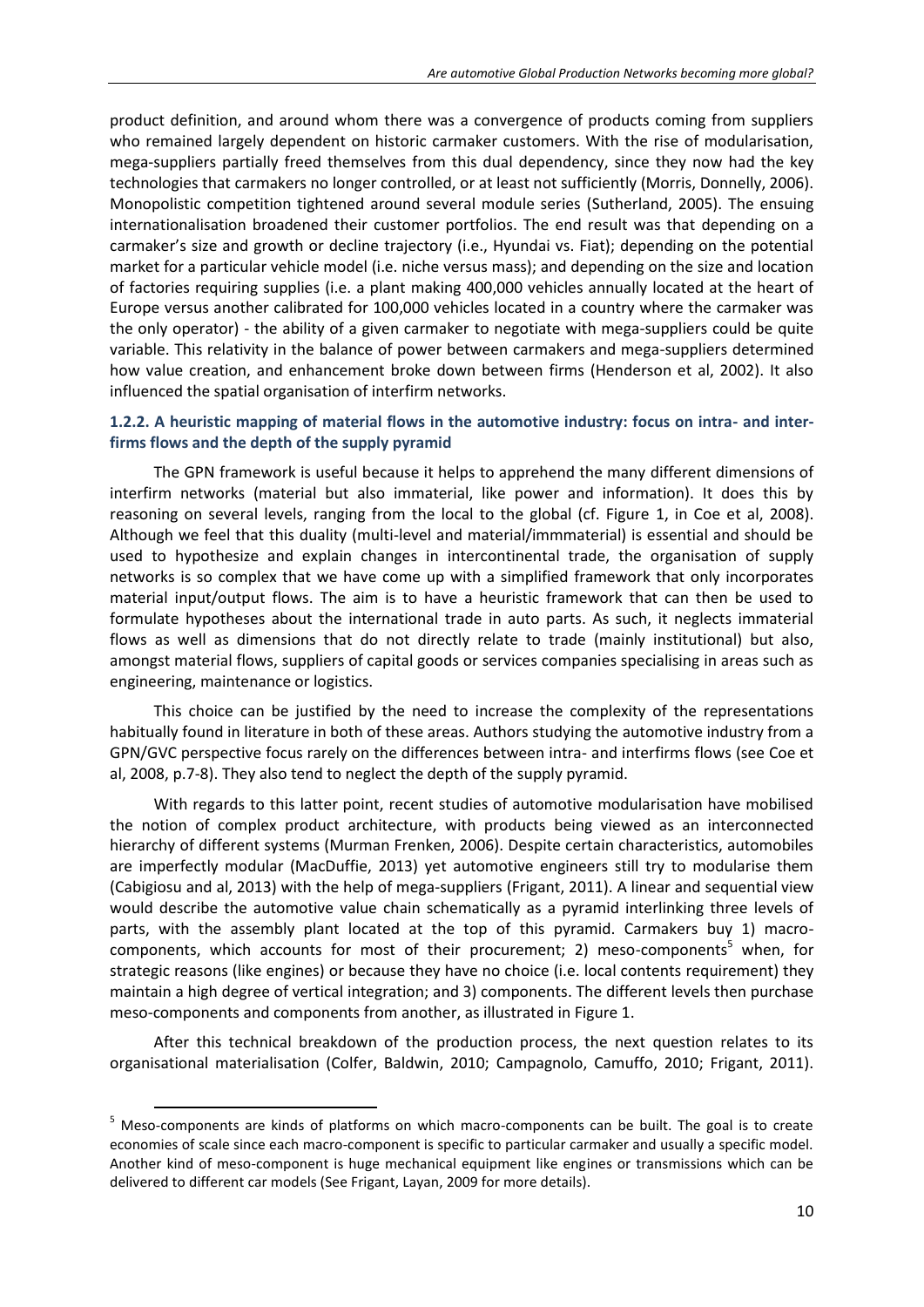Modularisation has forced mega-suppliers to increase their vertical integration (Klier, Rubenstein, 2008; Frigant, 2009). If their goal is to design, produce and sell macro-components, this means that they are already making many of their macro-components' constituent parts. In addition, in their bid to generate economies of scale, they tend to build units specialising in the production of mesocomposants. Elementary parts, which we call components here, are either manufactured in-house or purchased from subcontractors. This generates two types of flows (respectively, intra-firm and interfirm). Lastly, despite this vertical disintegration trend, carmakers are still responsible for making some of their key macro-components, like engines, gearboxes, etc. Figure 1 expresses this as intrafirm flows. One particularity of these kinds of production is that they are often at a distance from assembly plants. Hence the need to transpose this model along spatial lines.



**Figure 1.** Translating the concept of modularity to the automotive industry

#### *Source: authors*

Figure 2 offers a representation of automotive production networks in space. In line with lessons drawn from GPN research, it highlights supply networks' multi-level spatial interconnectedness, starting with the local and going towards the global. The present paragraph focuses on the left-hand side of the figure. The right-hand side is dealt with in the section below.

Starting with interfirm flows (bold font in Figure 2), a first major interconnection node can be found amongst those clusters that last over time and are regenerated in time and space, as indicated in the first stylised fact and confirmed by automotive studies formulated in GVC (Sturgeon et al, 2008) and GPN (Coe et al, 2004) terms. Supplier clusters tend to found on a narrow perimeter surrounding automakers' plants, whether units belonging to mega-suppliers or SMEs. The second level is national, characterised by very dense connections with one particular point, namely the fact that the spaces in question can feature a dense fabric of suppliers without being located in a carmaker's immediate vicinity (see the 'local cluster' box in Figure 2). This can be witnessed, for instance, in Southeast France where automotive suppliers constitute a territorialised productive system from where they supply plants that can be quite far away. In these clusters (and similar to the clusters found around carmakers' factories), supplier relationships are dense and not necessarily linear. Depending on which customers a company wants to deliver, it can either act as an order-giver or as a subcontractor, even collaborating on specific projects while competing on others (Chanarron, 2013). Such companies are not even necessarily working only in the automotive sector, and certainly not just for one manufacturer. Some of them - potentially SMEs (stylised fact number 4) – are exportoriented and deliver their output either to mega-suppliers (when they operate in tiers 2 or 3) or directly to carmakers (when they operate in Tier 1). These exports are the flows between countries X and Y seen in Figure 2, which is relatively sparse to show that local and national trade densities are greater. Indeed, it is more through this kind intrafirm trade and large companies' organisation of an internal international division of labour that import/export flows can be forged.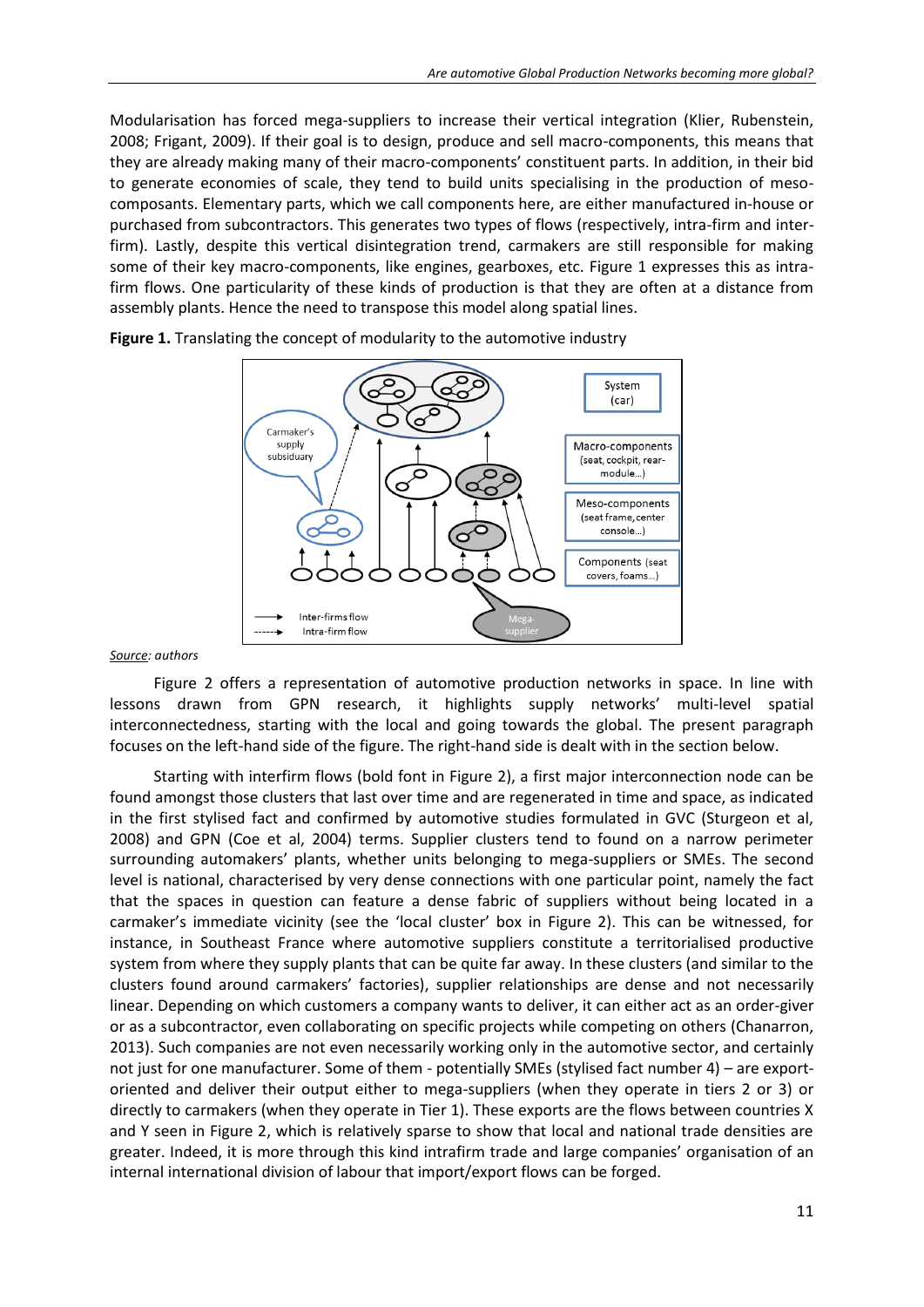

**Figure 2.** Schematic representation of the automotive Global Production Networks

*Note: This figure ignores the existence of logistics platforms comprising intermediary nodes linking different kinds of plants. Source: authors*

Two kinds of intrafirm flows feature on this figure. The first are internal to carmakers. This is because assembly plants are not the only productive units they possess. Most still have plants they use to produce mechanical assemblies (transmission, clutch, etc.) and/or driving systems (mainly engines). They will, however, run relatively few of these units, if only because they are trying to achieve economies of scale. Historically, these meso-component factories were located in carmakers' countries of origin and used to supply some of their other plants (Bordenave, Lung, 1996). The regional integration process means, however, that some carmakers built new meso-component plants in low-cost countries. Examples include Volkswagen and Opel, both of whom built major engine factories in Hungary, or else Daimler in Romania. Output from these factories was distributed macro-regionally to carmakers' different assembly plants.

The figure details the example of mega-suppliers. Stylised fact number 2 showed that they were at the heart of the international production fragmentation process. According to Frigant and Layan (2009), suppliers' dominance strategy has mainly consisted of fragmenting their production into three main phases corresponding grosso modo to the breakdown shown in Figure 1.

- 1. Plants or workshops dedicated to the final assembly of macro-components. Such units labour under lean management constraints. Their output is also hard to transport, meaning that they are very much influenced by proximity constraints. Typically, they are found in suppliers parks (Larsson, 2002; Sako, 2005) or in the immediate vicinity thereof.
- 2. The second category of units produce meso-components. The strategic goal here is to isolate this kind production in dedicated units in order to maximise economies of scale. Such plants tend to be few and far between and are ideally located at the centre of the different macro-component plants that they are supposed to be supplying - even if mega-suppliers' historic locations turn this optimisation model into something of a theoretical ideal.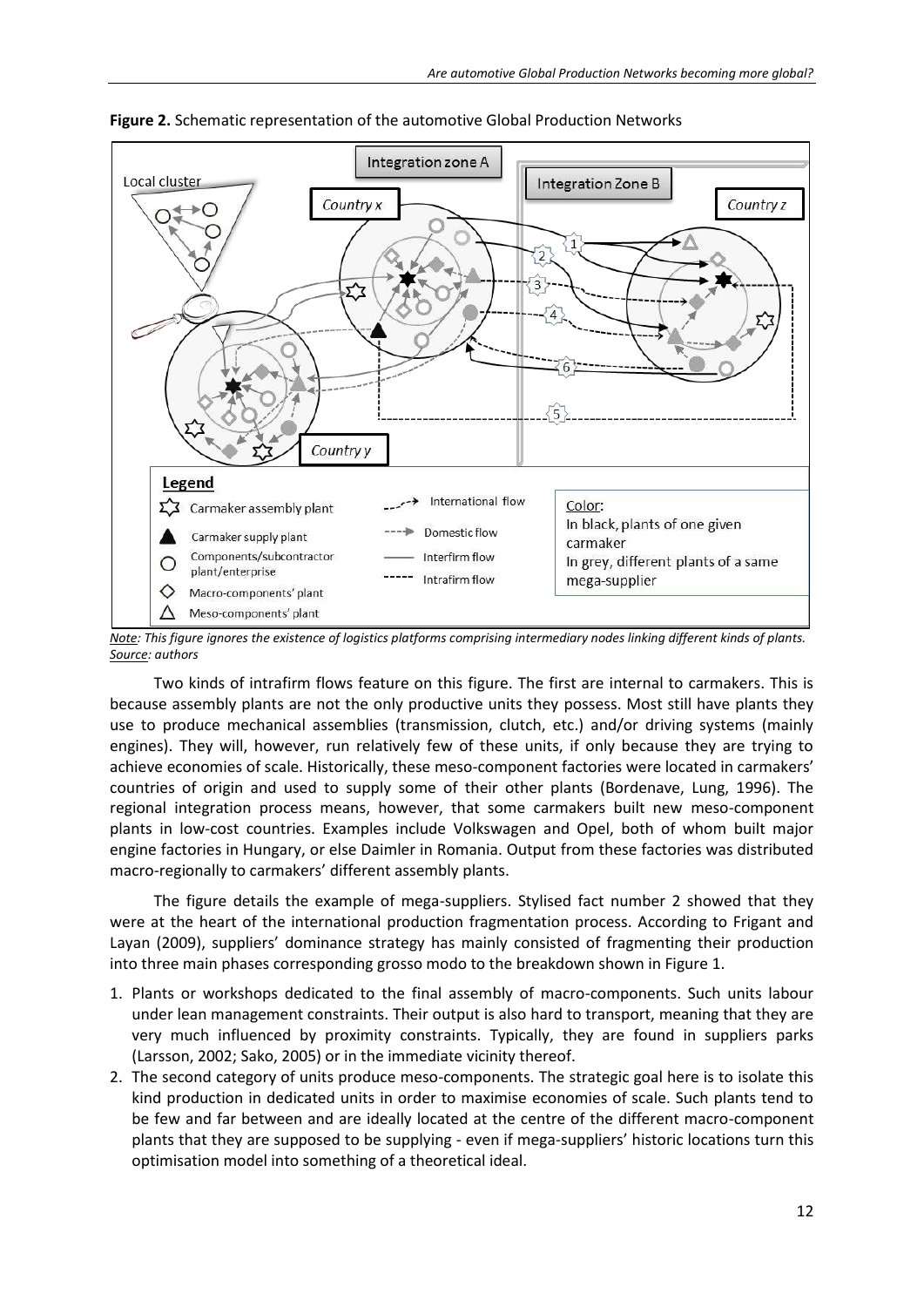3. The third type of units involves plants manufacturing components that can be used either to make meso- or macro-components, or else components to be delivered directly to a carmaker. In spatial terms, these units are the most footless. They are less subject to proximity constraints since they operate at a more upstream part of the value chain. They are also less subject to JIT constraints, their output is easier to transport and their flows can therefore be regulated via logistics platforms (something not illustrated on Figure 2). The need for interactions between users/producers is less intense here, meaning that they have no great need of working in proximity to suppliers or carmakers' R&D centres (Frigant, Layan, 2009).

GPN approaches also intimate a need to look at connectivity. Because of their degree of centrality (characterised by the number of connections they have and by the number of different actors with whom they are connected), some firms play key role in building up an overall network structure and in developing its specific projections. Two kinds of firms can be isolated here.

Clearly, carmakers are central to the equation since, quantitatively, the greatest number of flows converges around them. They also have connections to the largest number of suppliers. But the point we want to make here is actually a different one, highlighting carmakers' power to replicate supply networks in different countries. The reason is because their purchasing practices tend to promote follow sourcing. They encourage mega-suppliers (mainly) to duplicate their productive apparatus in countries where they have established operations. On our scheme, this can be seen in the formal duplication of networks centring around the carmaker's two plants (portrayed in bold font) in countries X and Y. This was perfectly true when similar models were manufactured in several plants on a continental scale. It is a kind of strategy that has tended to disappear to be replaced by the idea of having a single production site for each model. But, on the contrary, the advent of modular platforms, with the same types of modules or parts being used for several models, implies that these modules/parts need to be delivered to several plants. This particularity is one of the key points explaining the rise of intercontinental flows of automotive parts.

Mega-suppliers have also been characterised by a strong degree of centrality, something first witnessed at the intra-firm level since they tended to own a very large number of units (cf. Frigant, 2009). This results from the fragmentation strategies that they pursued; their merger/acquisitionbased development trajectory, meaning that they inherited numerous sites; and their response to follow sourcing. They managed a major volume of intra-firm flows that were largely organised on a continental basis, replicating carmakers' regional integration logic (stylised fact number 3). In addition, these mega-suppliers called upon external suppliers themselves and, like carmakers, tried to continue working with their customary suppliers on all of their different sites. Sometimes Tier 2 or 3 suppliers would accompany them overseas but more often, the connection would be maintained via exports. This was especially the case when the goal was to conquer exotic and very distant markets situated on other continents.

# **2. Intercontinental exchanges of auto parts: which inventory? Why are they likely to grow?**

In the automotive industry, intercontinental exchanges take a rather special form. With respect to strategy issues, firms consider themselves as global players, but from a commercial and productive point of view, they are stilled organized according to the so-called multi-multiregional scheme (Bélis-Bergouignan, Bordenave, Lung, 2000). The commercial space is most relevantly defined at the level of regional integration areas: inside an area, sold cars are relatively homogeneous, but cars sold in different continents are quite heterogeneous. There are of course similar products sold over all continents, but this is only the case of products belonging to small market segments (for each continent). There are also lots of seemingly similar car models that are in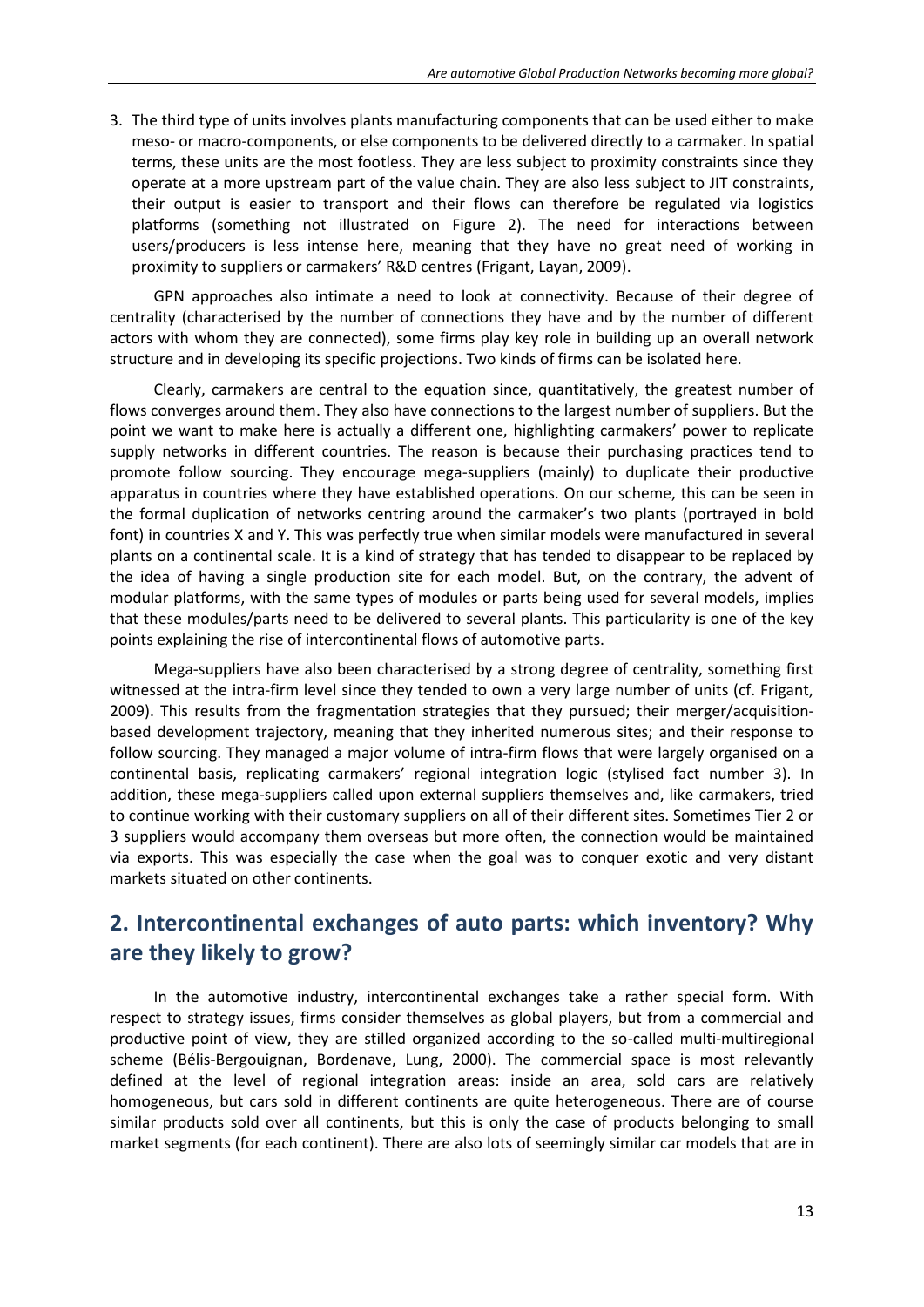reality closely tailored to local preferences, standards and use constraints.<sup>6</sup> This state of affairs largely explains why carmakers have sharpened their production facilities according to the continental scheme just mentioned. Another explanation is that car exportations over long distances are expensive because of the risk of materiel damage. For these raisons, macro-regional integration is dominant in the automotive industry (Carrillo, Lung, van Tulder, 2004)

With this in mind, we consider that auto parts exchanges « spontaneously » tend towards some macro-regional organization scheme. The existence of intercontinental trade flows is thus the result of a real effort in terms of strategy, based on 1) the exploitation of competitive advantages; 2) adaptation to institutional opportunities and constraints; 3) the nature of inter-firm relations.

### **2.1. A typology of intercontinental trade flows**

l

Figure 2 illustrates the main flows that we have to explain.

Arrow 1 represents inter-firm flows which result from the specific nature of the production of the component manufactured by the supplier: of-the-shelf purchasing, production by suppliers which are not directly affiliated to the automotive value chain. This is e.g. the case for some electronic components: they are manufactured in factories characterized by high fixed costs and huge economies of scale, and they are not very exposed to logistical constraints. The double disaster of Fukushima and major floods in Thailand have highlighted in a dramatic way that carmakers and suppliers make use of such kinds of components delivered to destinations all over the world.

A second scenario is that of far-distance exchanges that result from anchoring in specific areas: either productions rely on particular know-how and/or on important knowledge externalities, indicating some kind of territorial effect; or they are anchored by resource scarcity. Anchorages may be artificially created by means of exportation restrictions applied in the host country. China for example set up measures in order to restrict rare-earth exports, so that companies that make use of this resource have to establish themselves in China, and then export the processed products<sup>7</sup> (Canis, Morrisson, 2013).

Arrow 2 reflects a mega-supplier driven strategy of international following without setting up of production facilities in the host country. This strategy namely applies to simple elements that are weakly affected by transportation constraints (i.e. they are easy to transport and characterized by low exposure to flow tensions). There are several reasons that may push carmakers to maintain their traditional rank 2 supplier: reduction of transaction costs (search for alternative suppliers); financial advantages linked to supplier-based economies of scale; reliability and high quality production of the traditional suppliers. These suppliers are typically much smaller and thus incapable of setting-up abroad production facilities; as long as there are no restrictions to exports, intercontinental exports are the most convenient solution, at least at the beginning, i.e. when the market size has not yet reached the point where local production facilities become profitable.

Flows 3 and 4 correspond to a rationale very close to that of intra-firms flows of megasuppliers. Depending on eventual trade barriers and on the degree of implication of the megasupplier in zone B, there are two distinct configurations. In both of them, the mega-supplier follows his customer (i.e. the carmaker) and sets up a factory where takes place final assembly of macrocomponents. However, this production facility may be provided with meso-components in two different ways. The first scenario is that of a customer-carmaker's assembly plant with a low

 $<sup>6</sup>$  Due to the frequent recourse to drivers, cars sold in China are lengthened in order to provide added legroom</sup> to the back seats ; heating systems are removed in India ; cars sold in Brazil are characterized by reinforced suspensions and high ground clearances (because of the bad state of the roads).

 $7$  "Rare earths are important in a number of automobile uses, including the manufacture of permanent magnets for hybrid and electric vehicle motors (…) restrictions include quotas, export taxes, production limits, and minimum export prices" (Canis, Morrisson, 2013: 18).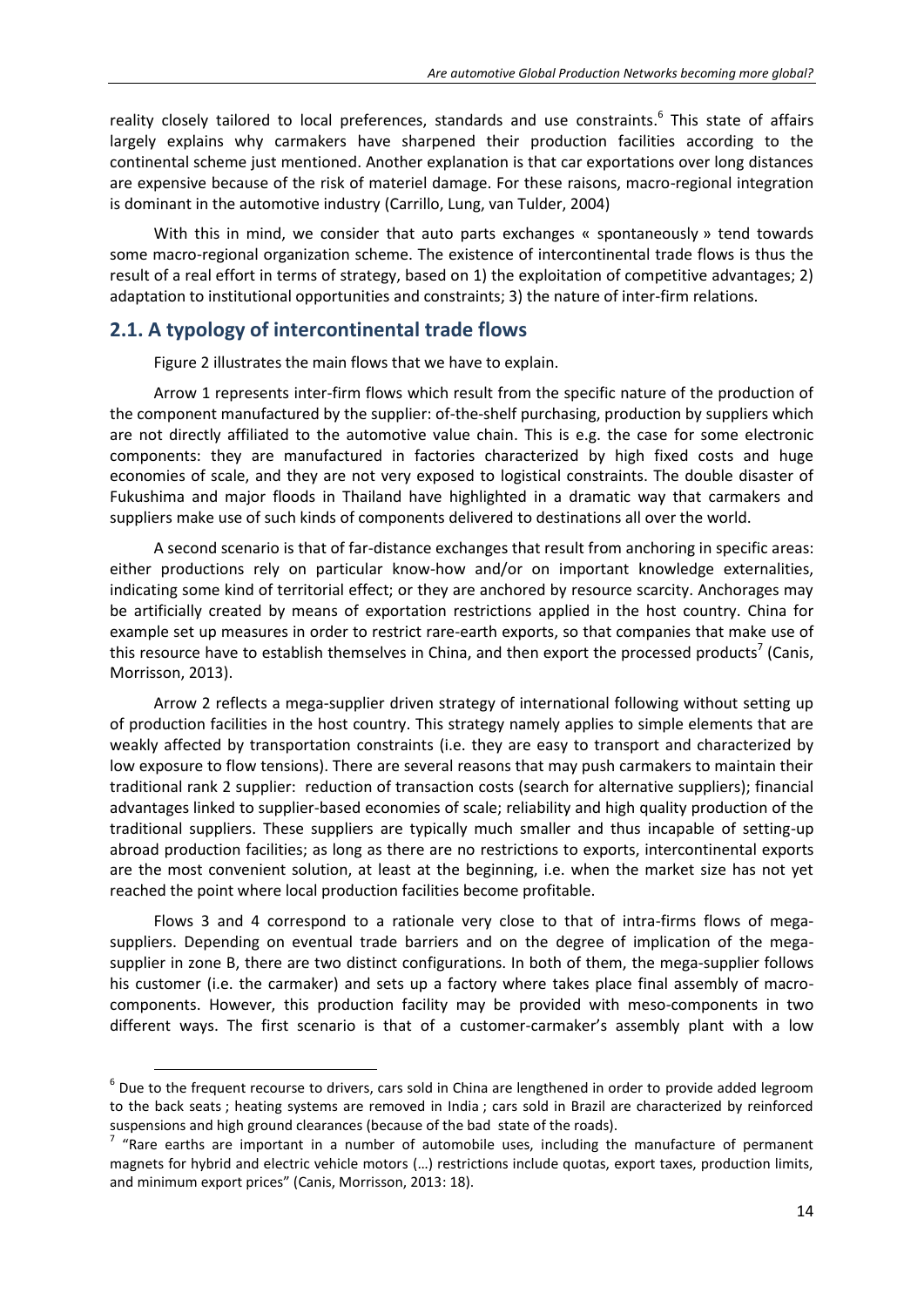production level, and which is isolated in country Z: in this case, the mega-supplier provides its macro-components factory with meso-components produced in country X (arrow 3). In the second scenario, the factory of the customer-carmaker is of large size and/or there is another customerclient localized in country Z; this is precisely the moment where a process of duplication of the production facilities begins: the factories producing macro-components are now supplied by a mesocomponents' factory localized in country Z, and only some other components are imported from country X (arrow 4). In case of sufficient market size and favourable local conditions (skilled work force, respect of intellectual property rights), the mega-supplier may set up a factory in country Z that produces almost all necessary components (grey circle starting from arrow 6).

Carmakers choose a similar strategy of production facilities duplication. Initially, the factory localized in country Z is provided with meso-components which are typically produced in the carmaker's origin country (arrow  $5^8$ ). In some cases, namely when the targeted market is too small, the assembly plant is only in charge of *Complete Knock Down* (henceforth: CKD), inducing thus highvalued trade flows (*cf.* the case studies of BMW in Coe et al., 2004, and Dacia in Jullien et al., 2013). This type of flows may last over time when the market remains on low levels; in case of growth of the targeted market (as in China), the best established carmakers join meso-components factories to their assembly plants, implying the decrease of the intercontinental flows in question.

The last kind of trade flows reflects a rationale clearly different from the preceding ones, which all rely on the idea of an international extension of the production networks established in the zone of origin of the carmaker/supplier. We now have to illustrate offshoring for reasons of costs compression. In order to highlight the distinctive nature of these flows, we reversed the direction of the arrows (arrow directions are of course unimportant in this schematic representation). We can identify two configurations. The first one concerns inter-firms relationships and corresponds to a situation where components are produced by a supplier localized in country Z. The second configuration concerns intra-firm relationships and reflects a rationale of international production fragmentation organized by a mega-supplier. The represented example is the following: a megasupplier has set up a factory destined to provide a local production facility with meso-components, and he reimports towards country X a part of the production of this factory. It is not by accident that we pay attention to this scenario: in the last few years, several mega-suppliers have increased their production capacities in China in order to supply their local plants. However, when the 2008/2009 crisis seriously affected North America and Europe, some of their factories localized in these latter areas moved beyond the plant-closing threshold and were shut down; the mega-suppliers in question rely nowadays on their local factories (typically localized in China) in order to supply the production in their countries of origin (OTM, 2012). In our scheme, these flows are not associated to a specific arrival point in country x. They are indeed likely to provide either component suppliers, or mega-supplier production facilities for components or meso-components, or carmaker's factories. They also may provide the aftermarket parts. We have indeed to account for the fact that cars are durable goods; estimations of the proportion of auto parts destined to the aftermarket range from one quarter to one third. The associated trade flows go to auto parts stores and independent service outlets.

# **2.2. Assumptions about the dynamics of intercontinental flows in the 2000s**

The six flow types discussed in the above typology have experienced profound transformations in the first decade of the 21th century, a decade marked by increased outsourcing in a context of growing modularization, by the emergence of mega-suppliers, by trade liberalization and some degree of standard harmonization, and by the integration of emergent countries into international trade, namely the emergence of a continent-country like China ; at the same time, differentials in

 $\overline{a}$ 

<sup>&</sup>lt;sup>8</sup> Just one example: more than 70% of the Peugeot Citroen's automatic transmissions (model AL4) produced in France (Valenciennes) are exported to Peugeot's Chinese plants.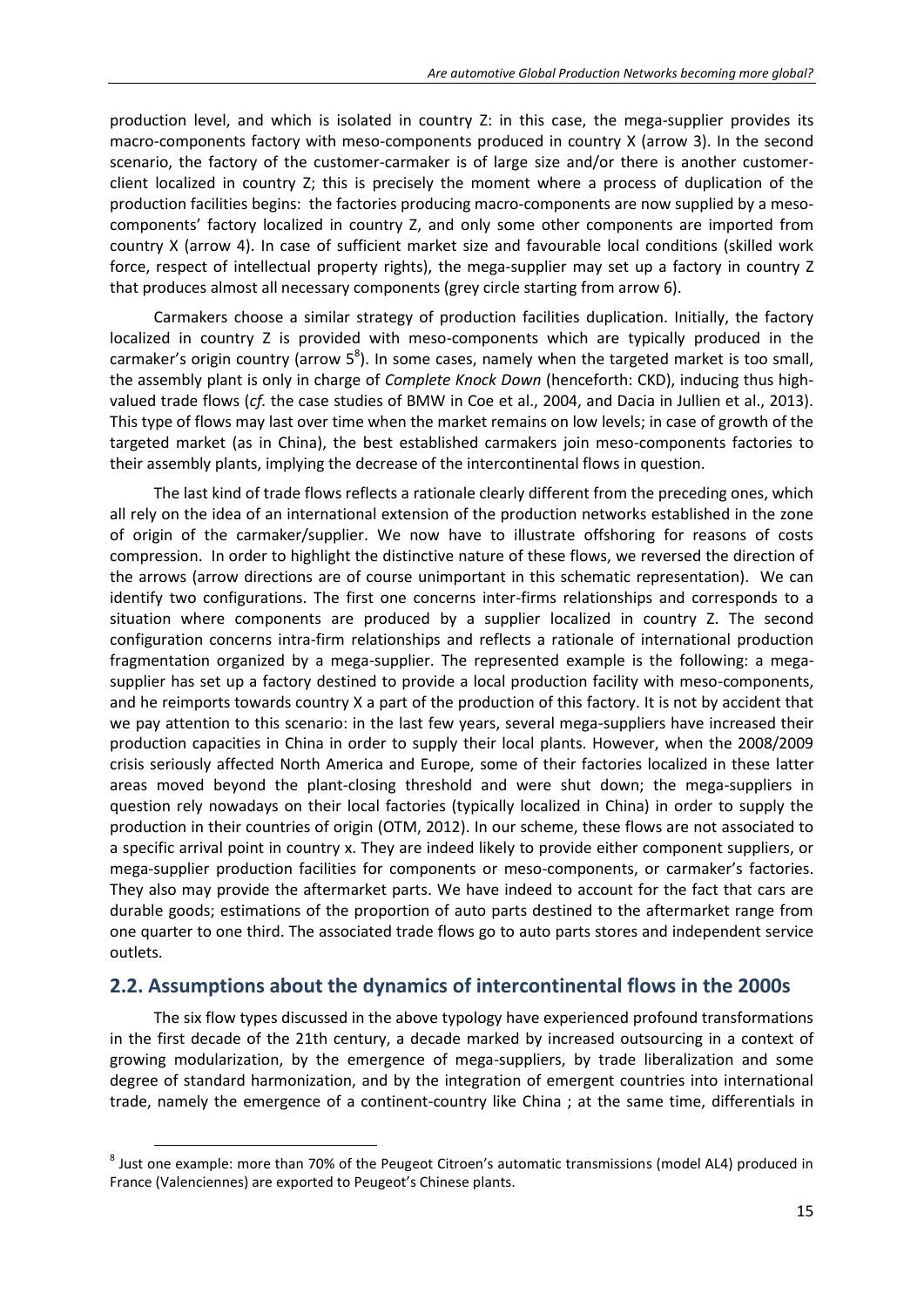production costs, in exchange rates, and in national and territorial institutional specificities remained wide, inducing a consolidation of the differentiation of places. Against this background, how have intercontinental auto parts flows evolved?

The first flow type has probably increased. The growing complexity of cars has indeed induced a rise in the number of non-specific elements incorporated into cars, involving by the way a strong specificity of human and physical assets (in the sense of de Williamson, 1985). The producers of these components are providing many sectors and customers, so they are not incited to localize next to one of them; their choice of localization is governed by consideration that have nothing to do with bilateral supplier-customer relationship (economies of scale and quality in the case of electronics, proximity to rare resources in other cases)<sup>9</sup>. Note that at the same time, the factors for anchoring remained relevant: industrial and commercial policies, applied on a national or regional level in order to support and protect local producers, helped to consolidate the localization choices of these companies (*see* the case of Chinese rare-earth policies discussed in subsection 2.1).

At first sight, one could think that flows 2, 3 and 4 have largely augmented, because they are associated to economic players having experienced the highest growth rates over the last decade; at the same time, these players were engaged into a process of growing internationalization. However, the crucial question is that of the scale on which occurred the essential part of the process of megasuppliers' internationalization. Empirical studies indeed suggest that they organized their production facilities on a continental scale, implying that this latter is the relevant scale for the fragmentation of the production process (stylized fact 3). The entry of new countries into the huge areas of regional integration offered new places enabling them to exploit production costs differentials, and to benefit in parallel from the ease of access favoured by commercial liberalization. Against this background, the growth of intercontinental flows carried by these firms is directly linked to their faculty of building macro-regional production facilities. A crucial point for the emergence of intercontinental flows is the maintenance of commercial regulations and production standards in far-distant located target countries. Some countries impose *local requirement contents* to carmakers (and their suppliers) who want to establish production sites in these countries. Note that in the case of small market sizes, carmakers will build low-level production facilities destined to reach the fixed thresholds, importing other components needed for production. This state of affairs highlights the importance of a second factor referring to the density (number of factories and volumes produced in each factory) of carmakers established in the targeted zone. *Ceteris paribus* (namely regulatory constraints) high densities of established carmakers incite suppliers to build important production facilities, implying significant contractions of intercontinental flows.<sup>10</sup> One should expect that, according to the degree of advancement of macro-regional integration of the different zones and to the density of local assembly plants, the empirical results will vary over the different zones.

Similar contrasting effects are relevant for carmakers' intra-firm flows. Without specific regulatory or tariff restrictions, carmakers tend to supply small markets by means of the construction of CKD or *Semi Knock Down* (henceforth: SMD) assembly plants, inducing important intercontinental flows. However, in the presence of regulation and of a market size sufficiently large to cover the break-even point, carmakers may build greater production facilities. We observe this kind of scenario

 $\overline{a}$ 

 $9$  OTM (2012) created the term « Tier 8 supplier» for those invisible, but crucial, suppliers.

 $10$  This dynamics can be observed in ASEAN. The policies in favour of the development of the Thai automotive industry (established in the 1960s) are based on the attraction of carmakers and on restrictions to parts imports; these two policy aspects aimed at fostering the emergence of a powerful supply industry destined to provide local carmakers. The signing of the Brand to Brand Complementation scheme at the end of the 1980s and the ASEAN Industrial Cooperation Organization in 1998 enabled suppliers to act more and more on a macro-regional scale (Lecler, 2002). On the ASEAN-level, a macro-regional division of labour set up, to which European and North-American mega-suppliers perfectly adapted when they started targeting this zone at the beginning of 2000s (Shimokawa, 2004).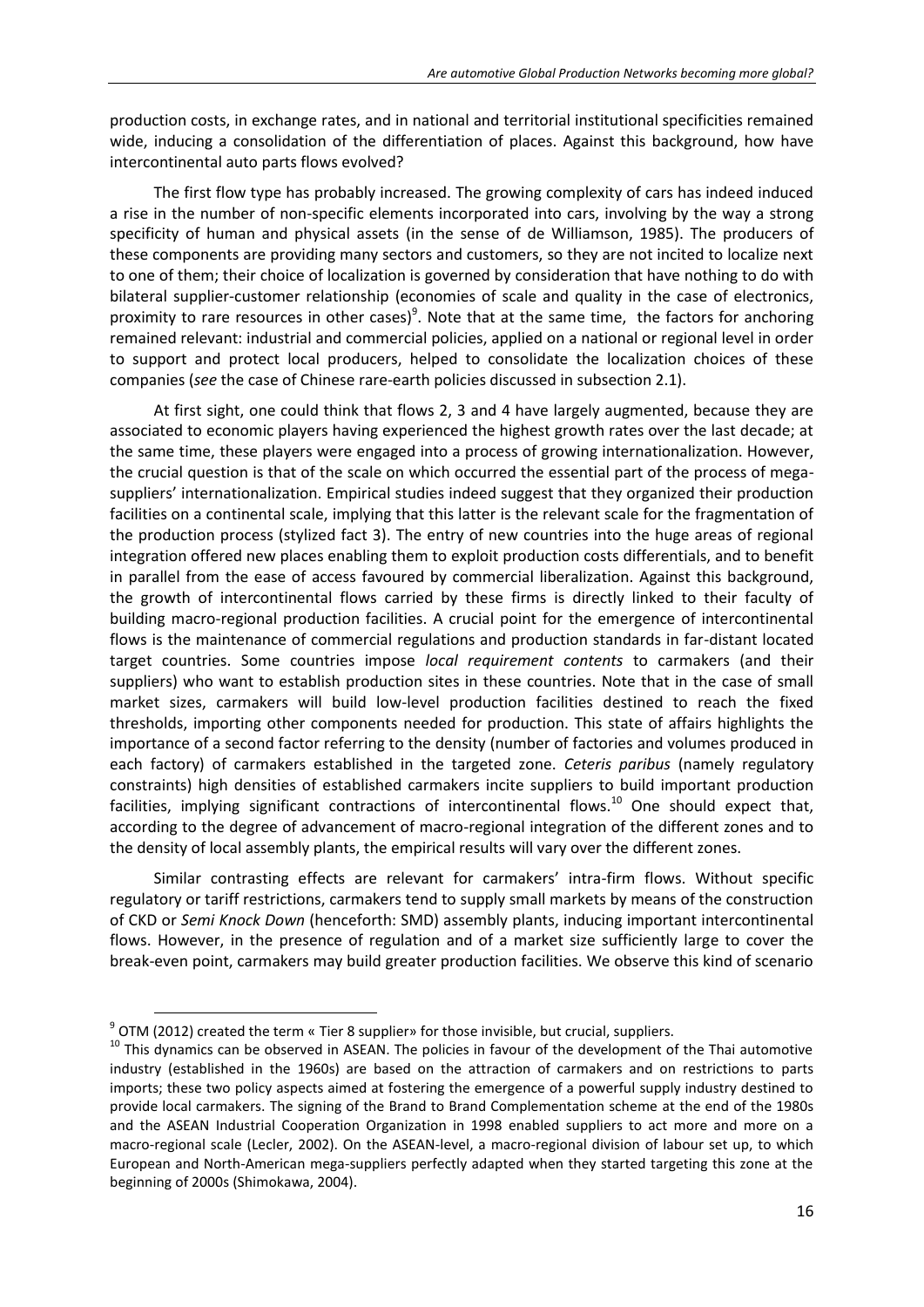in South America during the massive wave of implementation in the 2000s, and in Europe where several Asian carmakers established or reinforced production facilities. However, meso-components like certain engine or transmissions types are generally provided from the carmakers' origin countries. Against this general framework, China is somehow atypical: having become in 2009 the world's greatest car market, China constitutes a continental market on its own. Nevertheless, carmakers are positioned at different points of the trajectory of local implementation. The whole decade was the stage of a high speed chase between local demand and set up of supplementary production capacities. As a consequence, intercontinental exchanges driven by carmakers should have increased in a significant manner over this period.

The same holds true for intra-firms and inter-firms exchanges of components associated to a rationale of cost-compression (arrow 6); in this context, it is worth noting that the period in question was characterized by a reduction of far-distance exchange costs<sup>11</sup>. However, we should again expect important differences between the different zones of regional integration. There are in fact three kinds of reasons likely to induce pronounced differences between the three major macro-regions (North America, Europe, and Asia). First of all, each zone disposes of its own "outsourcing reserve". In Europe, the integration of Eastern European and Mediterranean countries implied new opportunities in terms of low production cost localizations. This effect was reinforced by aggressive attracting policies applied by these countries during the period in question (investment subsidies, profit tax credits, work force education and training programs …). Second, according to the rationale of global production networks, the density of trade flows is all the more important when the connection between the different spaces is ensured by national firms. We already highlighted that the high presence of North American suppliers in China is an explanation for the sustained growth of auto parts flows towards the United States (OTM, 2012). Finally, trade tensions/agreements explain pronounced changes in inter-zone flows; bilateral monetary fluctuations may also explain rather brutal reorientations of trade flows (intra-regional versus intercontinental flows) $^{12}$ . Overall, these flows are expected to have experienced a strong growth at a worldwide level, but with quite significant disparities over zones and sub-periods.

All in all, it seems difficult to make use of general reasoning in order to answer the question whether intercontinental exchanges have significantly increased over the period in question. Indeed, the arguments discussed above may cross each other with respect to zones, and the identified mechanisms may induce contradictory effects in the different spaces. For example, the relaxing of auto parts importation restrictions may provoke an increase of intercontinental imports, or rather the opposite, a decrease in case of a simultaneous process of macro-regional integration. Against this background, section 3 aims at evaluating the respective evolution of these two types of flows; the idea is to highlight which type evolves in the most dynamic way: intercontinental or intra-continental trade flows?

# **3. The 2000-2012 evolution of intercontinental auto parts trade: an empirical investigation**

A modern car comprises more or less 10,000 elementary parts, such a way it is quasi impossible to map all the global production networks. But a frequently neglected source of information is exports/imports parts. If these data can not allow to describe precisely the network(s), they allow to catch the general trend and to answer to our question: are the auto global production networks becoming more intercontinental or macro-regional? For answering to this question, we

<sup>&</sup>lt;sup>11</sup> Exchange costs break down into three elements: transportation costs which decreased over the 2000s (a little bit faster for long distances), exchange rates, and coordination costs that dropped drastically thanks to information and communication technologies.

 $12$  For an example on tire industry, see Canis, Morrison (2013).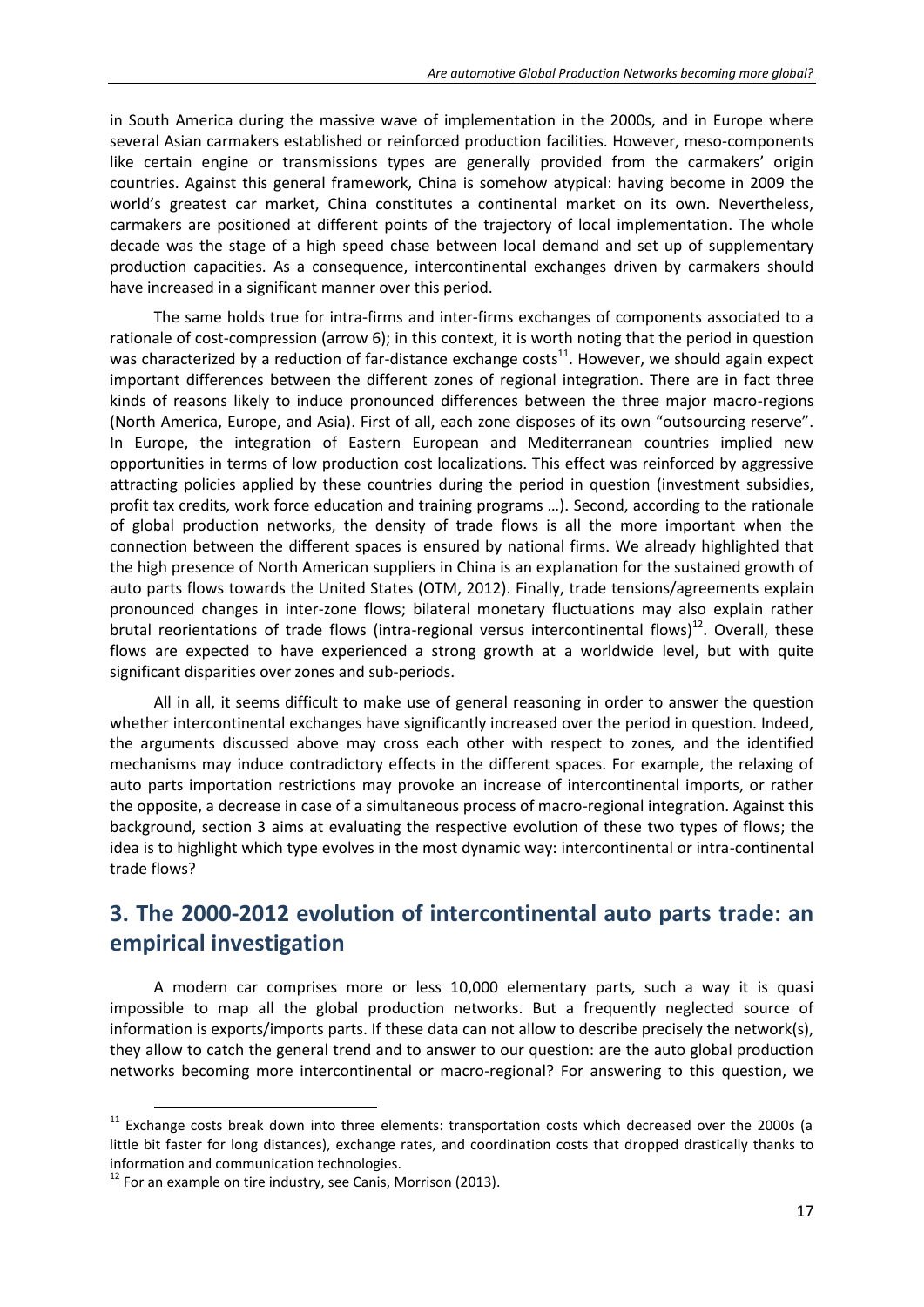propose to build a specific index comparing the respective growth of far-distance and near-distance imports. The section 3.1 is going to explain how we collect the data, and why and how we built a particular index.

# **3.1. Data and methods**

### **3.1.1. Data**

Data used in this paper comes from *OICA* (Organisation Internationale des Constructeurs d'Automobiles) and from the *Chelem CIN Database*. More precisely, we make use of OICA data about the automobile production of nine large economic zones, and of international trade figures from 2000 to 2012 concerning the product category "auto parts" (designed by the acronym *FS* in the Chelem categorization). Note that Chelem international trade figures are given in millions of current US Dollars, i.e. in nominal terms.

**Figure 3.** Evolution of worldwide international auto parts exchanges (in million US Dollars) from 2000 to 2012.



*Source: authors from Chelem database* 

We chose 2000-2012 data because of the profound mutations experienced by the automotive industry during this period. In fact, the production practices have been deeply impacted by the emergence of modularization and of vertical disintegration, giving rise to the appearance of megasuppliers and to a genuine international division of labour (*see* stylized fact 3 in section 1). The 2000- 2012 period has also witnessed a significant acceleration of regional integration: setting up (1999) and enlargements (2001, 2007, 2008, 2009, 2011) of the euro zone, entry of China into the World Trade Organization (2001), and enlargements of the European Union towards East and Central Europe in 2004 and 2007 (*see* stylized fact 2).

Figure 2 confirms that during the 2000s, the international exchanges of auto parts grew sharply. At the same time, the 2008/2009 crisis was clearly visible since the worldwide exchanges droped dramatically in 2009. Since this year, the auto parts exhanges knew a new growth and joined the previous trend. But, for our study, we need to break these global data by zones because the previous section suggested that the results will be different between macro-regions. So, we created 9 different economic zones defined as follows: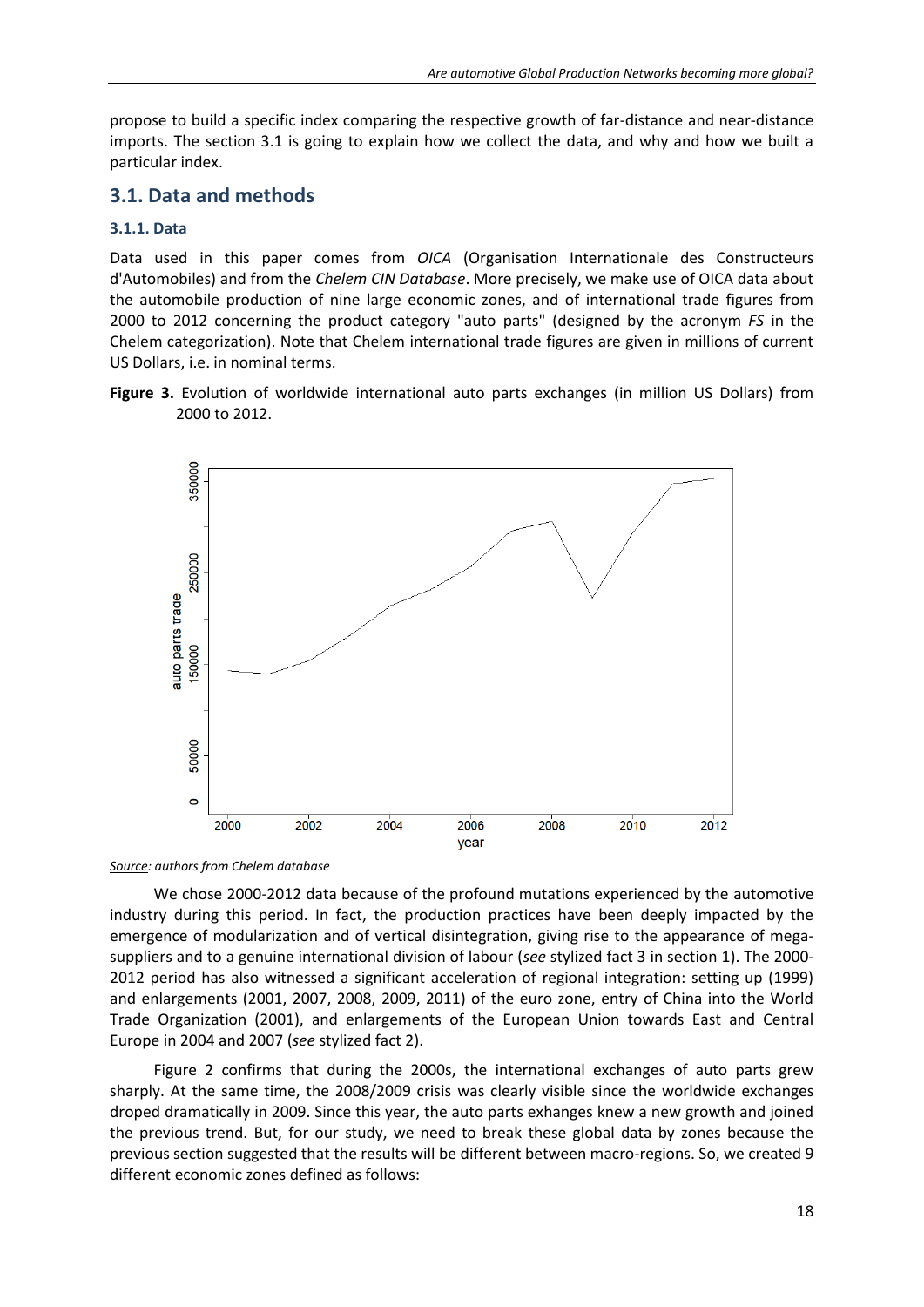- 1. **Europe and its economic backyard** (henceforth noted *EUR* in equations, tables and graphics): *Europe (with exception of Russia, Ukraine, Belarus, Moldavia and former Soviet Caucasian states), Turkey, and North Africa (Algeria, Egypt, Libya, Morocco and Tunisia)*.
- 2. **The Commonwealth of Independent States** (henceforth noted *CIS*) with exception of the Baltic States.
- *3.* **Sub-Saharan Africa** (henceforth noted *SSA*): *all African States with exception of Algeria, Egypt, Libya, Morocco and Tunisia.*
- *4.* **Near and Middle East** (henceforth noted *NME*): *Bahrain, Kuwait, Lebanon, Iran, Iraq, Israel, Jordan, Oman, Qatar, Saudi Arabia, Syria, United Arab Emirates, and Yemen.*
- *5.* **East Asia** (henceforth noted **EAS**): *China, Cambodia, Hong Kong, Indonesia, Japan, Laos, Malaysia, Philippines, Singapore, South Korea, Taiwan, Thailand, and Vietnam.*
- *6.* **South Asia and Pacific** (henceforth noted *SAP*): *Bangladesh, India, Pakistan, Sri Lanka and some small economies in Asia and Oceania.*
- *7.* **Australia and New Zealand** (henceforth noted *ANZ*).
- *8.* **North America** (henceforth noted *NAM*): *Canada, Mexico, and the United States of America.*
- *9.* **South and Central America** (henceforth noted SAM): *all American States, excepted Canada, Mexico, and the USA.*

Trade flows between two states belonging to the same economic zone will be considered as "near-distance" exchanges; flows between states located in different zones will be regarded as "fardistance" exchanges, even in case of geographical neighbourhood of the states concerned, e.g. Poland (*EUR*-zone) and Ukraine (*CIS*-zone). Thanks to this binary distinction, we can attribute to each observed trade flow either a near-distance or a far-distance status. Applying this treatment to Chelem auto parts trade data, we get table  $1.^{13}$ 

|            | <b>Far-distance imports</b> |          | <b>Near-distance imports</b> |          | <b>Automobile production</b> | <b>Growth rate</b> |           |
|------------|-----------------------------|----------|------------------------------|----------|------------------------------|--------------------|-----------|
|            | 2000                        | 2012     | 2000                         | 2012     | 2000                         | 2012               | 2000-2012 |
| <b>EUR</b> | 6921.8                      | 16478.1  | 56878.5                      | 128074.2 | 19472902                     | 17462745           | $-0,1032$ |
| <b>CIS</b> | 448.4                       | 14718.6  | 338.5                        | 850.4    | 1269109                      | 2472198            | 0,9480    |
| <b>SSA</b> | 1695.4                      | 5295.8   | 48.7                         | 204.6    | 357364                       | 539424             | 0,5095    |
| <b>NME</b> | 1513                        | 5798.1   | 9.4                          | 45.2     | 277985                       | 1013561            | 2,6461    |
| EAS        | 4146.4                      | 17739.6  | 6281.6                       | 36174.1  | 16684737                     | 38179642           | 1,2883    |
| SAP        | 679.8                       | 5784.9   | 59.9                         | 138.8    | 801360                       | 4145194            | 4,1727    |
| ANZ        | 1542.3                      | 2961.2   | 39                           | 109.6    | 347122                       | 209730             | $-0.3958$ |
| <b>NAM</b> | 17346                       | 43254.6  | 39145.4                      | 53884.8  | 17697020                     | 15794590           | $-0,1075$ |
| <b>SAM</b> | 3949.6                      | 13747.6  | 1096                         | 4779.3   | 1681517                      | 3342617            | 0,9879    |
| <b>WLD</b> | 38242.7                     | 125778.5 | 103897                       | 224261   | 58374162                     | 84100167           | 0,4407    |

**Table 1.** Far and near-distance imports in 2000 and 2012 (in millions of current USD) and automobile production levels (number of produced cars)

*Source: authors from Chelem database and OICA database* 

#### **3.1.2. Pitfalls of international trade figures… and how to avoid them: a useful data decomposition**

First of all, we would like to address here the matter of how to interpret correctly the data assembled in table1. Interpretations are indeed likely to be misguided by two aspects of Chelem data:

i) Trade figures are given in nominal terms; changes over time of these trade figures thus may simply reflect variations in auto parts prices.

<sup>&</sup>lt;sup>13</sup> Note that *WLD* refers henceforth to world data.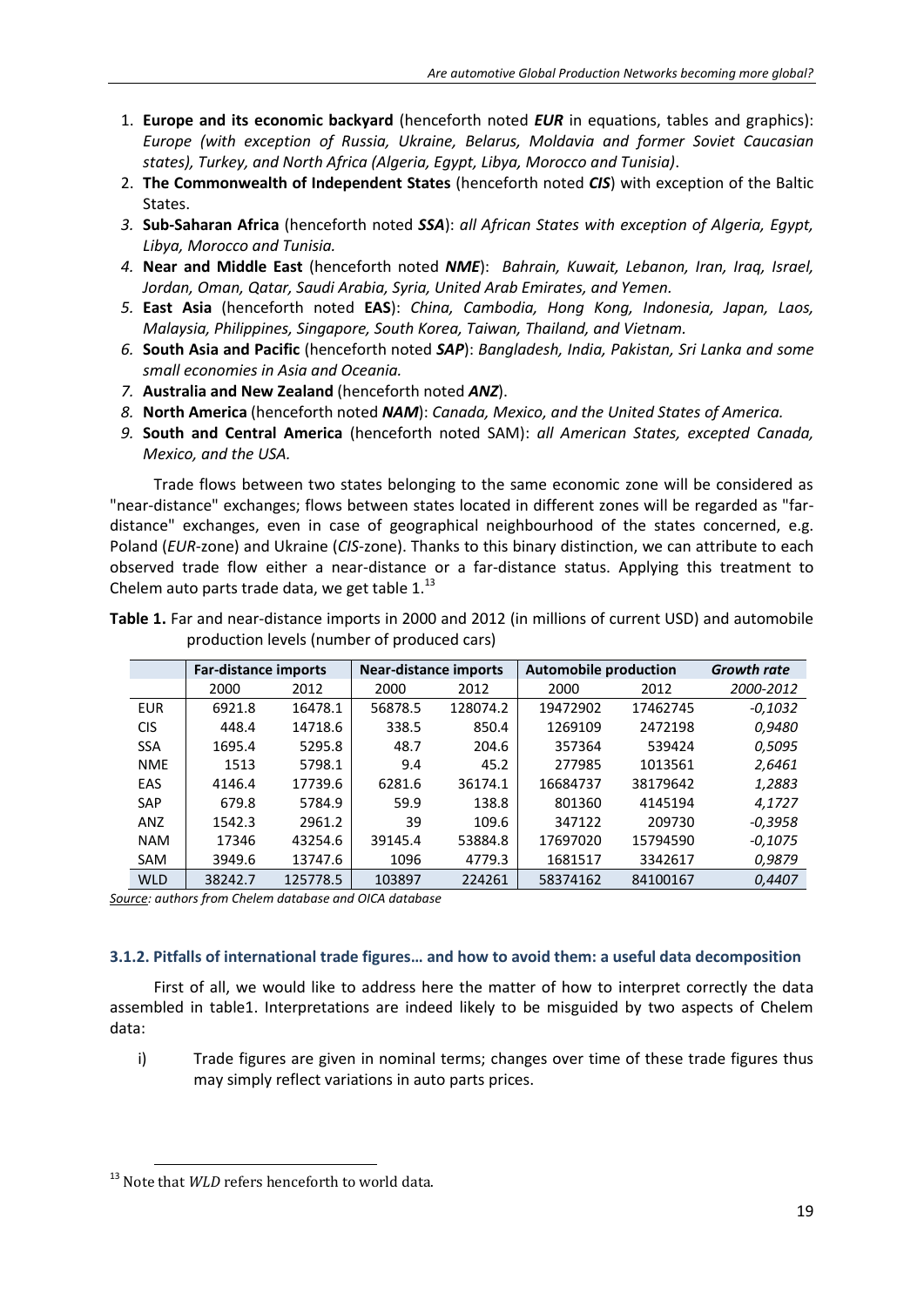ii) Trade figures do not take into account the evolution of the automobile production; changes over time of auto parts imports of a given zone thus may simply reflect the fact that the zone's production level has changed.

With respect to these two potential sources of data misinterpretation, we propose the following decomposition of Chelem trade figures, henceforth noted  $X_t^{l\rightarrow j}$  :

$$
X_t^{i \to j} \equiv P_t^{i \to j} \times x_t^{i \to j} \tag{1}
$$

where  $X_t^{t\rightarrow j}$  stands for zone i's auto parts export earnings from zone j in year t (in millions of USD);  $x_t^{l\to j}$  is a quantity index that describes the volume of auto parts exported from i to j in t, and  $P_t^{l\to j}$  is the associated auto parts price index. Auto parts price changes mentioned under i) are now captured by  $P_t^{l \rightarrow j}$ -changes.

To the best of our knowledge, there is unfortunately no price index proposed by statistical offices corresponding closely or remotely to the auto parts index  $P_t^{1\rightarrow j}$ . There are of course national importation price inquiries, but only in a minority of countries (those endowed with the most efficient statistics institutes). What is more, these inquiries usually do not break down prices over the different origins of imports. These inquiries can thus be considered as reliable proxies for  $P_t^{WLD\rightarrow j}$ , but they do not enable us to decompose further in order to get proxies for  $P_t^{EUR\to j}$ ,  $P_t^{CIS\to j}$ , ...,  $P_t^{SAM\rightarrow J}$ , which are essential for our research approach.

The absence of a reliable proxy for  $P_t^{t\rightarrow j}$  induces major difficulties to handle with this auto parts price index, especially when it comes to take into account for index evolutions over time (e.g. comparisons between  $P_t^{i\to j}$  and  $P_{t-k}^{i\to j}$  with  $k>0$ ). In this context, it is worth noting the following two points:

- $P_t^{i\rightarrow j}$  may or may not be affected by exchange rate variations. In fact, trade contracts denominated in dollars are not influenced by fluctuations of exchange rates (because Chelem trade data itself is dollar-denominated). On the contrary, trade contracts denominated in other currencies induce dependence of  $P_t^{l\rightarrow j}$  with respect to variations between the dollar and the currencies in question. There is every raison to believe that both situations apply in one and the same price index, but in *a priori* unknown proportions.
- $P_t^{i\rightarrow j}$  depends heavily on composition effects: the structure of internationally traded auto parts evolves indeed rather quickly.

Under these circumstances, even the most prudent and reasonable assumptions about  $P_t^l$ are likely to be excessively hazardous. *A priori*, one could be tempted to assume that the index is characterized by a long-term downwards trend (thanks to productivity gains and cost-compressing international labour division). Now take for example a euro-denominated trade contract between some German carmaker and its Slovakian supplier. Even if the exchanged quantities of auto parts and the contracted exchange prices remain perfectly stable, this exchange relation would give rise to an increase of the price index  $P_t^{SVK \to DEU}$  in case of an appreciation of the euro against the dollar, *ceteris paribus*.

Composition effects are probably even more disturbing. Imagine that the price of each individual auto part exported from Slovakia to Germany has decreased, but that at the same time, the proportion of expensive auto parts (e.g. car radios) has drastically increased. In this case, one may observe a  $P_t^{SVK \rightarrow DEU}$ -increase despite the overall auto parts deflation.

In spite of these difficulties, we will have to formulate working assumptions about the behaviour and the evolution of  $P_t^{1\rightarrow j}$  in order to make practical use of decomposition (1).

We now account for the impact of automobile production levels in order to deal with data aspect ii).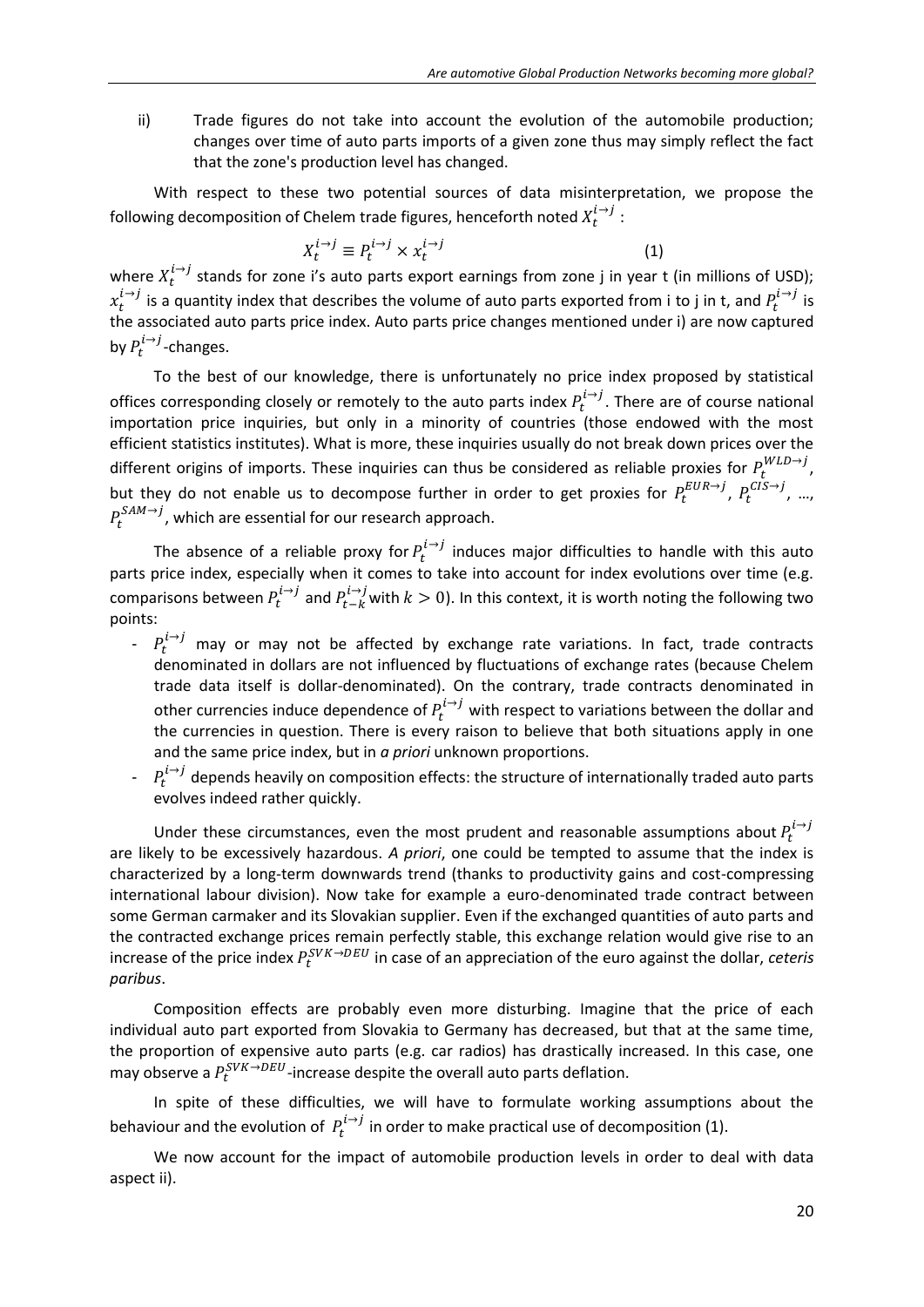Recall in this context that we address in our paper the issue whether *far-distance* auto parts exchanges (noted henceforth "far" in equations, tables and graphics) are becoming increasingly important. So one might be tempted to evaluate whether there is  $x_t^{far\rightarrow j}$ -growth. Now remark that pure observations of  $x_t^{far\rightarrow}$  growth are not necessarily very helpful when it comes to answer our research question: for example,  $x_t^{far \rightarrow EUR}$ -growth may simply reflect an increase in the European automobile production, leaving unchanged the average quantity of far-distance imported auto parts used to build each individual automobile. But a scenario where European carmakers continue to import the same quantity of far-distance auto parts *per produced automobile* can hardly be regarded as a manifestation of an increasing importance of far-distance imports.

In order to control for the evolution of the automobile production, we propose to introduce a per automobile version of the auto parts quantity index, noted  $G_t^{1 \rightarrow j}$  :

$$
G_t^{i \to j} \equiv \frac{x_t^{i \to j}}{y_t^j} \tag{2}
$$

where  $y_t^j$  is zone j's automobile production in t (i.e. the number of produced automobiles) and where  $G_t^{l \rightarrow j}$  measures the *per automobile volume* of auto parts exported from i to j (i.e the number of auto parts from i incorporated in the "average" automobile produced in zone j).

With this index per automobile, we get for equation (1) :

$$
X_t^{i \to j} \equiv P_t^{i \to j} \times y_t^j \times G_t^{i \to j}
$$
 (3)

#### **3.1.3. A formalization of our research question**

With data decomposition (3), we are now able to formalize our research question. Recall that we wanted to know to which extend the internationalization of the automotive global production networks has an impact on far-distance auto parts exchanges (henceforth noted "far" in equations, tables and graphics). Is intercontinental auto parts trade becoming increasingly important, i.e. do fardistance exchanges grow faster than near-distance exchanges (henceforth noted "near")?

In order to capture an eventual increase of the proportion of far-distance exchanges, we propose to compare  $\frac{G_t^f}{f}$  $\frac{G_t^{far \rightarrow j}}{G_{t-k}^{far \rightarrow j}}$  and  $\frac{G_t^n}{G_{t-k}^n}$  $\frac{G_t}{G_{t-k}^{near\rightarrow j}}$ , i.e. the gross growth rates from t - k to t of the far-distance and the near-distance  $G_t^{l \rightarrow j}$ -indexes. The easiest way of proceeding is to built the ratio

$$
\delta_{t-k,t}^{far/near \to j} \equiv \frac{\frac{c_t^{far \to j}}{c_{t-k}^{far \to j}}}{\frac{c_t^{near \to j}}{c_{t-k}^{near \to j}}} = \frac{\frac{x_t^{far \to j}}{x_{t-k}^{far \to j}}}{\frac{x_t^{near \to j}}{x_{t-k}^{near \to j}}} \times \frac{\frac{p_t^{far \to j}}{p_t^{far \to j}}}{\frac{p_t^{near \to j}}{p_t^{near \to j}}} \times \frac{\frac{y_{t-k}^j}{y_t^j}}{\frac{y_t^j}{y_t^j}}}{\frac{y_{t-k}^j}{p_t^{near \to j}}} = \frac{\frac{x_t^{far \to j}}{x_{t-k}^{near \to j}}}{\frac{x_t^{near \to j}}{x_{t-k}^{near \to j}}} \times \frac{\frac{p_t^{far \to j}}{p_t^{near \to j}}}{\frac{p_t^{near \to j}}{p_t^{near \to j}}} \tag{4}
$$

for each zone of the nine economic zones mentioned in subsection 3.1.1, and for the entire world. Ratio  $\delta_{t-k,t}^{far/near\rightarrow j}$  interprets best as a relative growth index: superiority to unity indeed reflects that from t –k to t, far-distance imports to zone j have grown faster than near-distance imports.

Due to the absence of a trustworthy proxy for the auto parts price index  $P_t^{1\rightarrow j}$ , we have to rely on the working assumption that

$$
\pi_{t-k,t}^{far \to j} = \pi_{t-k,t}^{near \to j} \tag{5}
$$

i.e. we assume that the inflation rate of far-distance auto parts imports  $\pi f_{t-k,t}^{far\to j} = \frac{P_t^{far\to j} - P_t^f}{far\to i}$  $\frac{t-k}{P_{t-k}^{far\rightarrow j}}$  is equal to that of near-distance imports. In this case, equation (4) simplifies to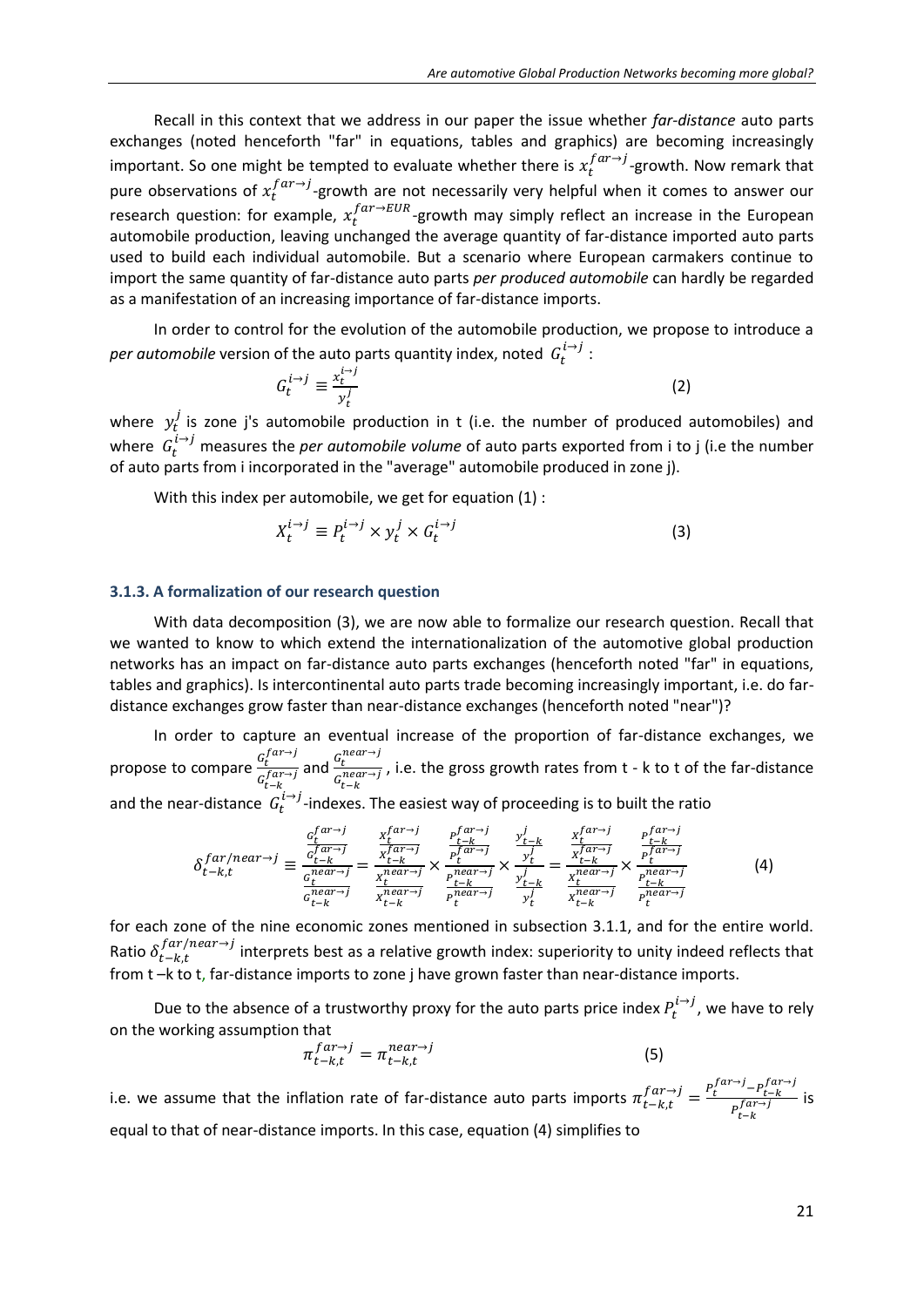$$
\delta_{t-k,t}^{far/near \to j} \equiv \frac{\frac{c_t^{far \to j}}{t^{far \to j}}}{\frac{c_{t-k}^{near \to j}}{c_{t-k}^{near \to j}}} = \frac{\frac{x_t^{far \to j}}{x_t^{near \to j}}}{\frac{x_t^{near \to j}}{x_t^{near \to j}}}
$$
(6)

i.e. we get rid of the double price ratio on the right hand sight of equation (4). Assumption (5) is of course rather strong, but there is no other obvious way of dealing with the considerable uncertainty about far-distance and near-distance auto parts prices, and about their relative evolution.

Note that the production level denominator  $y_t^j$  of the *per automobile* quantity index  $G_t^{l\rightarrow j}$  (see equation (2)) has vanished from the relative growth index  $\delta_{t-k,t}^{far/near\rightarrow}$ , because the associated numerator and denominator terms are identical (*see* equation (4)). This is problematic because production levels have much varied over the 2000--2002 period, and these variations are likely to explain a lot of the growth-differentials between far-distance and near-distance imports. In order to reintegrate this dimension into our analysis, we build the zone comparison index  $\delta_{t-k,t}^{far \to m/n}$ , which allows for direct zone-to-zone comparisons, and, most importantly, for zone-to-world comparisons:

$$
\delta_{t-k,t}^{far \to m/n} \equiv \frac{\frac{c_{t-k}^{far \to m}}{c_{t-k}^{far \to n}}}{\frac{c_{t-k}^{far \to n}}{c_{t-k}^{far \to n}}} = \frac{\frac{x_t^{far \to m}}{x_{t-k}^{far \to m}}}{\frac{x_t^{far \to n}}{x_{t-k}^{far \to n}}} \times \frac{\frac{y_{t-k}^m}{y_{t-k}^{far \to n}}}{\frac{p_t^{far \to n}}{p_t^{far \to n}}} \times \frac{\frac{y_{t-k}^m}{y_t^m}}{\frac{y_{t-k}^m}{y_t^m}}
$$
(7)

A ratio higher than 1 highlights that the number of far-distance imported auto parts (per produced automobile) has risen faster in zone m than in zone n between periods t-k and t. Numerical assessments of ratio (7) require the working assumption  $\pi^{far \rightarrow m}_{t-k,t} = \pi^{far \rightarrow n}_{t-k,t}$ .

To complete the picture, we also evaluate the index  $\delta_{t}^{n}$ 

$$
\delta_{t-k,t}^{near \to m/n} \equiv \frac{\frac{c_t^{near \to m}}{c_{t-k}^{near \to m}}}{\frac{c_t^{near \to m}}{c_t^{near \to n}}} = \frac{\frac{x_t^{near \to m}}{x_t^{near \to m}}}{\frac{x_t^{near \to n}}{x_t^{near \to n}}} \times \frac{\frac{p_t^{far \to m}}{p_t^{far \to m}}}{\frac{p_t^{far \to n}}{p_t^{far \to n}}} \times \frac{\frac{y_{t-k}^m}{y_t^m}}{\frac{y_{t-k}^n}{y_t^n}} \qquad (8)
$$

designed to compare the relative growth of near-distance imports in the zones m and n.

## **3.2 Results**

Before presenting the results for the indexes (4), (7) and (8), it is very instructive to compare the proportions of far-distance auto parts imports in the different economic zones. The far-distance shares reported in table 2 enable us to identify three groups:

- The "historical core" of the automotive industry: Europe, North America and East Asia. These zones are characterized by relative low shares of far-distance imports. This state of affairs is best explained by the presence of a dense and powerful network of suppliers localised in these zones. These suppliers provide the bulk of auto parts used by local carmakers, reducing mechanically the importance of far-distance originated supply flows.
- The "automotive periphery": Australia/New Zealand, Near/Middle East, South America, South Asia/Pacific and Sub-Saharan Africa. The automobile production of these zones corresponds essentially to assembly plants belonging to carmakers headquartered in the industry's "historical core". These assembly plants are largely (almost exclusively in the case of Australia/New Zealand, Near/Middle East and Sub-Saharan Africa) supplied by the mega-suppliers that are used to produce auto parts for the carmakers in question. As most of these mega-suppliers are localized in Europe, North America and East Asia, these auto parts deliveries are accounted for as far-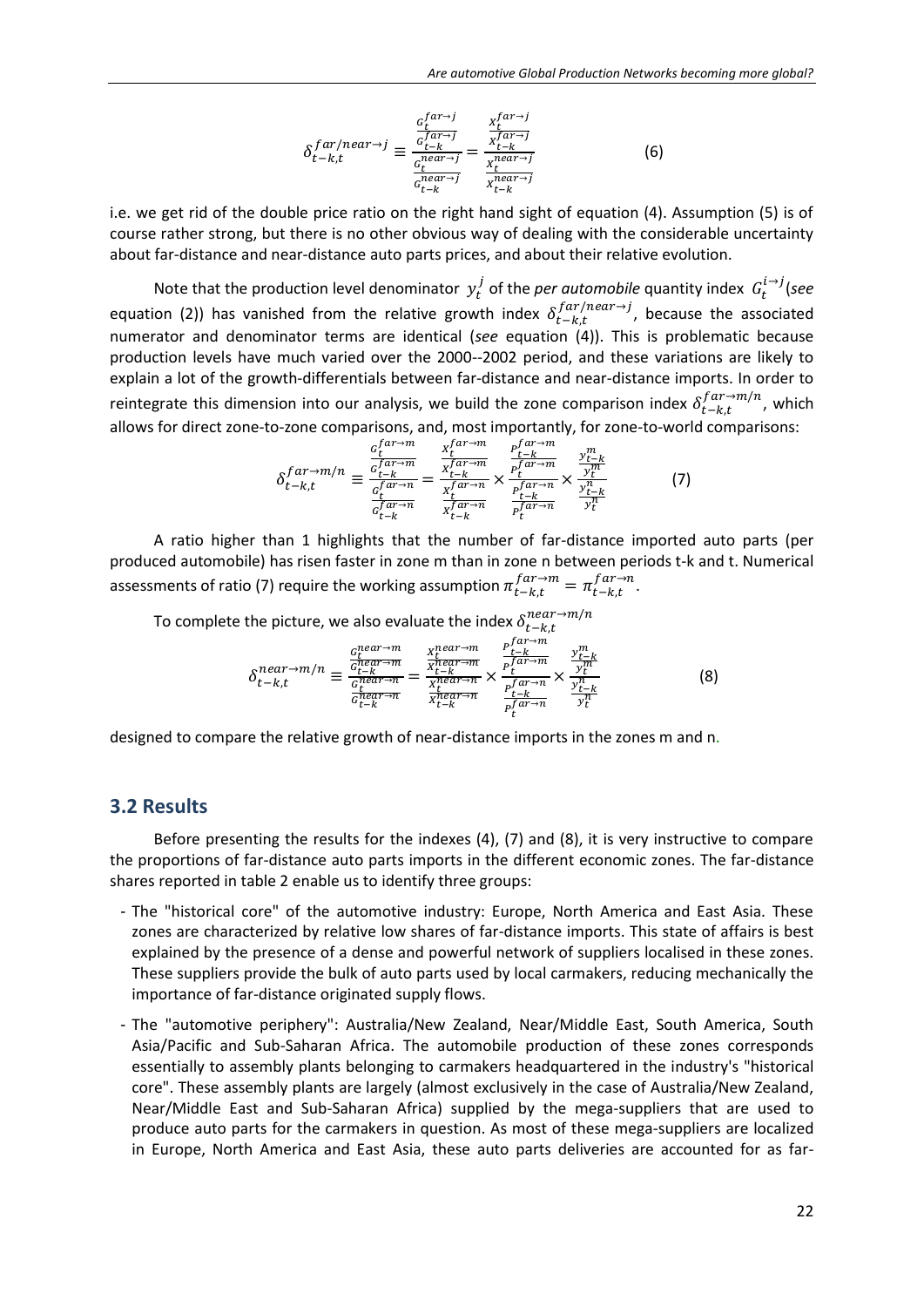distance imports. Consequently, we observe fairly high far-distance shares (exceeding 75% in 2000 and remaining at similar orders of magnitudes up to 2012).

- The "special case" of the Commonwealth of Independent States: this zone is marked by a very impressive progression of the far-distance share. Situated in 2000 at an intermediate level of 57 %, it goes up to 94.5 % in 2012. This sharp increase reflects the fact that carmakers from the "historical core" set up assembly plants in this zone<sup>14</sup>, whose auto parts procurements are essentially provided by far-distant located mega-suppliers.

|                                          | <b>WLD</b> | <b>EUR</b> | CIS    | SSA   | <b>NME</b> | <b>EAS</b> | <b>SAP</b> | ANZ   | <b>NAM</b> | <b>SAM</b> |
|------------------------------------------|------------|------------|--------|-------|------------|------------|------------|-------|------------|------------|
| 2000 share                               | 0.269      | 0.109      | 0.570  | 0.972 | 0.994      | 0.398      | 0.919      | 0.975 | 0.307      | 0.783      |
| 2012 share                               | 0.359      | 0.114      | 0.945  | 0.963 | 0.992      | 0.329      | 0.977      | 0.964 | 0.445      | 0.742      |
| $\delta_{t-k,t}^{far/near\rightarrow j}$ | 1.524      | 1.057      | 13.066 | 0.744 | 0.798      | 0.743      | 3.672      | 0.683 | 1.812      | 0.798      |

**Table 2.** Share of far-distance imports and relative growth comparison indexes

On the basis of this preliminary overview, we now consider the outcomes for the relative growth index (4) reported in the bottom line of table 2. Importantly, we observe a world index which is clearly superior to unity ( $\delta_{2000,2012}^{far/near \to WLD} = 1.524$ ) indicating that far-distance imports have grown faster than near-distance imports at a worldwide level. This global result breaks down into extremely heterogeneous local situations:

- There is a growth-differential in favour of far-distance imports in North America, South Asia/Pacific and in the Commonwealth of Independent States. This suggests an extension of auto global production networks at a more widespread scale.
- Far and near-distance growth rates are approximately the same in Europe  $(\delta_{2000,2012}^{far/near \rightarrow EUR} \cong 1.524)$ . This suggests that Europe build its auto global production networks in an equilibrium way (the rhythm of integration of new countries (East and Africa) follows the growth of imports from far-distance countries).
- In East Asia and the remaining zones of the "automotive periphery" (Australia/New Zealand, Near/Middle East, South America and Sub-Saharan Africa), near-distance imports have grown faster than far-distance imports. This suggests the emergence of a regional integration process.

Recall that these results have to be handled with care, because they disregard production level variations. Table 3 presents the outcomes of the zone comparison indexes (7) and (8) that take explicitly account of these variations. In this context, we will concentrate on the first column that compares each zone's growth-rate with the world growth rate.

This change in perspective provides a better informed view of the dynamics of far-distance imports. In fact, first impressions relying on the relative growth index  $\delta^{far/near\rightarrow j}$  may be literally upset by the supplementary information provided by the zone comparison indexes  $\delta^{far \rightarrow m/n}$  and  $\delta^{near \rightarrow m/n}$ . This is for example the case of Australia/New Zealand, whose growth index of 0.683 a fairly sluggish evolution of far-distance imports. Table 3 clearly proves the contrary: the zone's growth index (1.392) is the second highest in the world (after the CIS)! Two elements explain this rather radical change of perception: the evolution of automobile production levels, and the dynamics of near-distance imports. In fact, the gross growth rate of far-distance nominal imports of the *ANZ*zone is rather modest with respect to the world gross growth rate:

 $14$  If we consider the full owned passenger cars assembly plants: Renault established plant in 1998, Nissan in 2007, Hyundai in 2010, Toyota in 2007, Volkswagen (VW, Skoda and Audi) in 2007, PeugeotCitroën (with Mitsubishi) in 2010. We can also add some joint-ventures like GM-AvtoVAZ (2002) in Togliatti, the two plants of Ford-Sollers (2002 then 2011) but also domestic carmakers producing CKD or SKD cars (like Avtotor in Kaliningrad who produces Kia, Hyundai, Opel, Chevrolet, BMW passengers cars).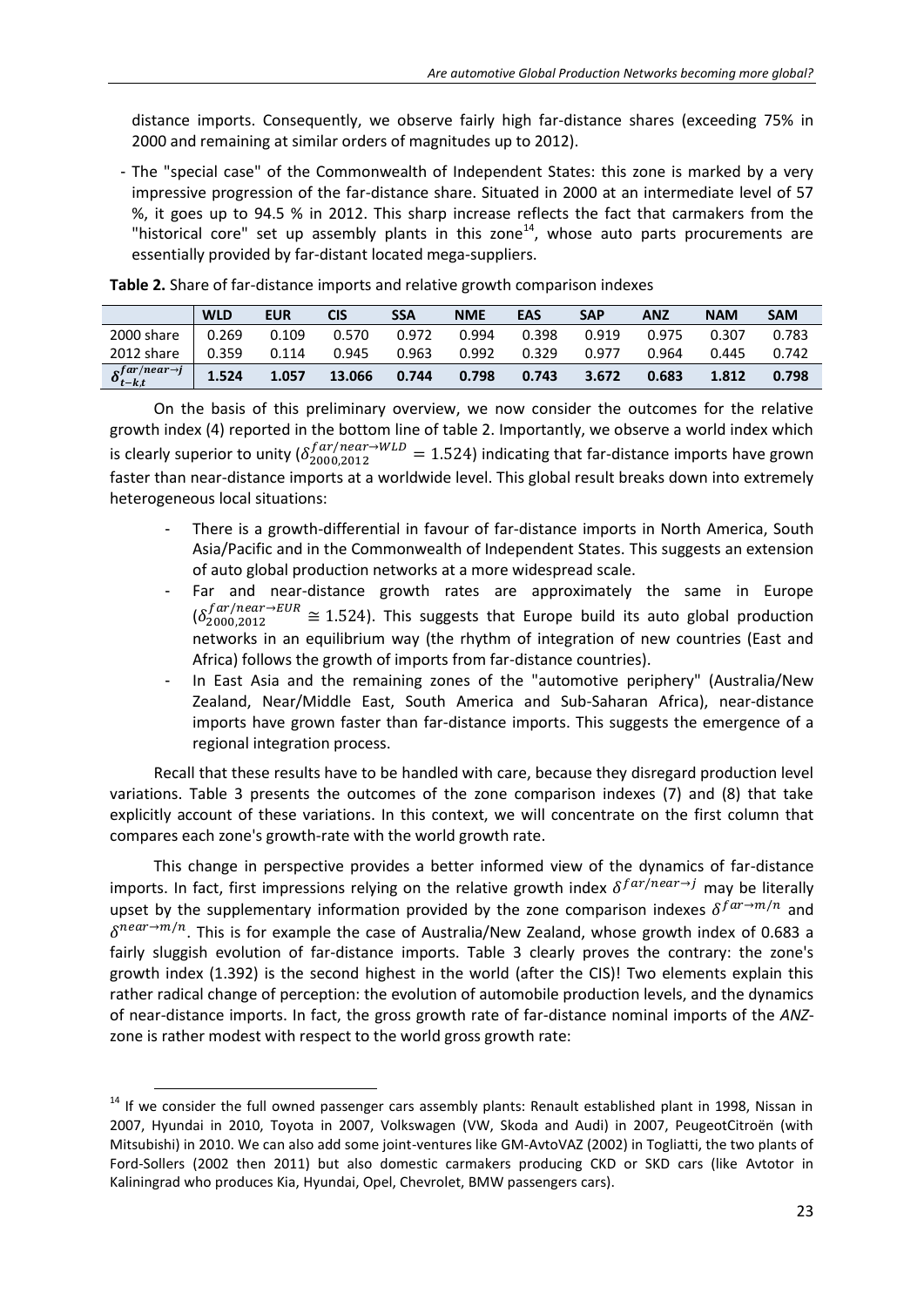$$
\frac{X_{2012}^{far \to ANZ}}{X_{2000}^{far \to ANZ}} = 1.920 < 3.289 = \frac{X_{2012}^{far \to WLD}}{X_{2000}^{far \to WLD}}.^{15} \tag{9}
$$

We now introduce the fact that the automobile production has increased by 44 % on a worldwide level, but it decreased by nearly 40 % in the *ANZ*-zone (*see* the last column of table 1). We thus get the following gross growth rates *per produced automobile*:

$$
\frac{G_{2012}^{far \to ANZ}}{G_{2000}^{far \to ANZ}} = 3.178 > 2.283 = \frac{G_{2012}^{far \to WLD}}{G_{2000}^{far \to WLD}} \quad .^{16}
$$
\n(10)

With this correction for automobile production levels, the dynamic of far-distance imports of the *ANZ*-zone appears much more vigorous.

| Far-distance imports $\delta_{2000,2012}^{far \rightarrow m/n}$   |            |              |              |              |              |              |              |             |              |              |  |
|-------------------------------------------------------------------|------------|--------------|--------------|--------------|--------------|--------------|--------------|-------------|--------------|--------------|--|
|                                                                   | <b>WLD</b> | <b>EUR</b>   | <b>CIS</b>   | <b>SSA</b>   | <b>NME</b>   | EAS          | SAP          | ANZ         | <b>NAM</b>   | <b>SAM</b>   |  |
| <b>WLD</b>                                                        | 1          | 0.860        | 0.135        | 1.103        | 2.169        | 1.221        | 1.388        | 0.718       | 0.817        | 1.304        |  |
| <b>EUR</b>                                                        | 1.163      | $\mathbf{1}$ | 0.158        | 1.283        | 2.522        | 1.420        | 1.614        | 0.835       | 0.950        | 1.516        |  |
| <b>CIS</b>                                                        | 7.381      | 6.348        | $\mathbf{1}$ | 8.143        | 16.007       | 9.013        | 10.243       | 5.303       | 6.031        | 9.623        |  |
| SSA                                                               | 0.906      | 0.780        | 0.123        | $\mathbf{1}$ | 1.966        | 1.107        | 1.258        | 0.651       | 0.741        | 1.182        |  |
| <b>NME</b>                                                        | 0.461      | 0.397        | 0.062        | 0.509        | $\mathbf{1}$ | 0.563        | 0.640        | 0.331       | 0.377        | 0.601        |  |
| EAS                                                               | 0.819      | 0.704        | 0.111        | 0.903        | 1.776        | $\mathbf{1}$ | 1.136        | 0.588       | 0.669        | 1.068        |  |
| SAP                                                               | 0.721      | 0.620        | 0.098        | 0.795        | 1.563        | 0.880        | $\mathbf{1}$ | 0.518       | 0.589        | 0.940        |  |
| ANZ                                                               | 1.392      | 1.197        | 0.189        | 1.536        | 3.019        | 1.670        | 1.932        | $\mathbf 1$ | 1.137        | 1.815        |  |
| <b>NAM</b>                                                        | 1.224      | 1.052        | 0.166        | 1.350        | 2.654        | 1.494        | 1.698        | 0.879       | $\mathbf{1}$ | 1.596        |  |
| SAM                                                               | 0.767      | 0.660        | 0.104        | 0.846        | 1.663        | 0.937        | 1.064        | 0.551       | 0.627        | $\mathbf{1}$ |  |
| Near-distance imports $\delta_{2000,2012}^{near \rightarrow m/n}$ |            |              |              |              |              |              |              |             |              |              |  |
|                                                                   | <b>WLD</b> | <b>EUR</b>   | <b>CIS</b>   | <b>SSA</b>   | <b>NME</b>   | EAS          | SAP          | ANZ         | <b>NAM</b>   | SAM          |  |
| <b>WLD</b>                                                        | 1          | 0.597        | 1.162        | 0.538        | 1.136        | 0.595        | 3.344        | 0.322       | 0.971        | 0.683        |  |
| <b>EUR</b>                                                        | 1.676      | $\mathbf{1}$ | 1.947        | 0.902        | 1.904        | 0.998        | 5.605        | 0.540       | 1.628        | 1.145        |  |
| <b>CIS</b>                                                        | 0.861      | 0.514        | $\mathbf{1}$ | 0.463        | 0.978        | 0.512        | 2.879        | 0.277       | 0.836        | 0.588        |  |
| SSA                                                               | 1.858      | 1.108        | 2.158        | $\mathbf{1}$ | 2.110        | 1.106        | 6.213        | 0.598       | 1.805        | 1.269        |  |
| <b>NME</b>                                                        | 0.880      | 0.525        | 1.023        | 0.474        | $\mathbf{1}$ | 0.524        | 2.944        | 0.284       | 0.855        | 0.601        |  |
| EAS                                                               | 1.680      | 1.002        | 1.951        | 0.904        | 1.908        | $\mathbf{1}$ | 5.618        | 0.541       | 1.632        | 1.147        |  |
| SAP                                                               | 0.299      | 0.178        | 0.347        | 0.161        | 0.340        | 0.178        | $\mathbf{1}$ | 0.096       | 0.290        | 0.204        |  |
| ANZ                                                               | 3.105      | 1.852        | 3.607        | 1.671        | 3.527        | 1.848        | 10.383       | 1           | 3.016        | 2.120        |  |
| <b>NAM</b>                                                        | 1.029      | 0.614        | 1.196        | 0.554        | 1.169        | 0.613        | 3.443        | 0.332       | $\mathbf{1}$ | 0.703        |  |
| SAM                                                               | 1.464      | 0.874        | 1.701        | 0.788        | 1.663        | 0.872        | 4.897        | 0.472       | 1.422        | 1            |  |

**Table 3.** Zone comparison indexes of far-distance and near-distance imports

We then have to consider the impact of the dynamics of near-distance imports. The lower part of table 3 highlights that the *ANZ*-zone has experienced the highest growth of near-distance imports in the world. The rather low value of the relative growth index  $\delta^{far/near \rightarrow ANZ}$  thus simply reflects the fact that the progression of near-distance imports was even more impressive than that of fardistance imports.

<sup>15</sup> Note that these two ratios are not directly available from our tables. They are computed on the basis of table  $\frac{X_2^{far \rightarrow ANZ}}{X_2^{912}} - \frac{2}{\pi}$  $\frac{ar \rightarrow WLD}{2012} - \frac{1}{2}$ 

1 data : 
$$
\frac{x_{2012}}{x_{2000}^{far \to ANZ}} = \frac{2961.2}{1542.3} = 1.920
$$
 and  $\frac{x_{2012}}{x_{2000}^{far \to WLD}} = \frac{123776.3}{38242.7} = 3.289$ .

l

<sup>16</sup> These ratios are again computed on the basis of table 1 data:  $\frac{c_s^f}{f}$  $G_2^f$  $x_2^f$  $\frac{X_{2012}^{I \text{ at } \rightarrow \text{ANZ}}}{X_{2000}^{far \rightarrow \text{ANZ}}} \times \frac{y_{20}^{A}}{y_{20}^{A}}$  $\frac{y_{2000}^{4100}}{y_{2012}^{ANZ}} = \frac{2}{1}$  $\frac{2961.2}{1542.3} \times \frac{3}{2}$  $\frac{1}{209730}$  =

3.178 and  $\frac{G_2^f}{c^f}$  $G_2^f$  $x_2^f$  $\frac{X_{2012}^{J U \rightarrow W LD}}{X_{2000}^{far \rightarrow WLD}} \times \frac{y_{20}^W}{y_{20}^W}$  $\frac{y_{2000}^{200}}{y_{2012}^{WLD}} = \frac{1}{3}$  $\frac{125778.5}{38242.7} \times \frac{5}{8}$  $\frac{36374162}{84100167} = 2.283$ . Note that we find the zone comparison index  $\delta_{2000\,2012}^{far \rightarrow AUS/WLD} = 1.392$  (see table 3) by dividing  $\frac{G_2^f}{f}$ 

 $rac{G_{2012}^{far \rightarrow ANZ}}{G_{2000}^{far \rightarrow ANZ}}$  by  $rac{G_2^f}{G_2^f}$  $\frac{G_{2012}}{G_{2000}^{far \rightarrow WLD}}$ .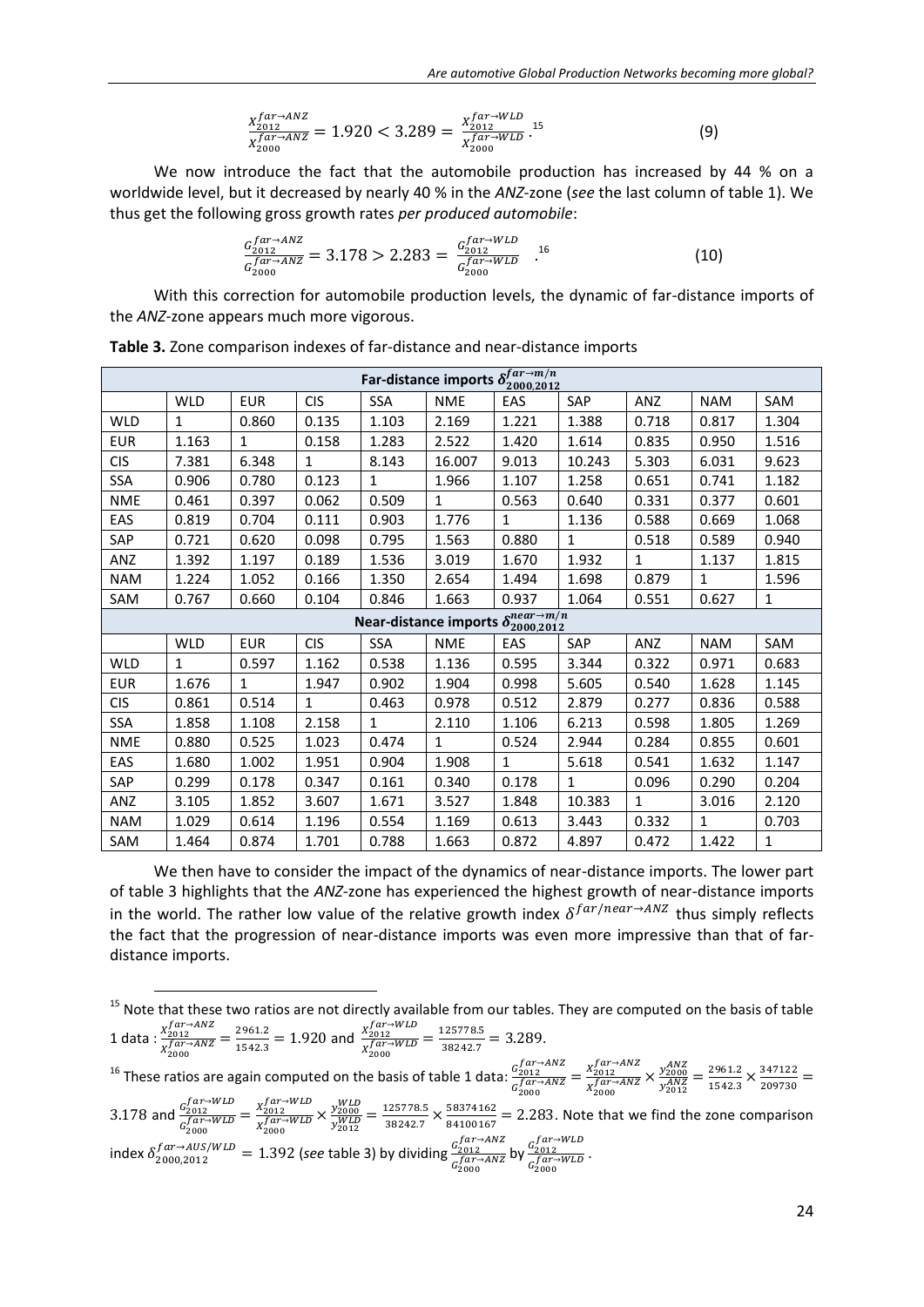The same reasoning applies to the European case. Table 2 could lead us to believe in a rather moderate progression of far-distance imports: the European relative growth index  $\delta^{far/near \rightarrow EUR}$  is clearly inferior to the world index. However, we have to deal with the shrink of the European automobile production, as well as with its worldwide expansion. This is done by the zone comparison index  $\delta^{far \rightarrow EUR/WLD}$ . Table 3 shows without ambiguity that far-distance imports *per produced automobile* have grown faster in Europe than in the world.

South Asia/Pacific is an example of the opposite effect. The relative growth index  $\delta^{far/near \rightarrow SAP}$  of 3.672 suggests a spectacular growth of far-distance imports, which is not confirmed by the zone comparison index  $\delta^{far \rightarrow SAP/WLD}$  of 0.721. This sharp difference between the two indexes is due to the fact that the zone's automobile production increased more than eight-fold, whereas its far-distance imports increased fivefold. These two elements put together give rise to a decrease of far-distance imports *per produced automobile*. In the relative growth index  $\delta^{far/near \rightarrow SAP}$ , this slowdown was hidden by an even more pronounced slowdown of near-distance imports.

It is worth noting that for all other zones, the perception of far-distance imports dynamics is basically the same for the relative growth index  $\delta^{far/near\rightarrow j}$  and the zone comparison index  $\delta^{far \rightarrow m/n}$ .

**Figure 4.** Scatter graph: 2000-level of per automobile far-distance imports (in USD) against the relative growth indexes  $\delta^{\text{tar/near}\rightarrow j}$ .



Note: Zones above the black line are characterized by  $\delta^{\text{far/near}\rightarrow}$   $>$  1, i.e. far-distance imports have grown faster than near-distance imports.

Finally, we address the question of how to interpret the heterogeneous imports dynamics observed in the different economic zones. In this regard, it is rather instructive to have a look on a scatter graph with the 2000-level of per automobile far-distance imports on the abscissa axis and the relative growth index  $\delta^{far/near\rightarrow j}$  on the ordinate axis: indeed, figure 4 suggests a "catch-up" process. With exception of East Asia, far-distance imports have grow faster than near-distance importation in all zones where the 2000 level of per automobile far-distance imports was relatively low (say, inferior to 1000 dollar). The predominance of the growth of far-distance imports in these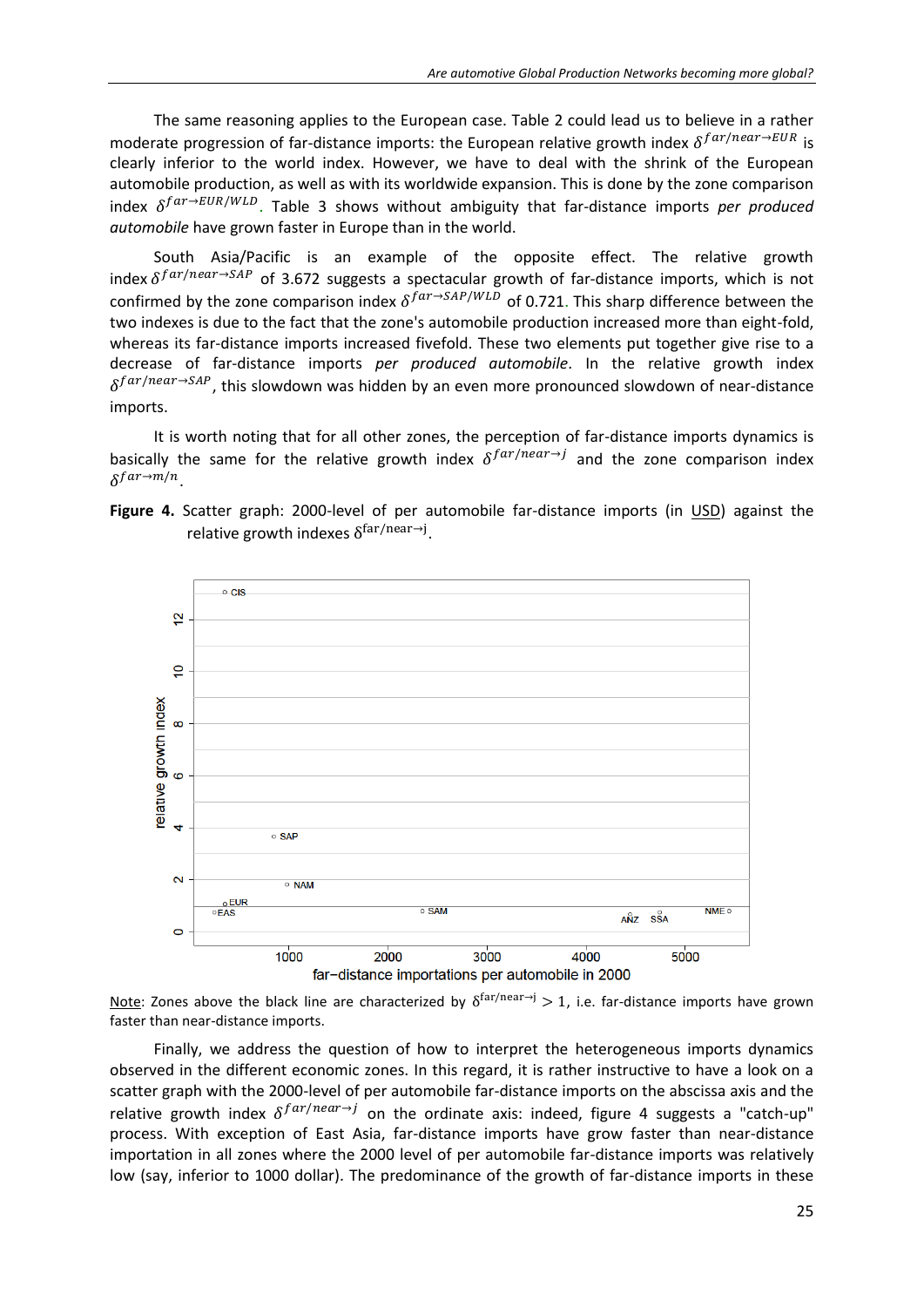zones seems thus to be due to some kind of "backlog" of far-distance imports, i.e. to their initial lowness with respect to the international standard.

# **Conclusion and discussions**

l

In this paper we argued that inter-firm and intra-firm exchange networks govern the volumes and directions of international auto parts exchanges. These networks are mainly structured by carmakers and mega-suppliers. From this heuristic point of view, we aimed at qualifying different automotive zones, and to investigate whether the origins of import flows have significantly evolved over the 2000—2012 period. While more and more research papers are highlighting increasing interconnections, including on a global scale (Milberg, Winkler, 2013; UNCTAD, 2013; OECD, 2013), we wanted to examine the hypothesis that the automotive industry somehow resists "full" globalization. There is overall validation of this assumption; note that we have to account for some degree of heterogeneity between the economic zones under examination in this paper. We will make use of the global networks approach in order to explain this latter fact.

Indeed, our study shows that the degree of "intercontinentalization" of auto parts exchanges is very heterogeneous over the distinguished zones. Europe, East Asia and North America make use of relatively few far-distance imports. On the contrary, peripheral and/or emergent zones rely more heavily on far-distance imports. This first result seems to indicate that the three core zones of the automotive industry were able to organize a macro-regional division of labour. The European case is particularly striking: the proportion of far-distance imports (with respect to the entire set of imports flows) remains low, and the ratio between far- and near-distance imports is quite stable. This state of affairs suggests that despite of the implementation of new "exotic" carmakers (Hyundai, Geely, Kia, Suzuki …) and the temptations of outsourcing, suppliers of macro-, meso- and other components are massively implanted in broader Europe. Intra-European flows increased by 125.2% from 2000 to 2012, which nicely illustrates the widening of the European-scaled division of labour. This evolution enabled suppliers to discover new areas (in Eastern Europe and North Africa) in order to segment their production process on a larger scale and to take profit from the national differences which subsisted between countries (in terms of labour costs, labour legislation, implementation subsidies, labour force skill …). In the most peripheral zones – in the sense that their automotive industry is younger and less powerful - macro-regional integration is weaker and import flows tend to come from the "historical core" of the automotive industry. With respect to these peripheral countries, we can however distinguish two scenarios: The Commonwealth of Independent States and South Asia/Pacific seem to rely increasingly on importations from the historical core; on the contrary, we observe the setting up of some macro-regional integration in Sub-Saharan Africa, Near/Middle East, Australia/New Zealand and South America. The South American case (where US-American and European carmakers are heavily implanted since the 1990s, namely in Brazil and Argentina) accurately reflects the roles of carmakers' power and of import restrictions. A significant wave of assembly-plant implementation of carmakers has indeed taken place in a context of increasing modularization, putting pressure on suppliers to apply follow sourcing; at the same time, the need to adapt cars to local constraints made it necessary to redesign certain elements. Mega suppliers had to implement local engineering capacities, and to reproduce locally these elements. This transfer was particularly massive, because trade barriers between continents were high, but increasingly low on the regional scale thanks, to the creation of MERCOSUR (Humphrey, 2000; Humphrey, Salerno, 2000). Nevertheless, the intense volatility of local production<sup>17</sup>, monetary uncertainty, and the possibility to transfer equipment with high-level economies of scale, imply some intermediate

 $17$  This high market and production volatility is a prominent feature of these "new carmaking countries" (Lung, 2000). Suppliers are exposed to an important risk of non-covering of fixed costs in case of a sudden downturn in the market. In the absence of regulatory devices (tariff and non-tariff barriers to entry, local standards …), they tend to postpone the most expensive investments.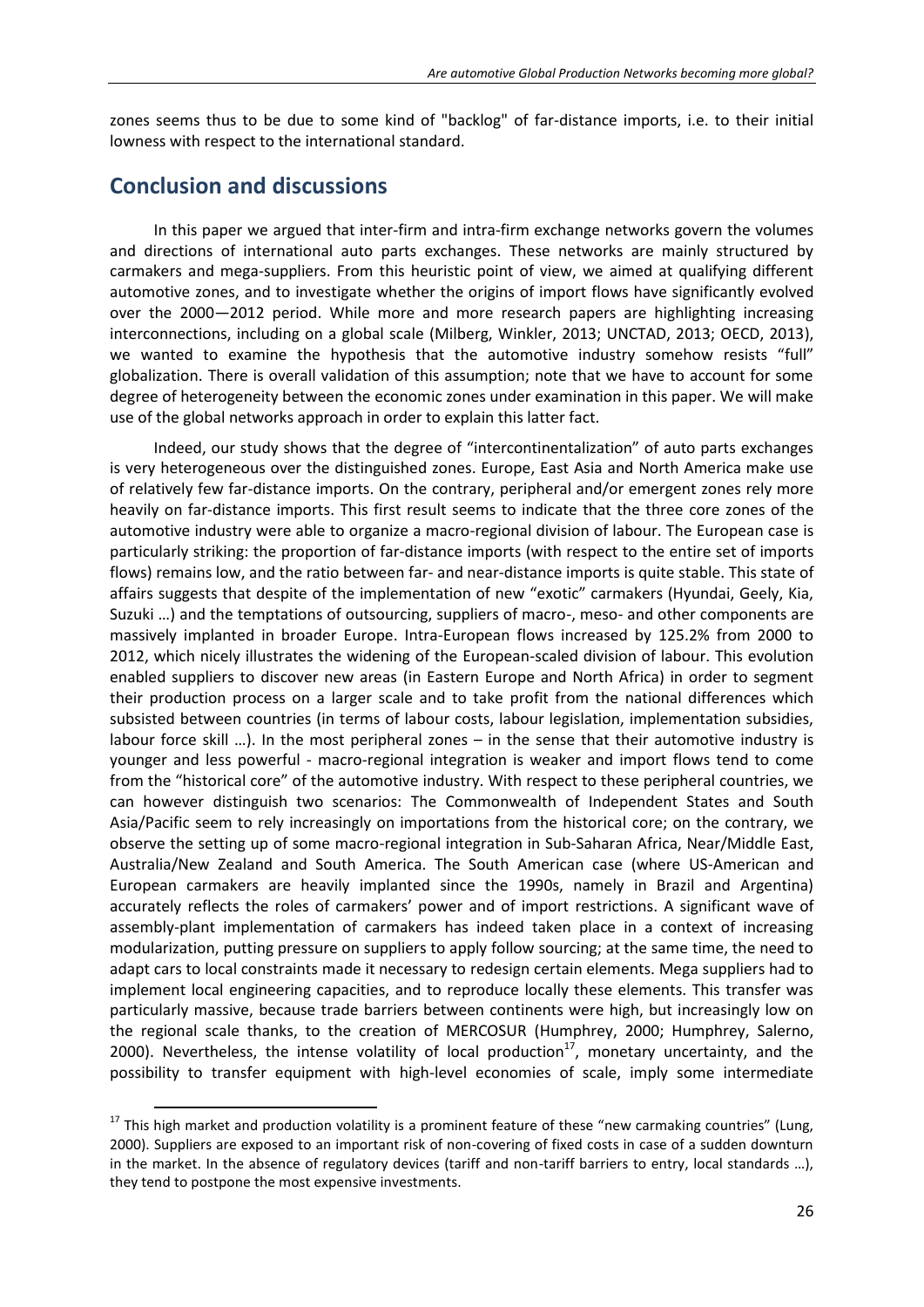position for the South American zone. In Sub-Saharan Africa, Near/Middle East and Australia/New Zealand, these forces are less powerful: from the carmakers' point of view, assembly-plants are of more accessory nature (so they are less able to require massive follow sourcing from their megasuppliers); there are also clearly less trade barriers in these zones. As a consequence, production networks tend to expand over long distances.

In North America, on the contrary, the process of regional integration seems to have reached its limits. The share of elements coming from far-distant zones increases noticeably over the period in question (growing up to 44%), implying an index  $\delta^{far \to NAM/WLD}$  that is greater than in the other zones of the historical heart of the automotive industry. Four issues may explain this. 1) some kind of exhaustion of the process of regional integration (suppliers' implementation started pretty early in Mexico<sup>18</sup>, see Carrillo, Contreras, 2007); 2) the integration of Asia into world trade, namely of China that joins in 2001 the World Trade Organization, offers new localization opportunities for low cost production of components (less exposed to proximity constraints) destined both to original car equipment and to the spare parts market (US Department of Commerce, 2011); 3) on a more isolated basis, the setting up of specific regulations (e.g. rare earth restrictions, Canis, Morrison, 2013) that compel certain production types to the areas where they are in force; 4) finally, and from a business cycle perspective, the crisis that impacts heavily the United States in 2008/2009, incites several suppliers to shut down their North American production sites just at the moment where they set up new production capacities in Asia (having become the world's leading market). With the economic recovery of the USA in 2010, these suppliers make use of their production capacities newly implemented in Asia (as well as of their Canadian and Mexican capacities) in order to provide the US market.

This latter explanation highlights the importance of trade flows primarily shaped by megasuppliers. It also helps us to interpret the trajectories of peripheral countries that experienced a sustained growth of their car production. In fact, the implementation of new production capacities in the Commonwealth of Independent States (car production augments by 94.8% from 2000 to 2012) coincides with an important increase of far-distance importations. In an economy weakly endowed with suppliers satisfying to international standards, supply networks build up on the basis of the origin country of the carmakers localized in this economy (Renault, General Motors…See footnote 13). According to our framework, this phenomenon is best explained by the low density of the carmakers' production facilities that incite to implement macro-component factories (heavily impacted by proximity constraints), but not production facilities for meso- and other components, which remain, at least for now, in the country of origin of carmakers and mega-suppliers. If this analysis is correct, then we would join an important point of the GPN approach (Henderson et al., 2002, Coe et al., 2008): the weight of history. In fact, our results suggest that local production networks build up slowly, and that this building process is based on the implementation of a carmaker. As a first step, automotive production networks tend to extend from the historical national bases of carmakers and mega-suppliers in order to provide the new assembly-plants; as a second step, the implementation of other types of production (meso- and other components) gets possible in case of augmentation and solidification of national production levels.

When it comes to further supporting of this assumption, it would obviously be helpful to dispose of more precise data. In fact, data used in this study refers to the Chelem product category "automotive parts" that assembles quite heterogeneous elements: components, meso-components and macro-components. It would be appropriate to make use of more detailed statistical data in order to test the different assumptions presented in section 2 in a more exhaustive and precise way.

 $18$  Things are quite different in Europe, where this process only started at the end of the 1990s (Havas, 2000; Sadler, 1999; Lagendijk, 1997), and where implementation opportunities were constantly renewed thanks to EU enlargements and to agreements with African countries.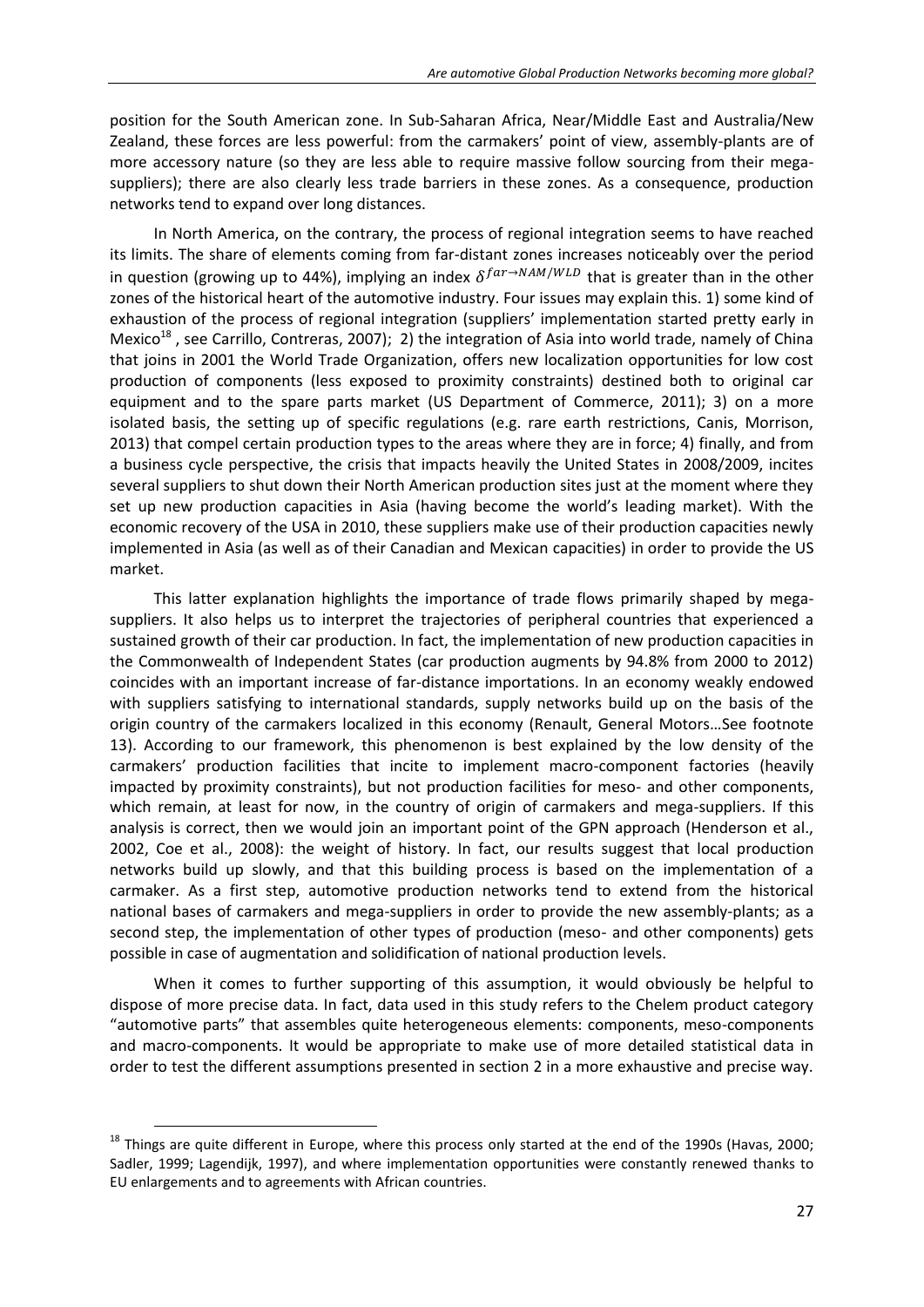Furthermore, the problem of price movements needs to be addressed; in view of the imperfect availability of auto parts price data, concentration on a few countries seems unavoidable.

Recall in this context that we precisely aimed at painting an accurate picture of the current movements. Indeed, the GVC and GPN approaches are sometimes accused of being exclusively based on monographic studies (Sturgeon, Gereffi, 2009). This kind of methodology enabled to collect precise elements about the functioning of supply networks; but it may be criticised for the fact that as a matter of principle, the generalisation of the results is always questionnable. By observing the dynamics of intercontinental trade flow evolutions, we aim at contributing to this research agenda in an original manner. The different trajectories of the different zones distinguished in our paper are in fact better explained by GPN arguments than in terms of an approach of factor endowments of the areas in question, or by a centre/periphery rationale. We can give meaning to the observed evolutions by using the six flow types presented in figure 2. These latter are based on the nature of exchanged elements, on the economic actors who are carrying trade flows, on the moment where we take the photo of the situation, on the existence of institutional constraints/opportunities, and on the power exerted on suppliers by carmakers and mega-suppliers. These elements precisely form the core of the GPN research agenda, to which we hope our study has contributed in a useful way.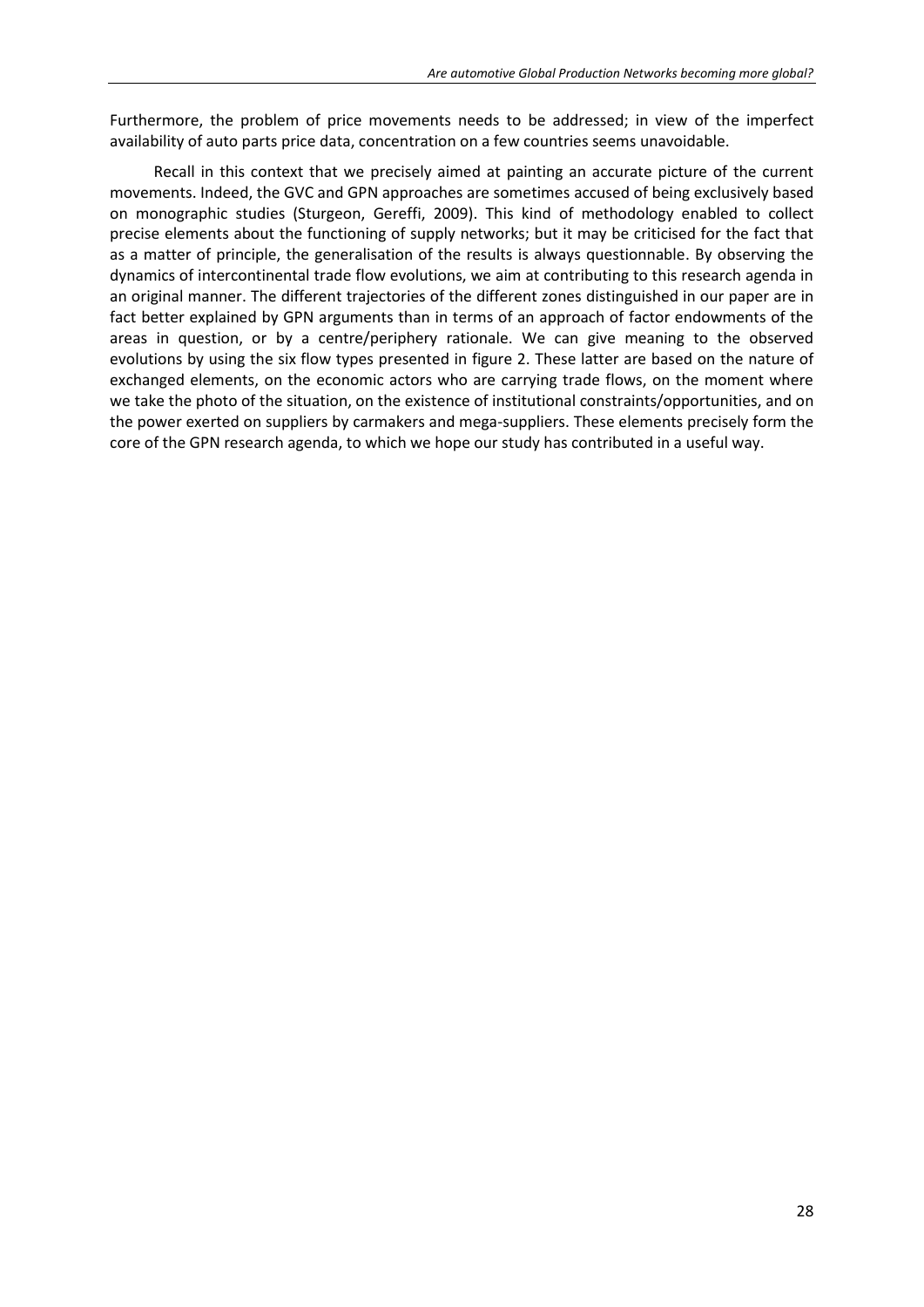# **References**

- Amin A. and Thrift N. (1993) Globalization, institutional thickness and local prospects. *Revue d'économie régionale et urbaine*, 3: 405-427.
- Bacchiocchi, E., Florio M., Giunta, A. (2014) Internationalization and industrial districts: evidence from the Italian automotive supply chain. *International Review of Applied Economics*, 28 (1): 1- 21.
- Bailey, D., Bellandi, M., Caloffi, A., De Propris, L. (2010) Place-renewing leadership: trajectories of change for mature manufacturing regions in Europe. *Policy Studies*, 31:457-474
- Bair, J. (2008) Analysing economic organization: Embedded networks and global chains compared. *Economy and Society*, 37 (3): 339-364.
- Baldwin, R. and Venables, A. (2013) Spiders and snakes: Offshoring and agglomeration in the global economy. *Journal of International Economics*, 90(2): 245-254.
- Bélis-Bergouignan, M.C., Bordenave, G., Lung, Y. (2000) Global Strategies in the Automobile Industry. *Regional Studies*, 34(1): 41-53.
- Berger, S. (2005), *How We Compete. What Companies Around the World Are Doing to Make it in Today's Global Economy*, New-York: Doubleday.
- Bordenave, G. and Lung, Y. (1996) New spatial configurations in the European automobile industry. *European Urban and Regional Studies*, 3 (4): 305-321.
- Boyer, R., Charron, E., Jürgens, U. and Tolliday, S. (1998) *Between Imitation and Innovation: The Transfer and Hybridization of Productive Models in the International Automobile Industry*, Oxford: Oxford University Press.
- Boyer, R. and Freyssenet, M. (2002) *The productive models. The conditions for profitability*, London: Palgrave.
- Cabigiosu A., Zirpoli F., Camuffo A. (2013) Modularity, interfaces definition and the integration of external sources of innovation in the automotive industry. *Research Policy*, 42 (3): 662-675.
- Campagnolo, D. and Camuffo, A. (2010) The Concept of Modularity in Management studies: A literature Review. *International Journal of Management Reviews*, 12 (3): 259-283.
- Canis, B. and Morrisson, W.M. (2013) U.S.-Chinese Motor Vehicle Trade: Overview and Issues. *CRS Report for Congress*, 7-500, August 16.
- Carrillo, J., Lung, Y., van Tulder, R. (2004) (Eds) *Cars, carriers of regionalism?*, New York: Palgrave Macmillan.
- Carrillo, J. (2004) Transnational strategies and regional development: the case of GM and Delphi in Mexico. *Industry and Innovation*, 11 (1/2): 127-153.
- Carrillo, J. and Contreras, O. (2007) The historical evolution of American Auto Firms in Mexico. *Proceedings of the 15th GERPISA International Colloquium*, June 20-22, Paris.
- Castelli, C., Florio, M., Giunta, A. (2011) How to cope with the global value chain: lessons from Italian automotive suppliers. *International Journal of Automotive Technology and Management*, 11(3): 263-253.
- Chanaron, J-J. (1995) Constructeurs/Fournisseurs : spécificités et dynamique d'évolution des modes relationnels*. Actes du GERPISA*, 14: 9-22.
- Chanaron, J-J. (2013). The evolution of relationships between car manufacturers and France-based component suppliers in the context of deep crisis and accelerating technical change. *International Journal of Automotive Technology and Management*, 13(4): 320-337.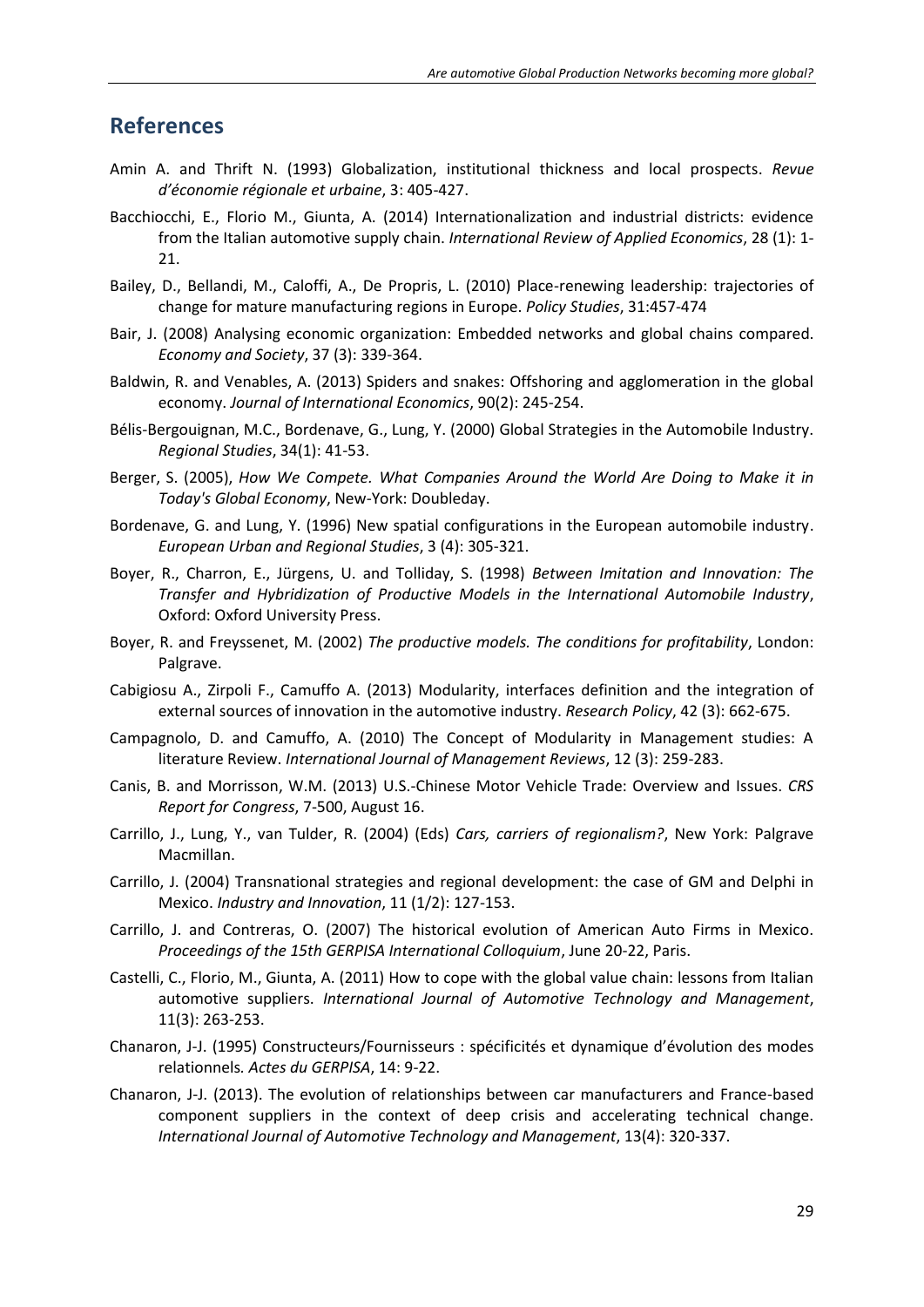- Chiarvesio, M., Di Maria, E., Micelli, S. (2013) Sourcing from Northern and Southern Countries: The global value chain approach applied to Italian SMEs. *Transition Studies Review,* 20 (3), 389- 404.
- Coe, N., Hess, M., Yeung H.W-C., Dicken, P., Henderson, J. (2004) 'Globalizing' regional development: a global production networks perspective. *Transactions of the Institute of British Geographers*, 29: 468-484.
- Coe, N., Dicken, P., Hess, M. (2008) Global production networks: realizing the potential. *Journal of Economic Geography*, 8 (3): 271-295.
- Colfer, L. and Baldwin, C. (2010) The Mirroring Hypothesis: Theory, Evidence and Exceptions. *Harvard Business School Working Paper*, 10-058.
- Cusumano, M. (1989) *The Japanese Automobile Industry*, Cambridge: Harvard University Press.
- Dicken, P., Forsgren, M., Malmberg, A. (1994) The Local Embeddedness of Transnational Corporations, in A. Amin and N. Thrift. (eds.), *Globalization, Institutions, and Regional Development in Europe*, Oxford: Oxford University Press, pp. 23-45.
- Dicken, P. and Malmberg, A., (2001) Firms in Territories: A Relational Perspective. *Economic Geography*, 77(4): 345-363.
- Domanski, B. and Gwosdz, K. (2009) Toward a More Embedded Production System? Automotive Supply Networks and Localized Capabilities in Poland. *Growth and Change*, 40 (3): 452-482.
- Donovan, D. (1999) The dawn of the mega-supplier, *Bain Brief*, Available on line at: [http://www.bain.com/Images/BSB\\_Dawn\\_of\\_mega\\_supplier.pdf](http://www.bain.com/Images/BSB_Dawn_of_mega_supplier.pdf)
- Ersnt, D. and Kim, L (2002) Global production networks, knowledge diffusion, and local capability formation. *Research Policy*, 31: 1417-1429.
- Estall R. (1985) Stock control in manufacturing: the just-in-time system and its locational implications. *Area*, 17: 129-133.
- Feenstra, R. (1998) Integration of Trade and Desintegration of Production in the Global Economy. *Journal of Economic Perspectives*, 12 (4): 31-50.
- Freyssenet, M., Mair, A., Shimizu, K. and Volpato, G. (eds) (1998) *One Best Way? Trajectories and Industrial Models of World's Automobile Producers*, Oxford: Oxford University Press.
- Freyssenet, M. and Lung Y. (2000) Between Regionalization and Globalization: What Future for the Automobile Industry? In J. Humphrey, Y. Lecler and M. S. Salerno (eds.), *Global Strategies and Local Realities. The Auto Industry in Emerging Market*. London: Macmillan Press, pp.72-94.
- Frigant, V. (2009) Winners and losers in the auto parts industry: Trajectories followed by the main First Tier Suppliers over the past decad. In M. Freyssenet (ed.) *The Second Automobile Revolution,* New York: Palgrave MacMillan, pp. 419-442.
- Frigant, V. (2011) Egyptian pyramid or Aztec pyramid: How should we describe the industrial architecture of automotive supply chains in Europe?. *Cahiers du GREThA*, n°2011-27, July.
- Frigant, V. and Lung, Y. (2002) Geographical Proximity and Supplying Relationships in Modular Production. *International Journal of Urban and Regional Research,* 26 (4): 742-755.
- Frigant, V. and Miollan, S. (2014) The geographical restructuring of the European automobile industry in the 2000s. *MPRA Paper*, n°53509, February..
- Fujita, K. and Hill, R.C (1995) Global Toyotaism and Local Development. *International Journal of Urban and Regional Research*, 19 (1): 7-22.
- Fulconis, F., Saglietto, L., Paché, G. (2007) Strategy dynamics in the logistics industry: a transactional center perspective. *Management Decision*, 45: 104-117.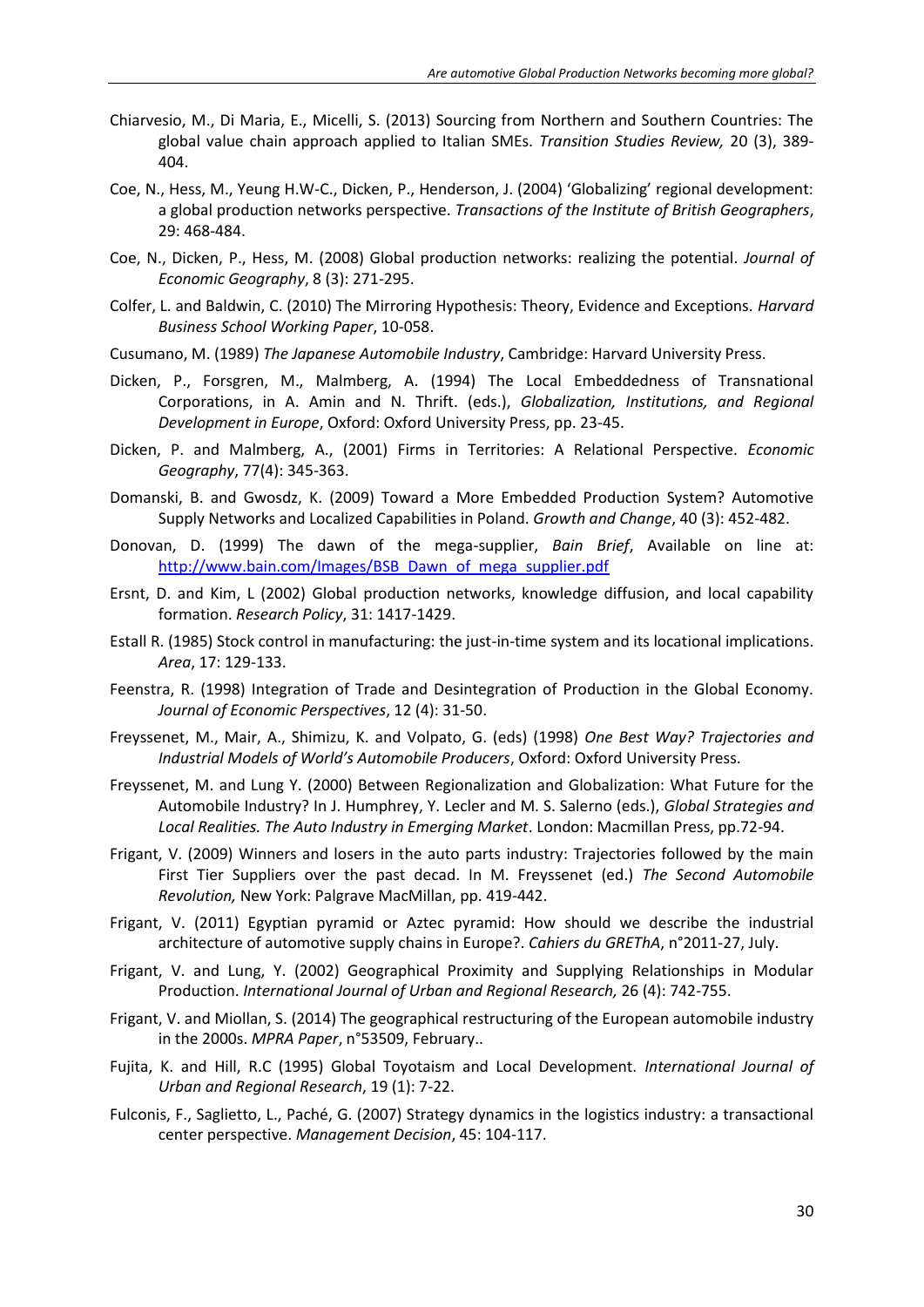- Gereffi, G. and Korzeniewicz, M. (eds.) (1994), *Commodity Chains and Global Capitalism*, Westport: Praeger.
- Gereffi, G., Humphrey, J., Sturgeon, T. (2005) The Governance of Global Value Chains. *Review of International Political Economy*, 12 (1): 78-104.
- Havas, A. (2000) Changing Patterns of Inter- and Intra-regional Division of Labour: Central Europe's Long and Winding Road. In J. Humphrey, Y. Lecler and M. Salerno (eds), *Global Strategies and Local Realities: The Auto Industry in Emerging Markets*, London: Macmillan Press, 72-94.
- Helper, S. and Sako, M. (1995) Supplier Relations in Japan and the United States: Are They Converging*?. Sloan Management Review*, 36(3): 77-84.
- Henderson, J., Dicken, P., Hess, M., Coe, N., Yeung, H. (2002) Global Production networks and the analysis of economic development. *Review of International Political Economy*, 9 (3): 436-464.
- Herrigel, G. (2004) Emerging strategies and forms of governance in high-wage component manufacturing regions. *Industry and Innovation*, 11(1/2): 45-79.
- Herrigel, G. (2010) *Manufacturing Possibilities*, Oxford: Oxford University Press.
- Hess, M. (2004) 'Spatial' relationships? Towards a reconceptualization of embeddedness*. Progress in Human Geography*, 28(2): 165-186.
- Hill, R.C. (1989) Comparing Transnational Production Systems: The Automobile Industry in the USA and Japan. *International Journal of Urban and Regional Research*, 13: 462-80.
- Holl, A., Pardo, R., Rama, R. (2010) Just-in-time manufacturing systems, subcontracting and geographic proximity. *Regional Studies*, 44 (5): 519-533.
- Humphrey, J. (2000) Assembler-Supplier Relations in the Auto Industry: Globalisation and National Development. *Competition and Change*, 4: 245-271.
- Humphrey, J. and Salerno M. (2000) Globalisation and Assembler-Supplier Relations: Brazil and India. In J. Humphrey, Y. Lecler, M. Salerno (eds), *Global Strategies and Local Realities: The Auto Industry in Emerging Markets*, London: St Martin's Press, pp. 149-175.
- Jacobides, M., MacDuffie, J-P., Tae, J. (2012) When value sticks around: Why automobile OEMs still rule their sector. *Industry Studies Association Conference*, Pittsburgh, PA, May 29-31.
- Jullien, B., Lung, M., Midler, C. (2013) *The Logan Epic: New trajectories for innovation*, Paris: Dunod.
- Jullien, B, Pardi, T., Ramirez Perez, S. (2014) The EU's governement of automobiles: from 'harmonization' to deep incompleteness. In B. Jullien and A. Smith (eds), *The EU's Government of Industries: Markets, Institutions and Politics*, London: Routledge. Forthcoming, July 2014.
- Jürgens, U. and Krzywdzinski, M. (2009) Changing East-West division of labour in the European automotive industry. *European Urban and Regional Studies*, 16: 27-42.
- Kim, H.Y. (2005) The locational and functional behavior of U.S. autoparts suppliers. *Small Business Economics*, 24: 79-95.
- Klier, T. and McMillen, D. (2008) Evolving agglomeration in the U.S. auto supplier industry. *Journal of Regional Science*, 48 (1): 245-267.
- Klier, T., and Rubenstein, J. (2008) *Who really made your car? Restructuring and geographic change in the auto industry*. Kalamazoo: WE Upjohn Institute for Employment Research.
- Klier, T. and Rubenstein, J. (2011) Reconfiguration of the North American and European auto industries – a study in contrast. *European Review of Industrial Economics and Policy*, n°3, Available at[: http://revel.unice.fr/eriep/index.html?id=3369.](http://revel.unice.fr/eriep/index.html?id=3369)
- Klier, T. and McMillen, D. (2013) Agglomeration in the European automobile supplier industry. *Federal Reserve Bank of Chicago,* WP 2013-15, November.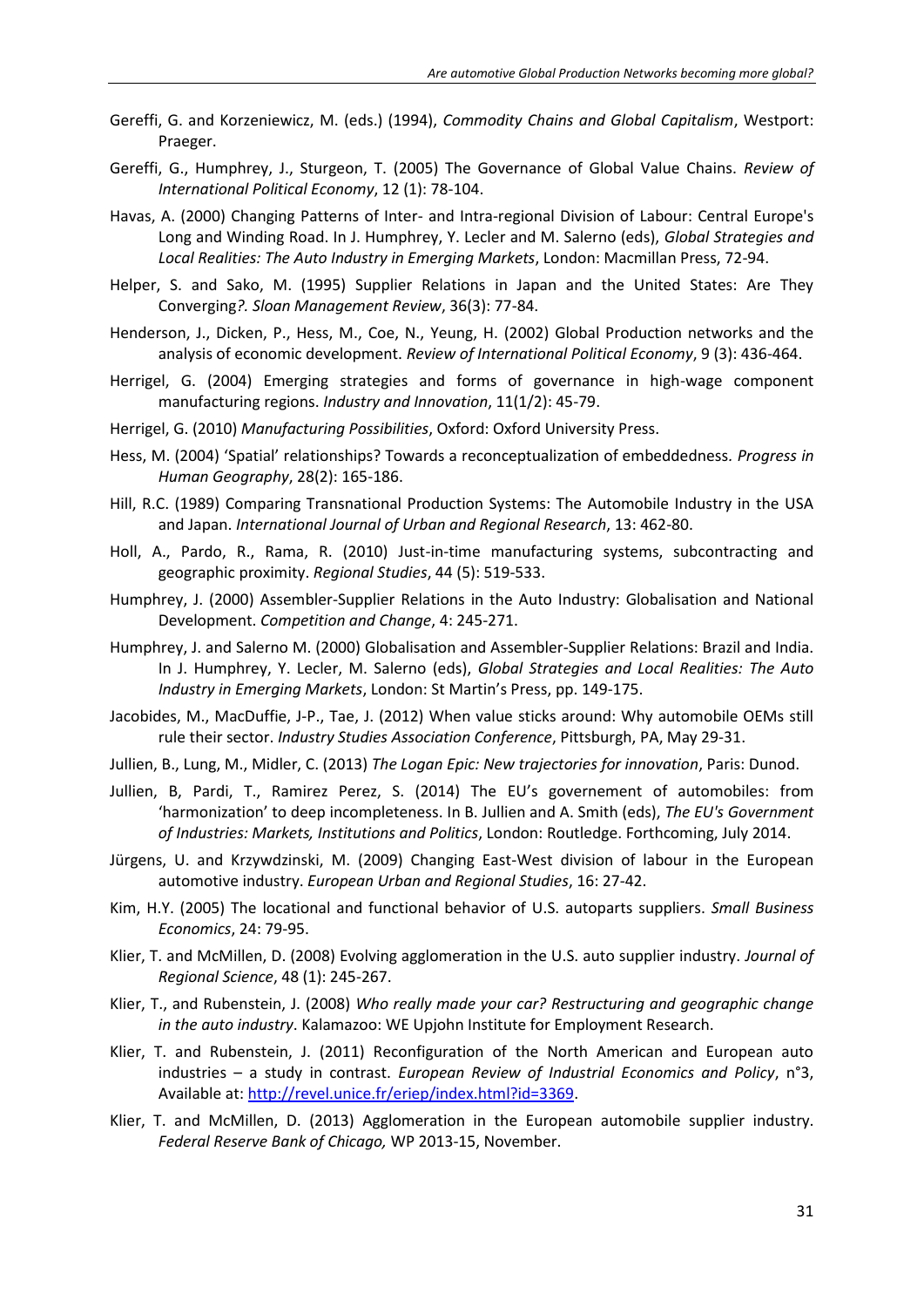- Lagendijk, A. (1997) Towards an integrated automotive industry in Europe. *European Urban and Regional Studies*, 4(1): 5-18.
- Lamming, R. (1993), *Beyond partnership*. Hertfordshire: Prentice Hall International.
- Lampon, J.F. and Lago-Penas, S. (2013) Factors behind international relocation and changes in production geography in the European automobile components industry. *MPRA Paper*, n°45659.
- Larsson, A. (2002) Learning or Logistics? The Development and Regional Significance of Automotive Supplier-Parks in Western Europe. *International Journal of Urban and Regional Research*, 26(4): 767-784.
- Layan, J-B. and Lung, Y. (2007) Les nouvelles configurations de l'espace automobile méditerranéen. *Région et Développement*, 25: 157-176.
- Lecler, Y. (2002) The cluster role in the development of the Thai car industry. *International Journal of Urban and Regional Research,* 26 (4): 799-814.
- Linge, G.J. (1991) Just-in-time: More or less flexible?. *Economic Geography*, 67(4): 316-32.
- Lung, Y. (2000) Is the Rise of Emerging Countries as Automobile Producers an Irreversible Phenomenon?. In J. Humphrey, Y. Lecler and M. Salerno (eds.), *Global Strategies and Local Realities: Auto Industry in Emerging Countries*, London: Macmillan, pp. 16-41.
- Lung Y. and Mair, A. (1993) Innovation institutionnelle, apprentissage organisationnel et contrainte de proximités : les enseignements de la géographie du juste-à-temps. *Revue d'économie régionale et urbaine*, 3: 387-403.
- Lung, Y., Salerno, M., Zilbovicius, M., Carneiro Dias, A. (1999) Flexibility through Modularity: Experimentations with Fractal Production in Brazil and in Europe. In Y. Lung, J.J. Chanaron, T. Fujimoto and D. Raff (eds), *Coping with Variety. Flexible Productive Systems for Product Variety in the Auto Industry*, Aldershot: Ashgate, pp. 224-258.
- MacDuffie, J.P. (2013) Modularity-as-property, modularization-as-process, and modularity-as-frame: Lessons from product architecture initiatives in the global automotive industry. *Global Strategy Journal*, 3: 8-40.
- Mair A., Florida, R., Kenney, M. (1988) The new Geography of Automobile Production: Japanese Transplants in North America. *Economic Geography*, 64(4): 352-373.
- Milberg, W. and Winkler, D. (2013) *Outsourcing Economics*, Cambridge: Cambridge University Press.
- Morris, D. and Donnelly, T. (2006) Are there market limits to modularisation?. *International Journal of Automotive Technology and Management*, 6 (3): 262-275.
- Murmann, J.P. and Frenken, K. (2006) Toward a systematic framework for research on dominant designs, technological innovations, and industrial change. *Research Policy*, 35: 925-952.
- OECD (2013), *Interconnected Economies: Benefiting from Global Value Chains*, OECD Publishing.
- OSEO (2011) *Les PME et ETI de la filière automobile*, Paris: OSEO/La Documentation Française.
- OTM (2012), *The Current State of the US Automotive Parts Market.* Office of Transportation and Machinery Report, Washington D.C., April.
- Ozatagan, G. (2011) Dynamics of value chain governance: Increasing supplier competence and changing power relations in the periphery of automotive production – evidence from Bursa, Turkey. *European Planning Studies,* 19: 77–95.
- Pavlinek, P. (2012) The Internationalization of Corporate R&D and the Automotive Industry R&D of East-Central Europe. *Economic Geography*, 88 (3):279–310.
- Pavlinek, P. and Janak, L. (2007) Regional restructuring of the Skoda Auto Supplier Network in the Czech Republic. *European Urban and Regional Studies,* 14 (2): 133-156.